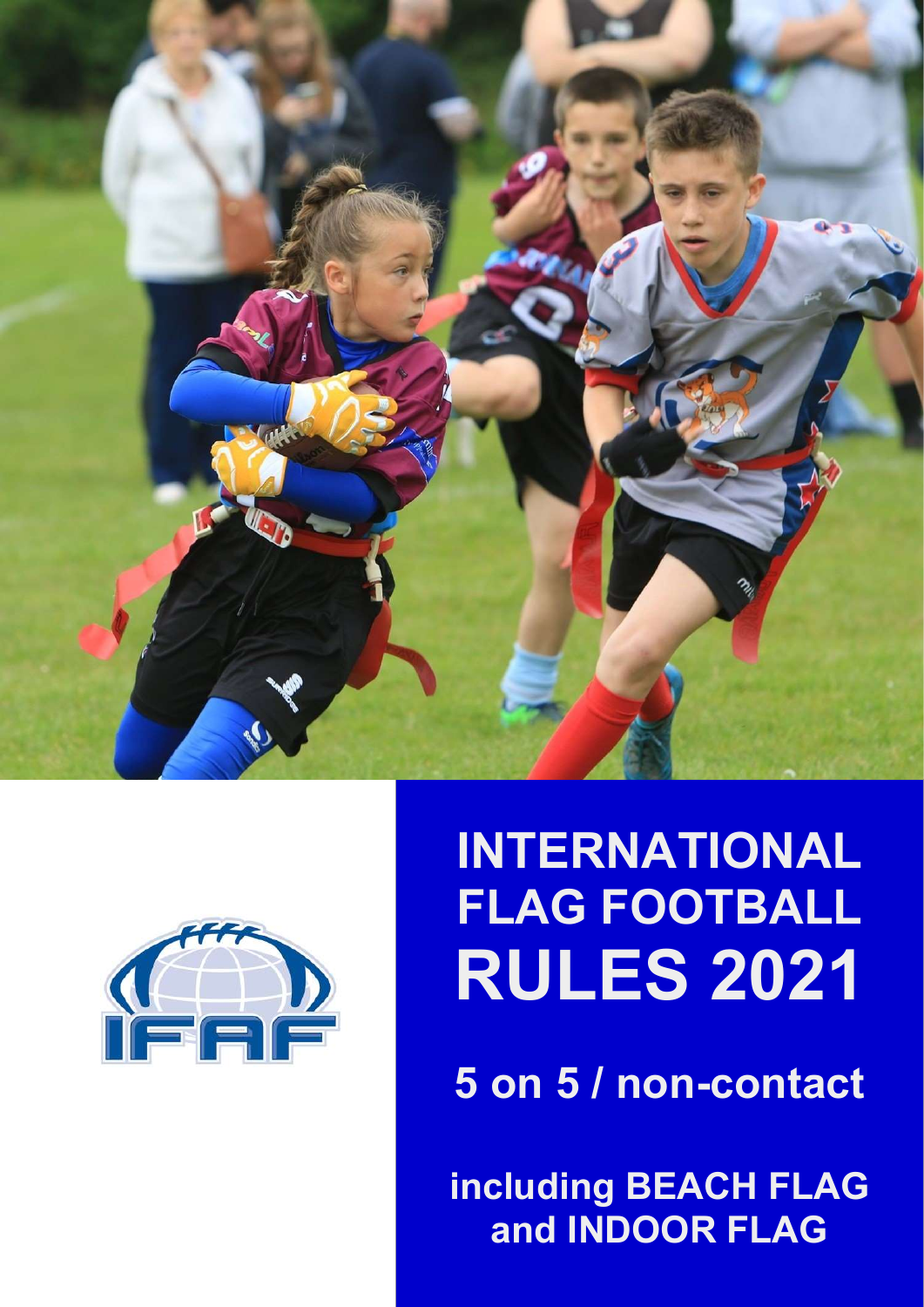# Important changes

This list of changes is limited to the most important ones by keywords.

- Flag Football Code introduced
- Indoor Flag rules have been changed, Indoor will be played under either as Flag or Beach rules
- Line marking rules tightened to improve standards and players safety
- Cones to mark the longitudinal axis are recommended to help the officials to spot the ball
- Field markings for international championship games added
- Ball dimensions added
- Flags need not to be single color
- Additional Pants and Flag Specifications announced for the next edition
- Blocking is renamed to Shielding and Targeting is renamed to Aiming to avoid conflicts with Tackle definitions, definition for Aiming is added and the foul is moved under Initiating Contact
- Coin Toss procedure for start and overtime changed
- Clock will stop during last 2 minutes only if score difference is less than 30 points (mercy rule)
- QB can only run after the ball has been solely possessed by another player or touched by defense
- Penalty for illegal hand-off is changed to SF with LOD
- Penalties for illegal contact and game interference gets an additional LOD
- Penalty for live ball substitution is added and penalties are harmonized
- Linesman renamed to Down Judge as part of IFAF's implementation of gender-neutral language
- Challenges (Coach Conference) are added to align with officials commonly handling situations

All changes are highlighted so you can check it. 2 colors are used, the darker gold for substantial changes, the lighter yellow for editorial ones. If a chapter is highlighted, the whole content is new. Sorry for the many editorial changes, most of them are based on questions due to lack of wording and comments about language and intelligibility. Even if it is annoying, that serve to constantly improve the rules.

# **Acknowledgements**

These rules have been done with assistance of:

Markus Agebrink (SWE), Luis Aloma (VIE), Tiberiu Anghelina (ROM), Jim Briggs (IFAF), Jed Brookes-Lewis (GBR), Cédric Castaing (FRA), Martin Cockerill (GBR), Elizabeth Faust (USA), Christian Freund (GER), Chris Kämpfe (GER), Stephan Keck (SUI), Elisabeth Kellner (AUT), Matija Klančar (SLO), Mika Lindholm (FIN), Daniel Barrera Madsen (DEN), Tim Ockendon (GBR), Giane Pessoa (BRA), Vladimir Platonov (RUS), Herbert Prinz (AUT), Ovidiu Secu (ROM), Lee Stevens (NZL), Sebastian Sudholt (GER), Alexandre Roger (FRA), Erick Saenz (MEX), Claes Scherwin (DEN), Estie Shai (ISR), Ori Shterenbach (ISR), Robert StPierre (CAN), Ilja Tersteeg (NED), Julian Villalba (COL), Mariano Gastón Viotto (ARG), Taichi Yanaka (JPN), Riccardo Zampedri (ITA), Andrés Zappia (ARG) and a lot more not mentioned persons who assist them. A special thank goes to Alexandre, Claes, Daniel, Giane, Jed, Martin, Sebastian and Riccardo for their additional work.

Front page: Design by Dan Buruiana, Photo from Nick Olerenshaw (Burnley Tornados vs Coventry Cougars)

Thanks to all the persons for their helpful questions, hints and comments. If you have questions, feel free to contact me and the Interpretations Club.

Wolfgang Geyer (AUT) Member of IFAF Rules Committee wolfgang.geyer@afboe.at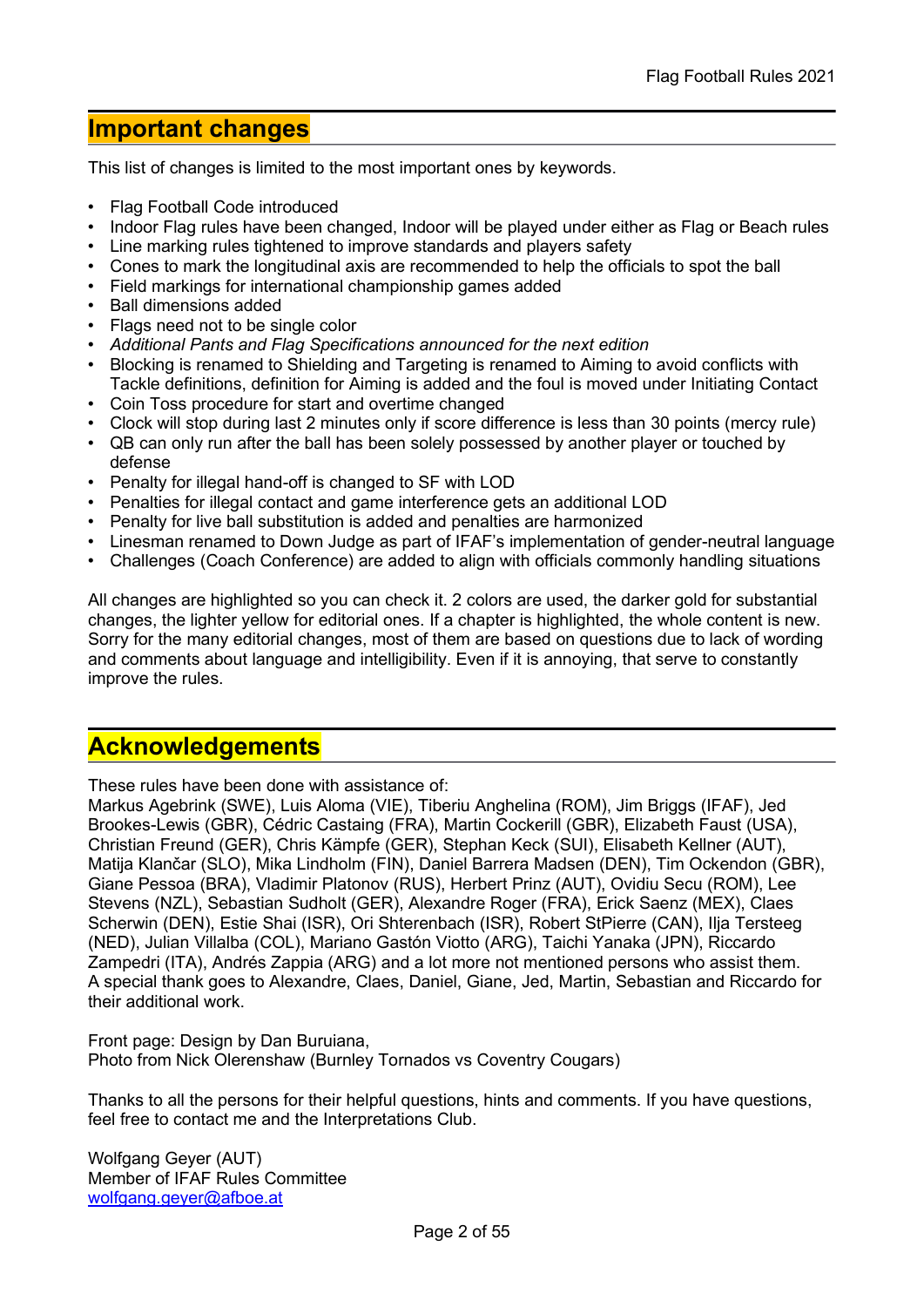# **Content**

| <b>Foreword</b>      |     |
|----------------------|-----|
|                      |     |
|                      |     |
|                      |     |
|                      |     |
|                      |     |
|                      |     |
| Dimensions of Fields |     |
|                      |     |
|                      |     |
|                      | 18  |
|                      |     |
|                      |     |
| Rule 6 - Kicks       | -22 |
|                      |     |
|                      | 26  |
|                      | -28 |
|                      |     |
|                      | 34  |
|                      |     |
|                      | 37  |
|                      |     |
| INTERPRETATIONS      |     |

# Foreword

The rules are revised by IFAF to improve the sport's level of safety and quality of play, and to clarify the meaning and intent of rules where needed. The principles that govern all rule changes are that they must:

be safe for the participants;

be applicable at all levels of the sport;

be coachable and administrable by the officials;

maintain a balance between offense and defense;

be interesting to spectators;

not have a prohibitive economic impact;

and retain some affinity with IFAF tackle rules.

IFAF request all member federations to play by IFAF rules, probably adopted with the changes listed in the chapter "National Changes".

These rules take effect when officially published by IFAF.

One of the goals is to keep the rules as short and simple as possible. Consequently, the rulebook does not cover every combination of situations that might happen in a game. Players, coaches and officials are requested to interpret the rules according to the principles supporting them.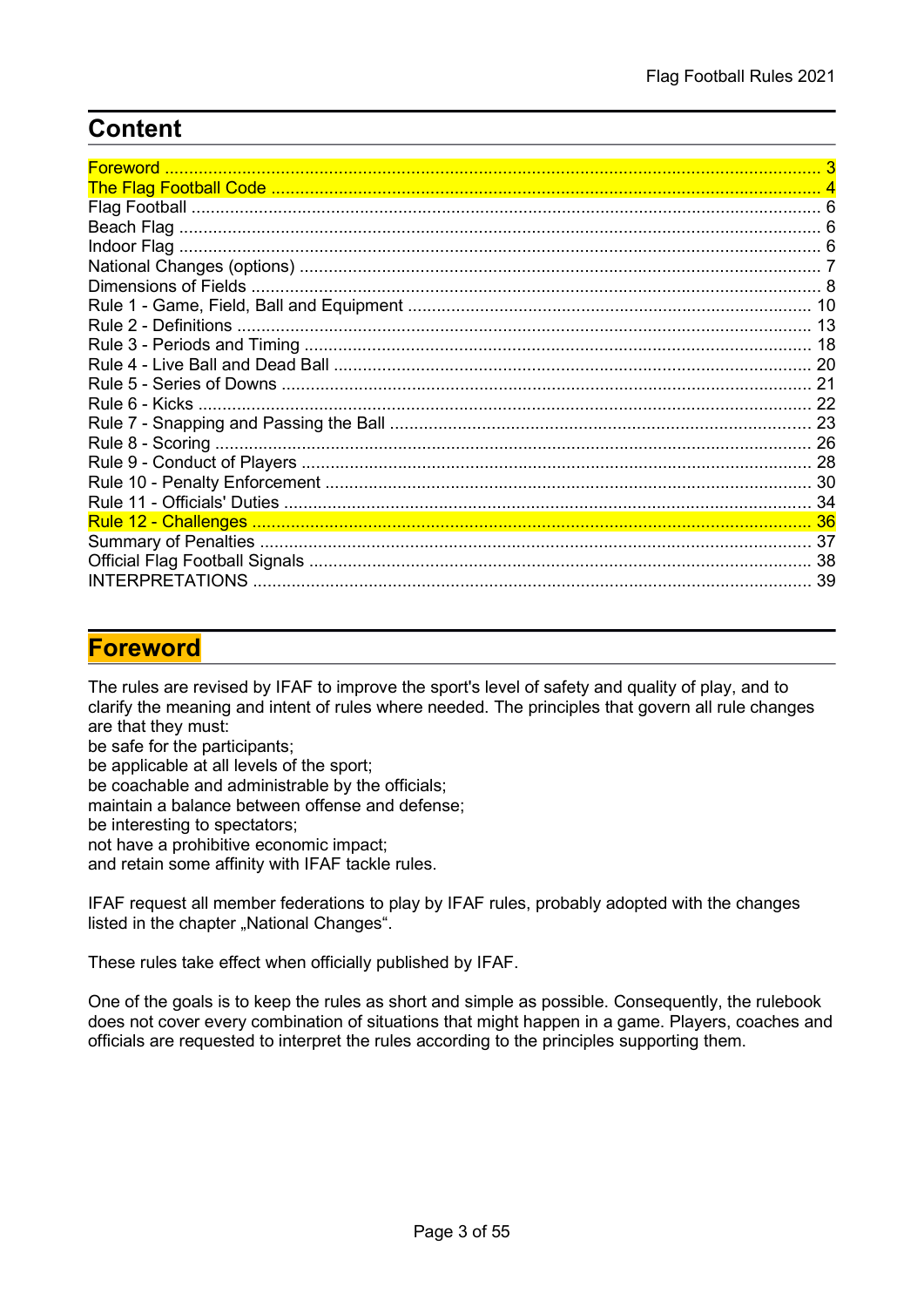# The Flag Football Code

### Introduction

The Flag Football Code is a code of ethics and should be carefully read and observed. The code is a guide to players, coaches, officials and others responsible for the benefit of the game. Flag Football is a non-aggressive, non-contact, but still competitive sport. Fairness, sportsmanship and conduct are expected from players, coaches, officials and others associated with the game. There is no place for unfair tactics, unsportsmanlike conduct or acts that are intended to intentionally cause injury or disrespect. A coach or player who attempts to gain an advantage by deliberately circumventing or disregarding the rules is unsuitable for Flag Football. The rule book attempts to prohibit all form of unnecessary contact, unfair tactics and unsportsmanlike conduct; however, rules cannot cover every potential situation. Only through the best efforts of coaches, players and officials, can the highest ethical standards be maintained.

### Coaching ethics

Deliberately teaching players to violate the rules is indefensible. The coaching of intentional contact, aiming or interference will break down rather than aid in the building of the character of players. Such instruction is not only unfair to opponents but is demoralizing to the players entrusted to a coach's care and has no place in the game.

In the relationship with players under their care, the coaches should always be aware of the tremendous influence they have, both for better and worse. Coaches should never place the value of a win above that of the character and ethics of their players. The safety and welfare of their players should always be uppermost in their mind, and they must never be sacrificed for any personal prestige or selfish glory.

In teaching the game of Flag Football, the coach must realize that certain rules exist that are designed to protect the player and provide common standards for determining a winner and a loser. Any attempt to circumvent these rules, to take unfair advantage of an opponent, or acts of deliberate unsportsmanlike conduct, have no place in the game, nor has any coach guilty of teaching these any right to call themselves a coach. The coach should set the example for winning without boasting and losing without bitterness. A coach who conducts themselves according to these principles need have no fear of failure, for in the final analysis, the success of a coach can be measured in terms of the respect they have earned from their players and their opponents.

### **Sportsmanship**

A player or coach who intentionally violates a rule is guilty of unfair play and unsportsmanlike conduct and whether or not they escape being penalized, they bring discredit to the good name of the game.

Players, coaches and officials should emphasize the elimination of initiating contact against an opponent.

Feigning an injury for any reason is unethical. An injured player must be given full protection under the rules, but feigning injury is dishonest, unsportsmanlike and contrary to the spirit of the rules. Talking to a teammate, opponent or official in any manner that is demeaning, vulgar, abusive or "trashy" or intended to incite a physical response or verbally put an opponent down is illegal.

Coaches are urged to discuss this conduct frequently and support all officials' actions to control it. When officials impose a penalty or make a decision, they are simply doing their duty as they see it. They are on the field to uphold the integrity of the game of Flag Football and their decisions are final and conclusive and should be accepted by players and coaches.

To address uncomplimentary remarks to any official during the game, or to engage in conduct that might incite players or spectators against the officials is a violation of the rules and must be considered conduct unworthy of any participant in the sport.

### **Principles**

The most important aspect of the rules is to avoid any significant and impactful contact. The first important aspect of the rules is to make the flags an easy target. The runner is restricted from using anything other than legal flags and legal tactics (e.g. spinning) to restrict an opponent's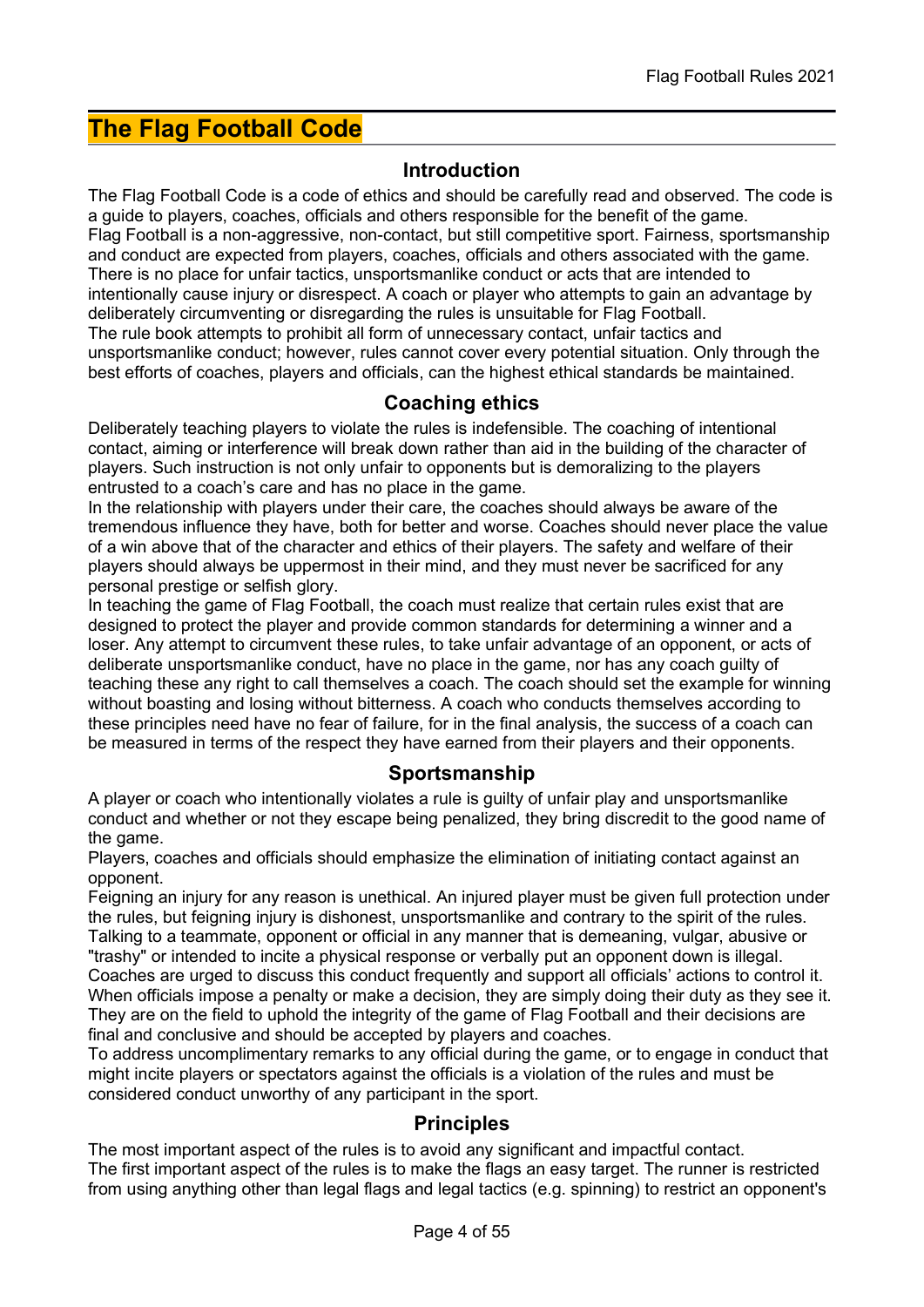access to their flags. In return the flag puller must take all reasonable steps to minimize contact during the act of removing the flag from an opponent.

The second important aspect of the rules is right of place and right of way, which determine who is charged with avoiding contact. As a general rule, priority is given to the offense up to the point before the ball is passed or handed off and to the defense thereafter. However, these rights must not be abused to provoke contact. Intentionally contacting an opponent, even with right of way priority, will be penalized.

#### Some other principles are:

A blitzer sacrifices their stance in order to be given right of way. The offense should calculate the blitzer's lane in order to give them right of way and avoid to interfering with them.

The runner has to calculate the defender's action in order to avoid contact.

Limitations to backwards passes are in place to avoid playing a game similar to Rugby. Penalties and their enforcement are not perfect. It is a balance between practical simplicity and fair perfection.

### Equipment

Gaining an advantage by using wide pants or camouflaging flags is unfair. Using pants with stripes or different colors, or flags which do not contrast clearly with the player's pants, disadvantages the opponent. Any attempt to gain an advantage by using illegal equipment shall be penalized by the officials and coaches and players should be aware of how this reflects on their character. A team with perfect equipment (pants and flags) by rule should be respected more than one which sacrifices adherence to the rules for the sake of aesthetics.

### Right of Way

The right of way is established to give both sides the possibility to play a fair game and avoid unnecessary contact. This right should not be abused in order to provoke contact, or by aiming at an opponent forcing them to react, or by intentionally restricting the room an opponent has to move as permitted by rule. Avoiding interference with the legal actions of an opponent is demanded and expected.

### **Drugs**

The use of non-therapeutic drugs is not in keeping with the aims and purposes of amateur athletics and is prohibited.

Under no circumstances should a coach authorize the use of drugs by players or other personnel under their control. Medicines, stimulants or other drugs should be used only when authorized and supervised by a physician. Coaches should be aware that willful ignorance of drug abuse by players will be interpreted as support. Coaches are required to be familiar with and implement the current IFAF policy on drugs.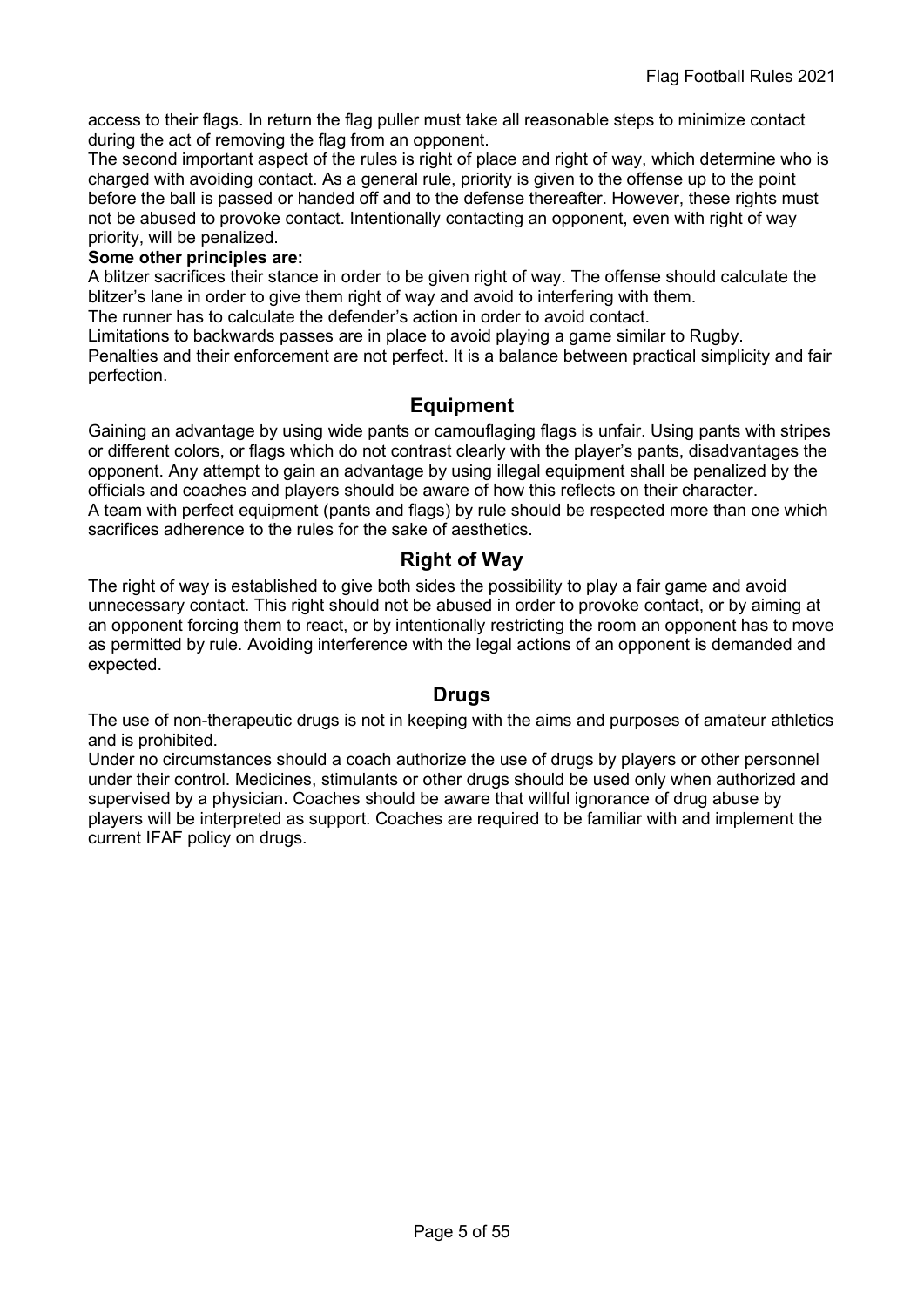# Flag Football

IFAF Flag Football Rules are based on Tackle rules but kept short and simple. The structure will follow Tackle Rules, but the numbering will not correspond. All flag football situations are ruled on without reference to the Tackle rules. Even when the whole document has 55 pages, the fundamental parts for understanding the game itself are on less than half of it.

#### The Flag Football Code is an integral part of the rules.

Flag Football has a lot of additional definitions (no-running zones, middle, blitzer, shielding, contact, aiming, flag pulling, flag guarding, jumping, dipping, spinning, diving, right of place, right of way) and respective rules. On the other hand, there are no helmets, protective padding, kicks (kickoff, punt, field goal), blocking or tackling. All of this makes flag football a similar, but distinct, sport with more speed and less injuries. Overall, there is a general understanding that Flag Football is a speedy pass-orientated sport.

#### Flag football is non-contact. Blocking, tackling and kicking are not allowed.

The most important aspect of the rules is to avoid any significant and impactful contact.

# Beach Flag

Beach Flag games shall be played under the same rules as Flag Football with changes as follows:

- R 1-1-1 Field of play length is reduced to 25 yards with no middle line.
- R 1-1-1 Width of lines: 2 inches (5 cm), field markings shall be made with solid bands.
- R 1-1-1 Teams consists of not more than 4 players. Team rosters consist of a maximum of 10 players.
- R 1-3-2 Any kind of shoes are illegal.
- R 3-1-1 Ball shall be put in play first by a snap at its own 1-yard line.
- R 3-2-1 Total playing time shall be 30 minutes, divided into 2 halves of 15 minutes each.
- R 3-2-5 Period where the timing restrictions of Rule 3-2-5 are in effect is reduced to 1 minute.
- R 3-3-4 A charged team timeout shall not exceed 60 seconds.
- R 7-1-3 The time limit to throw a pass is reduced to 5 sec.
- R 7-1-4 The blitzing distance is reduced to 5 yards.
- R 8-3-3 After a try, the ball shall be put in play by the opponent on its own 1-yard line.
- R 8-4-2 After a safety, the ball shall be put in play by the scoring team at its own 1-yard line.
- R 8-5-2 After a touchback, the ball shall be put in play by the defending team at its own 1-yard line.

# Indoor Flag

Indoor Flag games shall be played under the same rules as using either Beach Flag rules or, if the facility is big enough, Flag Football rules.

Field dimensions for Indoor Flag shall be as similar as possible to the rule-set being utilized. Markings shall be done with cones and pylons. Safety areas are still needed. Shoes appropriate to the facility are legal.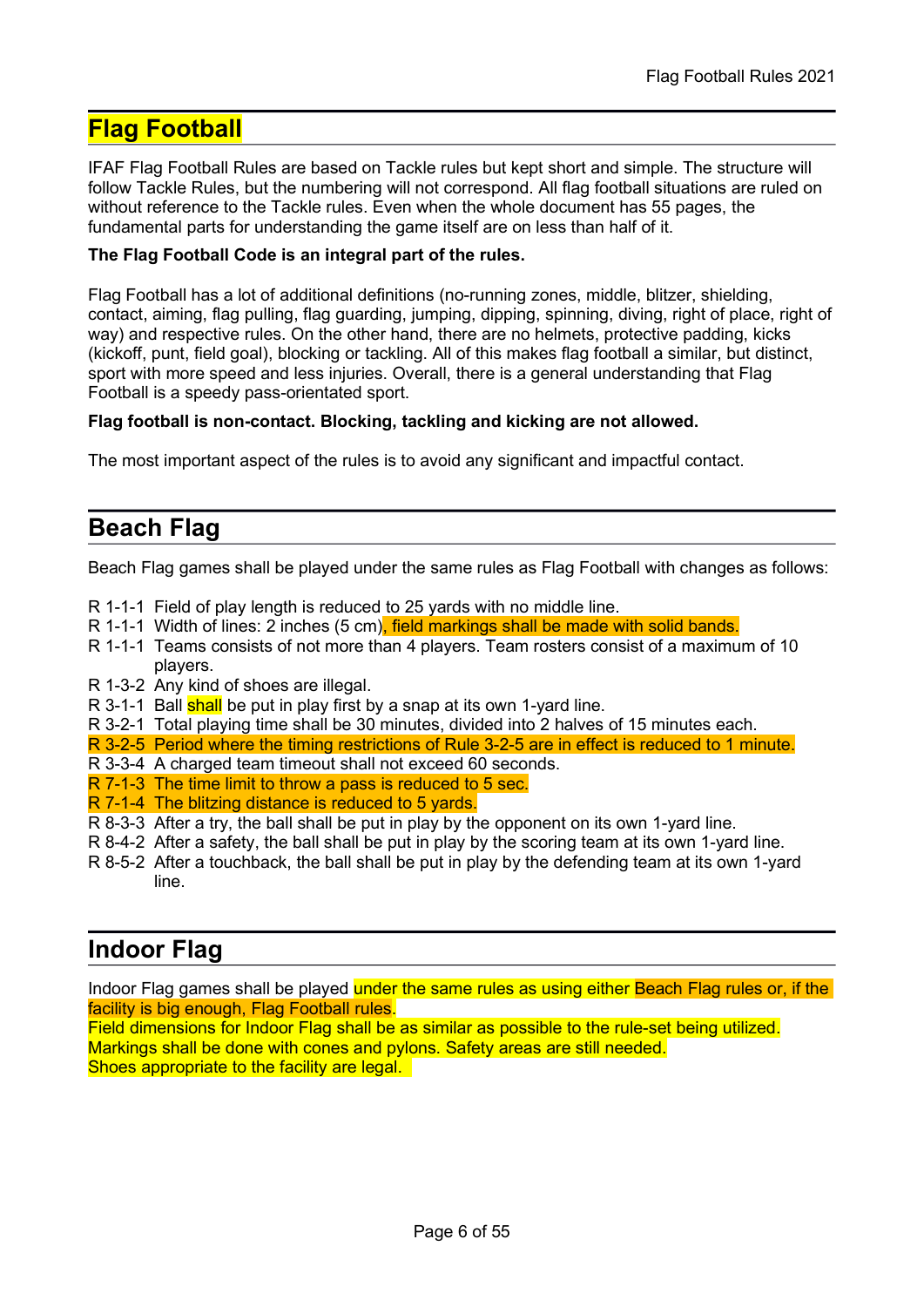# National Changes (options)

National changes allow governing bodies to adapt one or more specific rule changes in order to be more flexible in organization, whilst retaining the core elements of the rules.

The organizer of a game/tournament/championship may change one or more rules as follows:

#### Flag Football:

R 1-1-1 Field dimensions can be changed due to game site or age.

Length (excluding end zones) may be shortened to a minimum of 40 yd (36,60 m) or lengthened to a maximum of 60 yd (54,90 m). End zones may be shortened to a minimum of 8 yd (7,30 m).

Width may be narrowed to a minimum of 20 yd (18,30 m) or widened to a maximum of 30 yd (27,45 m).

Safety area may not be altered.

It is permissible either to reduce length and/or end zones and/or width or to extend length (end zones 10 yd) and/or width. It is not allowed to reduce length and extend width or reverse.

It is recommended that if the field length is altered then the field width should be altered by half the amount by which the length is altered in order to maintain the relative field dimensions.

- R 1-1-1 Minimum field markings may be side lines, goal lines and end lines.
- R 1-1-1 Pylons or disk markers may only be recommended.
- R 1-1-1 Down indicator may only be recommended.
- R 1-1-1 Score board may only be recommended.
- R 1-1-1 Team rosters may consist of more than 15 players.
- R 1-1-1 Teams may have players of different gender.
- R 1-1-4 Officials may only be recommended.
- R 1-2-1 Game balls need not be leather.
- R 1-2-2 In mixed games youth ball size may be used.
- R 1-3-1 Flags need not be pop-flags in youth and junior games.
- R 1-3-1 Mouthpieces may be made mandatory.
- R 1-3-2 Head wear may be legal, provided it does not endanger or offend other players.
- R 3-1-4 The organizer of a tournament may decide the order of teams if the tie breaker system is not deemed appropriate, but the officially designated system is strongly recommended due to its fairness and ease of use.
- R 3-2-1 Playing time may be altered due to competition or age.
- R 3-2-5 The period where the timing restrictions of Rule 3-2-5 are in effect may be reduced from 2 to 1 minute.
- R 3-3-2 Number of Timeouts may be changed.

#### Beach Flag (in addition to Flag Football changes):

R 1-1-1 Field dimensions may be altered due to game site or age.

Length (excluding end zones) may be shortened to a minimum of 20 yd (18,30 m), end zones may be shortened to a minimum of 8 yd (7,30 m) and width may be narrowed to a minimum of 20 yd (18,30 m).

It is recommended that if the field length is altered then the field width should be altered by half the amount by which the length is altered in order to maintain the relative field dimensions.

- R 1-1-1 Marking of the field may be done with pylons or disk markers.
- R 1-1-1 Team rosters may consist of more than 10 players.
- R 5-1-1 Number of downs may be reduced to 3.

#### Other rules may not be altered.

It is strongly recommended not to alter these rules and play a different game at non-competition games.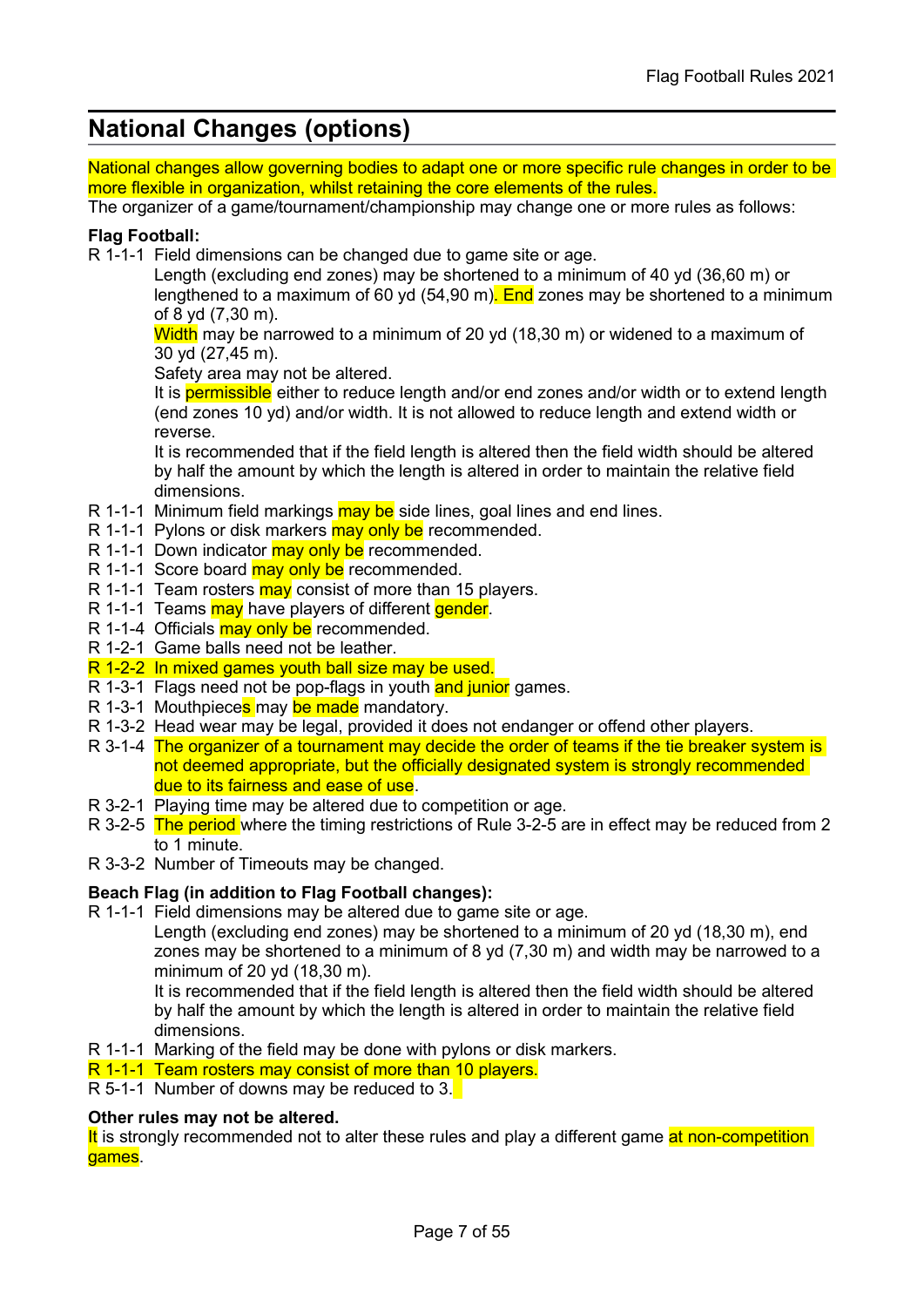# Dimensions of Fields

The field shall be a rectangular area with dimensions and lines as indicated in the diagram. Measurements shall be from the inside edges of the lines. The goal line is part of the end zone.

#### Flag Football:

Field of play: length 50 yd (45,75 m), additional end zones 10 yd (9,15 m), width 25 yd (22,90 m). Total required space for one field including safety area: 76 yd (69,55 m) x 31 yd (28,40 m). Width of lines: 4 inches (10 cm). If temporary lines are being used, they must be flat, solid and securely fixed to the ground with flat headed spikes.



The 1 and 2-point try marks shall be 1 yd (0,90 m) long and the mid-points shall be 5 yd (4,57 m) and accordingly 10 yd (9,15 m) respectively from the middle of the goal lines. The no-running zones shall be marked with disc markers at the side line and/or with a dashed line.

Pylons or disk markers shall be placed at the 8 intersections of the side lines with the goal lines and end lines. Disk markers may be placed at the intersections of the side lines with the middle line and at the intersection of the longitudinal axis of the field with the safety area.

The safety area shall be 3 yd (2,75 m) outside the side lines and end lines, and needs to be on same level as the field of play and in the same condition. The safety area and team areas need not be marked but shall be observed by all participants. If two fields are next to each other the minimum distance between them is 6 yd (5,50 m). If this results in conflicts between fields then the team areas shall be moved elsewhere.

A down indicator shall be operated 2 yards outside of the side line opposite the main stands. A 7-yd-chain (6,40 m) may be operated 2 yards outside of the side line next the main stands. A visible score board shall be operated near the field.

#### International Championship Games

For international championship games additional field markings are required:

Lines every 5 yards from side line to side line ending 4 inches (10 cm) inside of them. The 5-yard lines shall be marked using dashed lines of 1 yd  $(0,90 \text{ m})$  length with 0.5 yard  $(0,45 \text{ m})$ interruptions.

Yard line extensions 1 yd (0,90 m) long at every yard line along the longitudinal axis of the field and at both side lines, 4 inches (10 cm) inside of them between the goal lines.

Numbers at the 10-yard and 20-yard lines with a height of 1 yd (0,90 m) at a distance of 3 yd (2,70 m) inside each side line.

Team areas shall be marked.

All 10 intersections of the side lines with the middle line, goal lines and end lines shall be marked with pylons and no disc marker needed at the longitudinal axis. An IFAF logo with a minimum length of 5 yards at the middle line.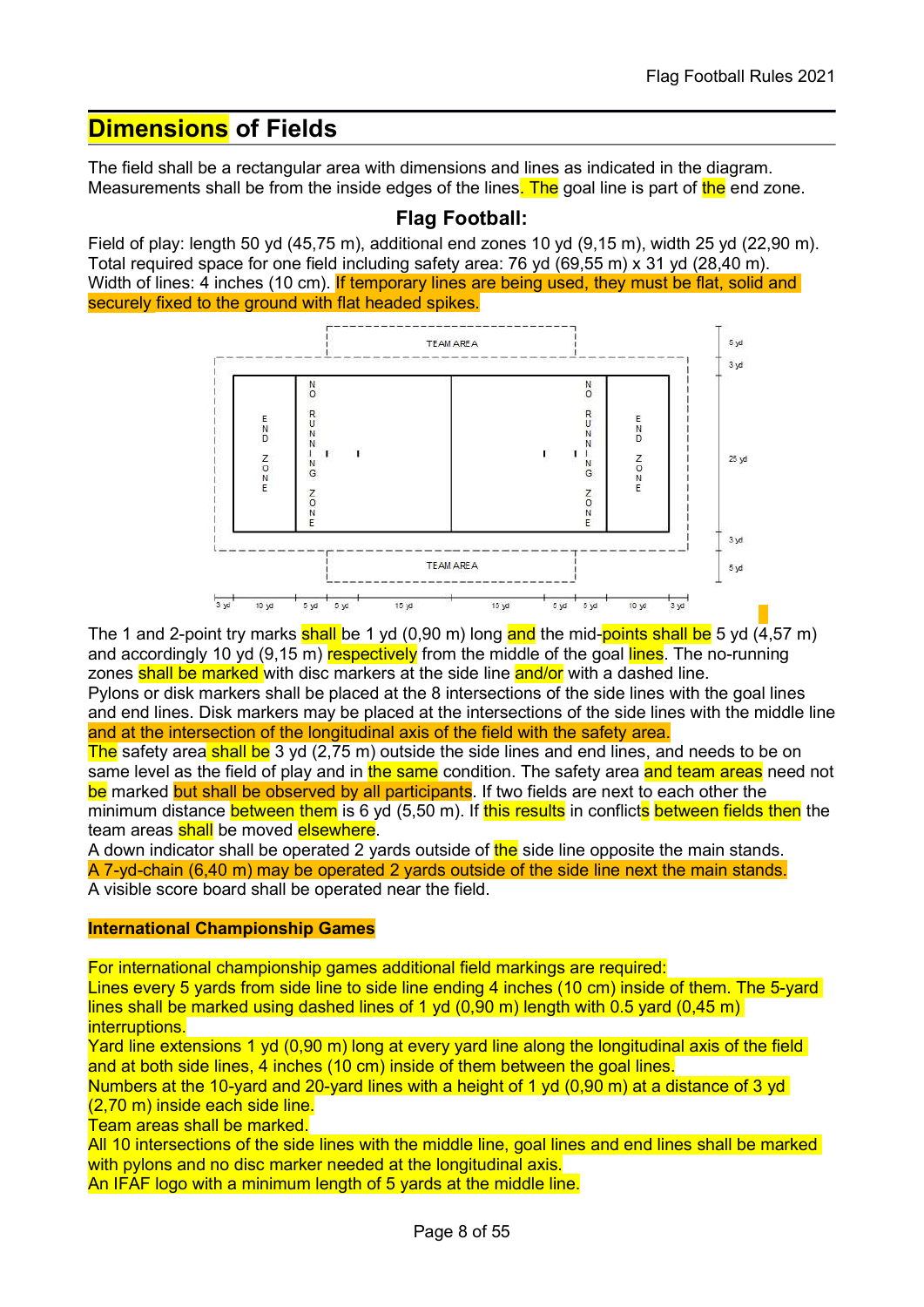A countdown game clock shall be positioned opposite the main stand. This shall be a minimum of 1 yard (0.90 m) outside the safety area. The official time will be kept by the officials on the field and the visual clock shall be corrected if necessary. The game clock should be combined with the score board and may show additional information as team names, timeouts and down & distance. At both ends of the field, there shall be 25 second countdown play clocks. These clocks shall be positioned at the longitudinal axis at least 1 yard (0.90 m) outside of the safety area but no more that 5 yards (4.50 m) away from the end line and be between 2 and 5 yards (1.80 - 4.50 m) above the ground.



# Beach Flag:

Field of play: length 25 yd (22,90 m), additional end zones 10 yd (9,15 m), width 25 yd (22,90 m). Total required space for one field including safety area: 51 yd (46,70 m) x 31 yd (28,40 m). Width of lines: 2 inches (5 cm), field markings shall be made with solid bands securely fixed to the ground with flat headed spikes. Safety area as in Flag Football. No-running zone marked with disc markers.



For international championship games no additional marking is needed, but pylons instead of disc marker and game clock, play clock and score board shall be used.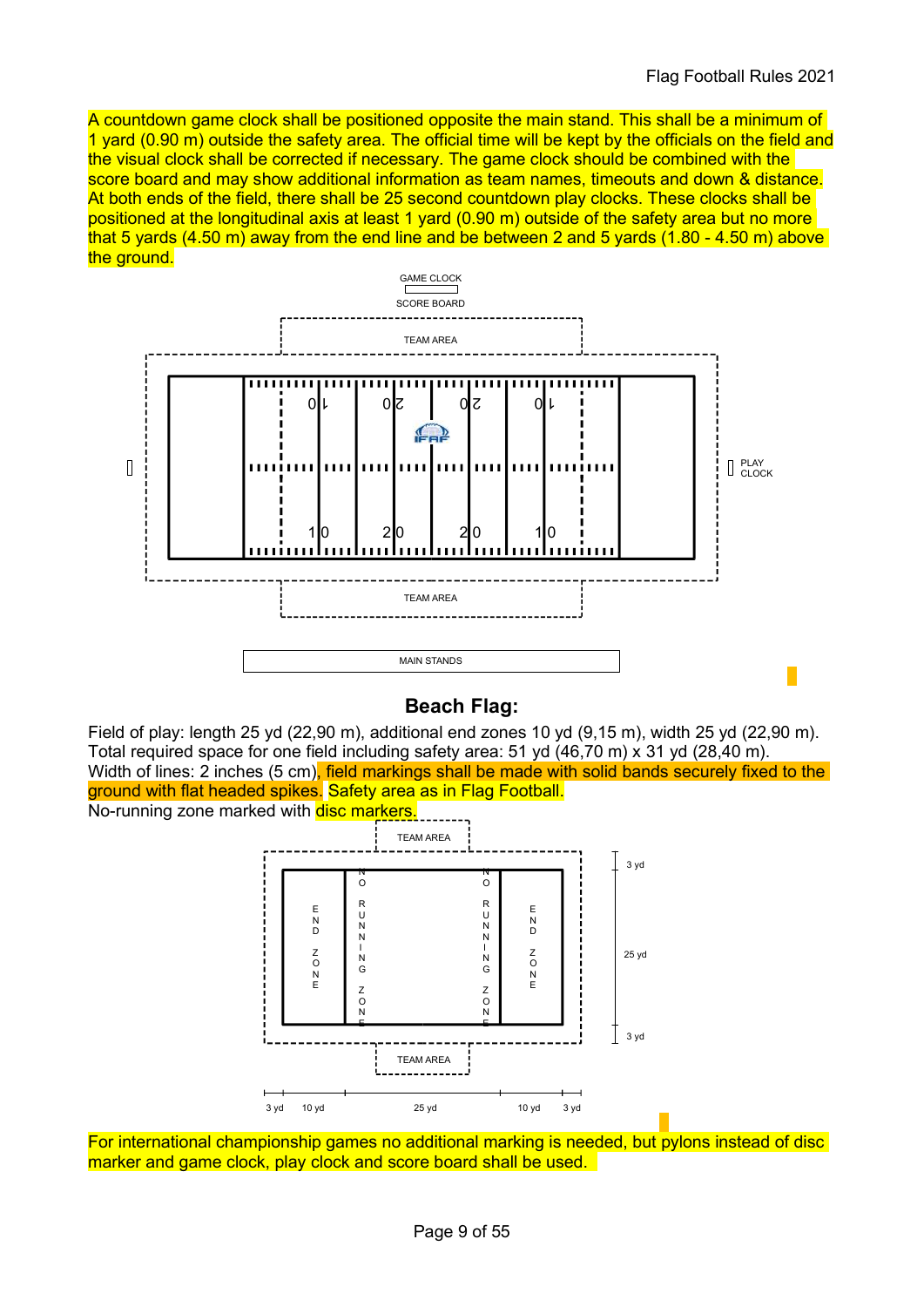# RULE 1 **Game, Field, Ball and Equipment**

# SECTION 1. General Provisions

#### ARTICLE 1. The Game

The game shall be played between 2 teams of not more than 5 players each, on a rectangular field and with a regulation ball. For details see Diagram of Field.

Team rosters consist of a maximum of 15 players (5 on the field with 10 substitutes). Teams may play with a minimum of 4 players. If fewer than 4 players are available, the game is forfeited by the side that is unable to field a team.

Teams shall have only players of the same gender.

#### ARTICLE 2. Winning Team and Final Score

Each team shall be allowed opportunities to advance the ball across the other team's goal line by running or passing it. The teams shall be awarded points for scoring according to rule and the team having the higher score at the end of the game, including extra periods, shall be the winner.

#### ARTICLE 3. Supervision

The game shall be played under the supervision of 2 or more officials.

#### ARTICLE 4. Team Captains and Coaches

Each team shall designate to the Referee no more than 2 players as its captains and no more than 2 coaches.

# SECTION 2. The Ball

#### ARTICLE 1. Specifications

The ball shall be made of four panels of pebble-grained leather in natural tan color with eight equally spaced lacings and new or nearly new with no alterations.

The ball shall be an ellipsoid spheroid of regulation dimensions and inflated to a pressure of between 12.5 and 13.5 psi  $(0.85 - 0.95 \text{ bar})$ .



| <b>Dimensions</b>    | Regular                      | Youth                      | <b>Junior</b>                |
|----------------------|------------------------------|----------------------------|------------------------------|
| Length               | 11.00 to 11.50 inches        | 10.50 to 11.00 inches      | 10.25 to 10.75 inches        |
|                      | $(27.9 - 29.2$ cm)           | $(26,7 - 27,9 \text{ cm})$ | $(26,0 - 27,3 \text{ cm})$   |
| Length circumference | 27.00 to 28.00 inches        | 26.00 to 27.00 inches      | 25.00 to 26.00 inches        |
|                      | $(68, 6 - 71, 1 \text{ cm})$ | $(66,0 - 68,6 \text{ cm})$ | $(63,5 - 66,0 \text{ cm})$   |
| <b>Diameter</b>      | 6.25 to 6.75 inches          | 6.00 to 6.50 inches        | 5.75 to 6.25 inches          |
|                      | $(15.9 - 17.2$ cm)           | $(15,2 - 16,5$ cm)         | $(14, 6 - 15, 9 \text{ cm})$ |
| Cross circumference  | 20.00 to 21.00 inches        | 19.00 to 20.00 inches      | 18.00 to 19.00 inches        |
|                      | $(50, 8 - 53, 3 \text{ cm})$ | $(48,3 - 50,8 \text{ cm})$ | $(45,7 - 48,3 \text{ cm})$   |
| Weight               | 14 to 15 ounces              | 12 to 13 ounces            | 11 to 12 ounces              |
|                      | $(400 - 425 g)$              | $(340 - 370$ g)            | $(310 - 340 g)$              |
|                      |                              |                            |                              |

Each team may use its own legal ball. Marking a ball to indicate ownership is legal.

#### ARTICLE 2. Sizes

For men's or mixed games, regular size balls shall be used.

For women's games, youth size **balls** shall be used.

For youth games aged under-16, youth size **balls** shall be used. Balls need not be leather. For youth games aged under-13, junior size **balls** shall be used. Balls need not be leather.

# SECTION 3. Equipment

#### ARTICLE 1. Mandatory Equipment

Players of opposing teams shall wear jerseys of contrasting colors. If the teams are using similar jerseys, the home team has the option which team has to change jerseys.

a. Players of a team shall wear jerseys of the same color, cut and style. The jerseys shall be full-length and tucked into the pants with contrasting Arabic numerals at least 6 inches (15 cm)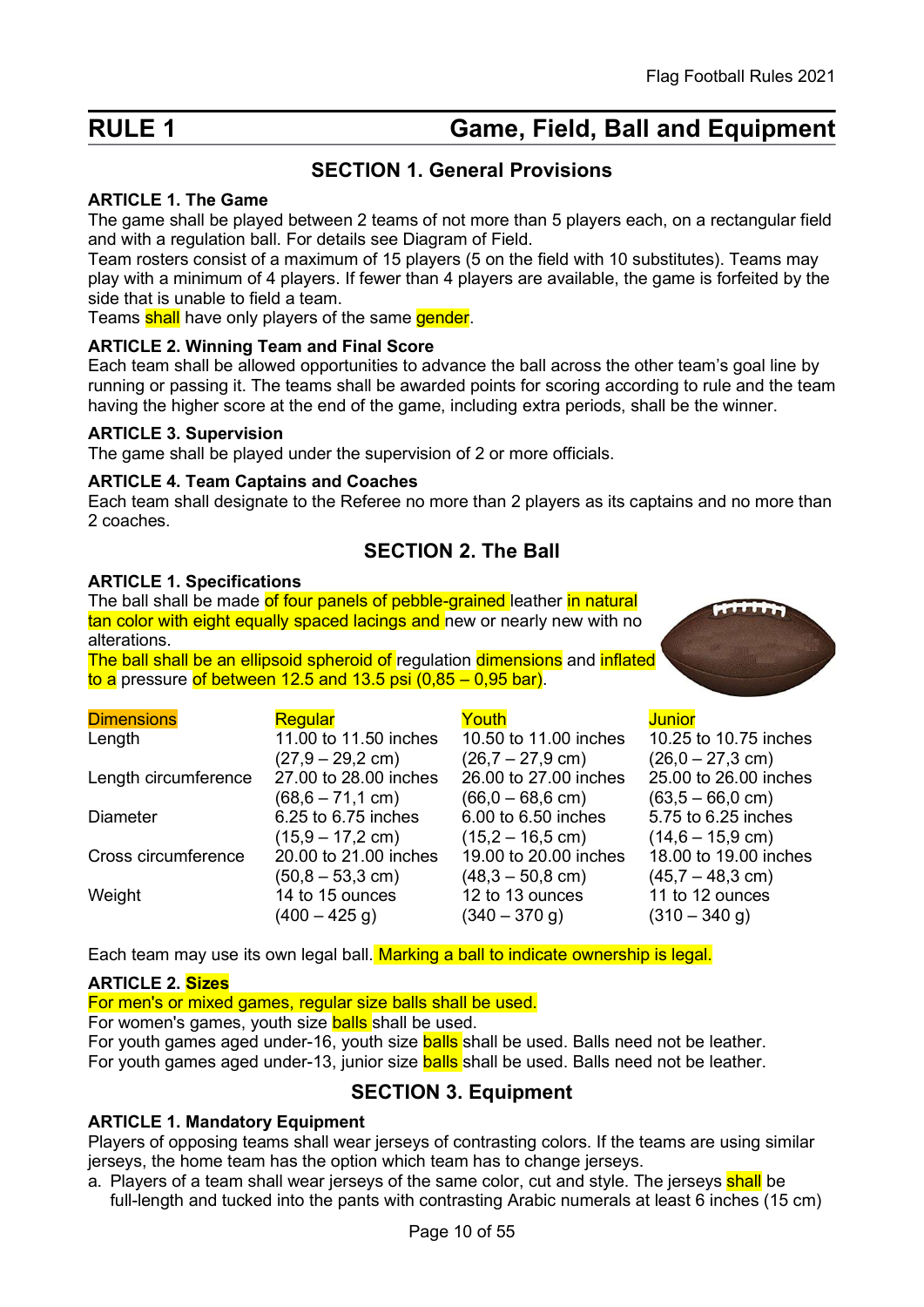in height on the back. All players of a team shall have different whole numbers from 1 to 99. Jerseys shall not be taped or tied in any manner.

b. Players of a team shall wear shorts or pants of the same color. The shorts or pants shall have the same cut and style without pockets, press studs or clips. Players may not tape or secure their shorts or pants to meet the regulations. Skirts are illegal. AR 1-3-1-I

Note: With the next edition pants shall be of the same single color with the exceptions of branding, logos or numbers on the front side of each leg with a maximum size of 4×4 inches (10×10 cm).

c. Players of a team shall wear tightly fixed flag belts with pop-sockets and 2 identical flags. Every effort **shall** be made to keep one flag on each hip of the player.

The sockets shall be placed facing outwards and downwards.

The flags shall be clearly visible, hang down freely and must not be covered in any way by the player's uniform and all colors must be contrasting with all colors on the pants.

The flags and sockets may not be greased, glued or altered in any way. Any player, who deliberately manipulate their flags shall be disqualified.

d. If an intra-oral mouthpiece is worn it **shall** be of a visible, non-white color and with no part extending more than 0.5 inch (1,25 cm) out of the mouth. The use of a mouthpiece is strongly recommended.

#### **ARTICLE 2. Flag Specifications**

The Flags and Sockets each shall be made of the same material in the same color without sharp edges.

a. The Flags shall measure 2 inches (5 cm) x 15 inches (38 cm).

Note: With the next edition there will be more detailed specifications for the flags.

- a. Flag length from socket: 15 to 16 inches  $(38, 1 40, 6$  cm).
- b. Flag width: 1.9 to 2.1 inches  $(4.8 5.3$  cm).
- c. On each Flag one single color brand or logo in the upper quarter is allowed with a maximum size of 2×3 inches (5 x 7,5 cm).
- d. Flag thickness: maximum 0.03 inches (0,75 mm).
- e. Flag weight: minimum 3.5 ounces (100 g).
- f. Flag tear resistance: minimum 300 Newton (correlates to a mass of 66 pounds or 30 kg)
- g. Sockets diameter: 0.7 to 1 inches  $(1,8 2,5$  cm).
- h. Socket lengths in axis: belt part from top to corner 1.3 to 1.5 inches
	- $(3.3 3.8$  cm), flag part from corner to bottom 2.4 to 2.6 inches
	- $(6.1 6.6$  cm), diagonal from top to bottom 3.5 to 4.0 inches
	- (8,9 10,2 cm), corner angle 130 to 140 degrees.
- i. Pull-off force: maximum 250 Newton (correlates a mass of 55 pounds or 25 kg) for senior games (men. women. mixed), maximum 150 Newton (correlates a mass of 33 pounds or 15 kg) for all other games.

#### **ARTICLE 3. Illegal Equipment**

- a. Shoes with cleats longer than 0.5 inch (1,25 cm), **sharpened or** pointed in any way or made of any metallic material.
- b. Any kind of shoulder pads, helmets or head wear (caps, hoods, bandannas, headbands or similar).
- c. Any kind of protectors which endanger other players (e.g. sharp-edged knee braces).
- d. Glasses not medically prescribed or not made out of non-breaking material.
- e. Jewelry shall be removed or covered up completely.
- f. Uniform attachments like towels or hand warmers.
- g. Adhesive material, paint, grease or any other slippery substance applied to equipment or to a player's person, clothing or attachment that affects the ball or an opponent.
- h. Any electronic, mechanical or other signal devices for the purpose of communicating with a coach.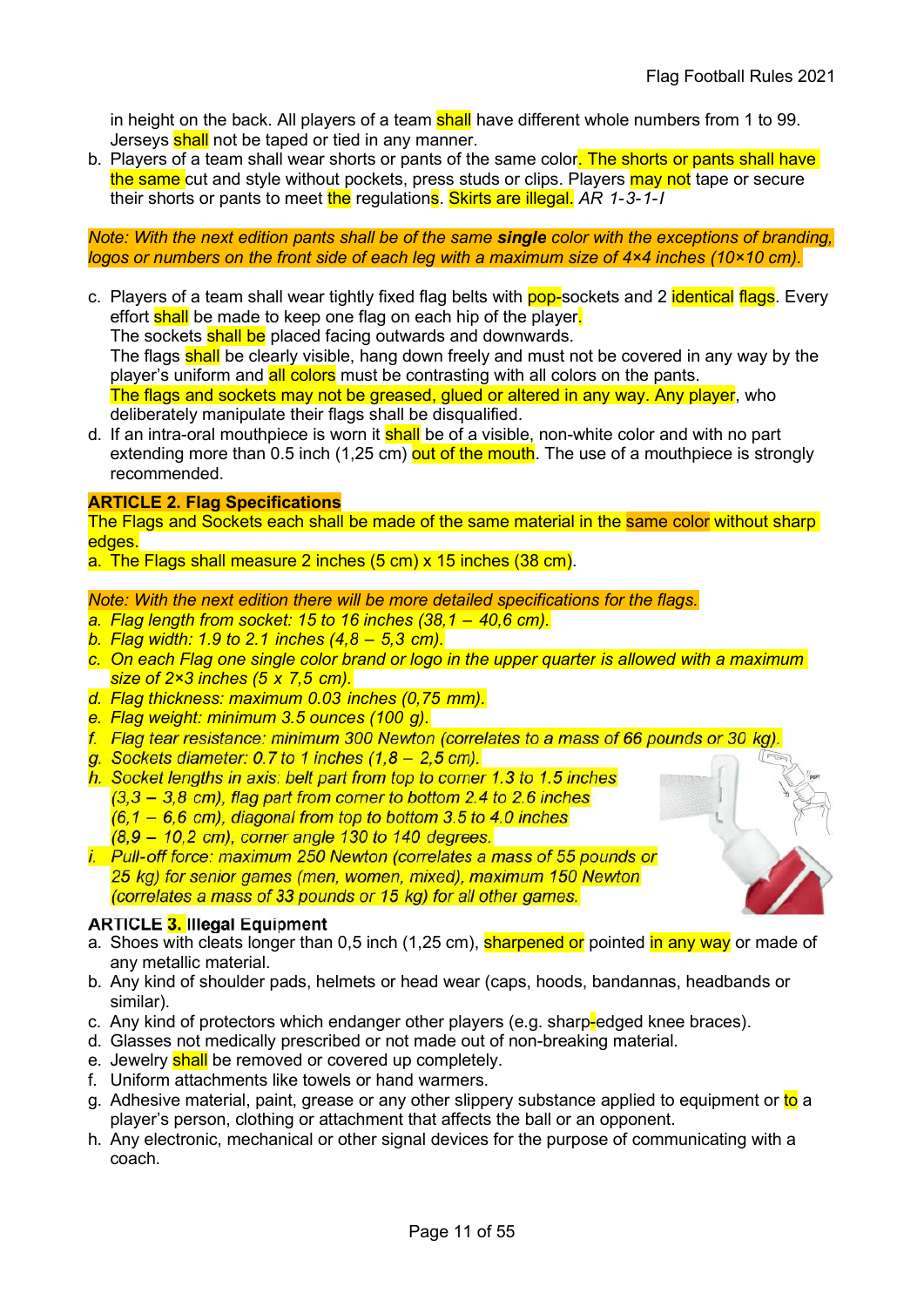#### ARTICLE 4. Coaches Certification

Before the game the Head Coach shall give a roster to the Referee and certify that all players have the mandatory equipment and have been informed what constitutes illegal equipment.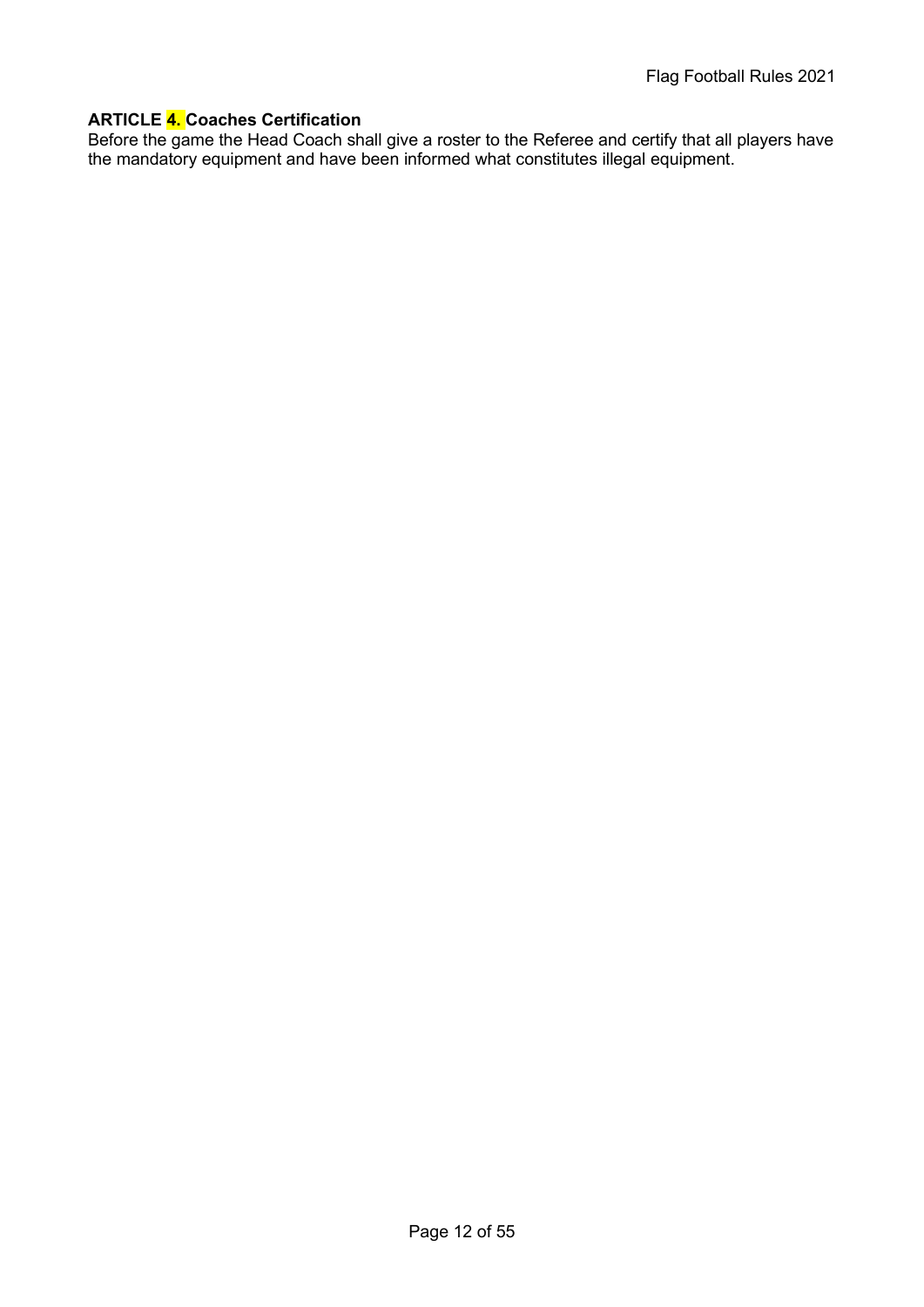# RULE 2 Definitions

# SECTION 1. Areas and Lines

#### ARTICLE 1. The Field

The field is the area within the safety area and the space above.

#### ARTICLE 2. Field of Play

The field of play is the area within the boundary lines (side lines and end lines) other than the end zones.

#### ARTICLE 3. End Zones

The end zones are the 10-yard areas at both ends of the field between the end lines and the goal lines.

#### ARTICLE 4. No-Running Zones

The no-running zones are the 5-yard areas at both ends of the field in front of the goal lines.

#### ARTICLE 5. Goal Lines

Goal lines, one for each team, shall be established at opposite ends of the field of play. The goal lines and goal line pylons are in the end zone. Each goal line is part of a vertical plane which separates the end zone from the field of play and extends beyond the side lines. A team's goal line is the one it is defending.

#### ARTICLE 6. Middle Line

Midway between the goal lines is the middle line. The middle of the middle line is the line to gain for a new series of downs and is hereafter called middle for short.

#### ARTICLE 7. In Bounds and Out of Bounds

The area enclosed by the side lines and end lines is in bounds and everywhere else (including the side lines and end lines themselves) is out of bounds.

#### ARTICLE 8. Team Area

The team area is outside the safety area (3 yards away from the side line) and between the no-running zones along the side line with a depth of 5 yards (4,58 m). The use of electronic devices (headsets, video recorders, smart phones etc.) in the team area is legal.

#### SECTION 2. Team and Player Designations

#### ARTICLE 1. Offense (O) and Defense (D)

The offense is the team which puts the ball in play by a snap. The defense is the opposing team. A player of the offensive team is either a snapper, a runner or a receiver. A player of the defensive team is either a blitzer, rusher or defender.

#### ARTICLE 2. Snapper

The snapper is the offensive player who snaps the ball.

#### ARTICLE 3. Quarterback

The quarterback is the offensive player who first gets possession of the ball after the snap. They are also the first runner

#### ARTICLE 4. Passer

The passer is a runner who throws a legal pass.

#### ARTICLE 5. Runner

The runner is a player in possession of a live ball.

#### ARTICLE 6. Blitzer

A defender who lines up with all parts of their body more than 7 yards away from the scrimmage line at the snap can establish themselves as a blitzer with a legal signal by raising one hand clearly above the head at least during the last second prior to the snap. This grants them right of way which supersedes the general right of way for the offense, because they are pursuing the runner.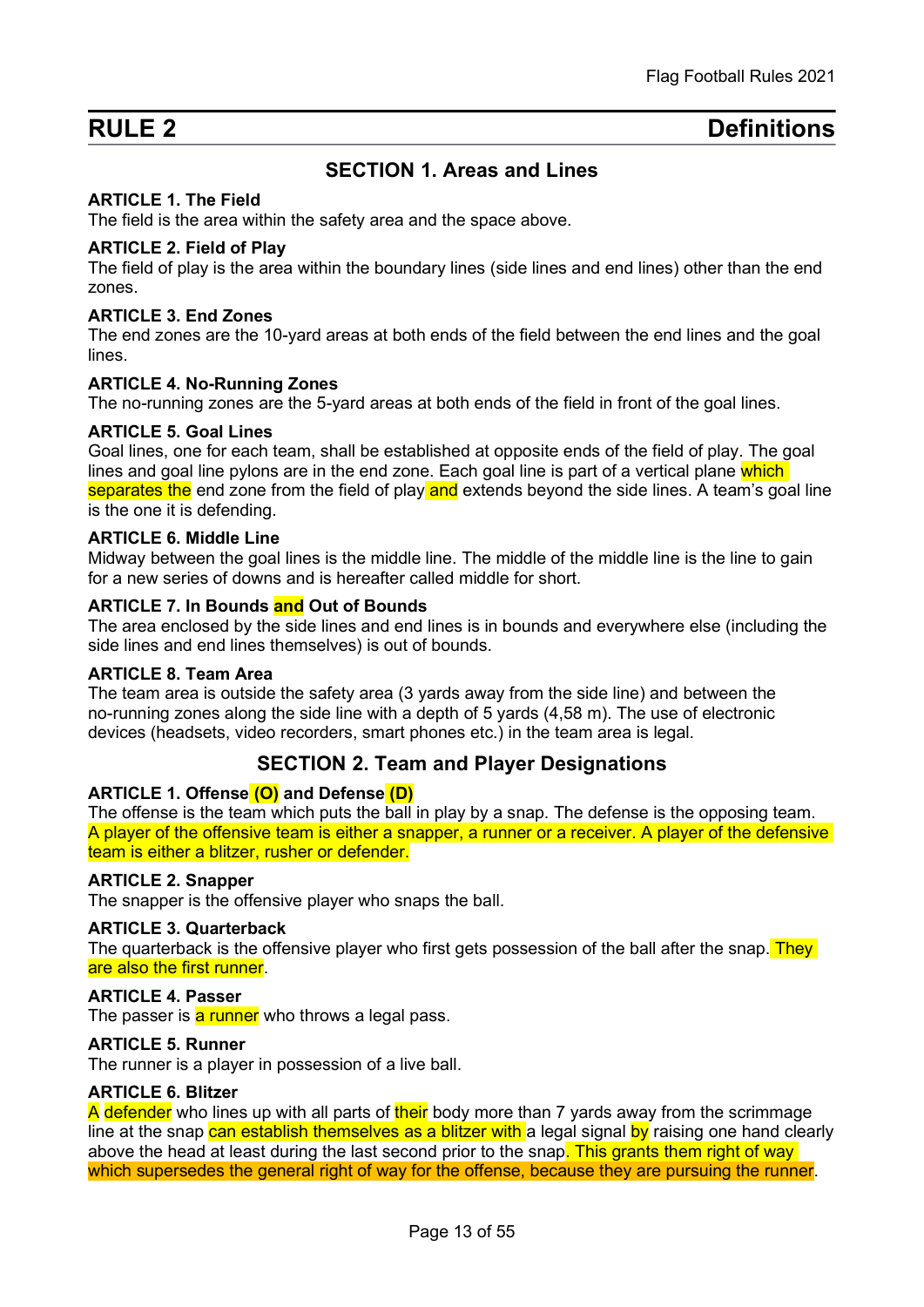The rush of a blitzer shall be immediately after the snap, quick and straight towards the point where the quarterback receives the snap in order to retain the right of way. If a blitzer is rushing late, slowly, towards a different spot, changing direction during the rush or just does not rush the quarterback, the player loses the right of way but still can participate as any other defender. A defender who does not give a signal and legally crosses the scrimmage line is a rusher.

#### ARTICLE 7. Out of Bounds

A player is out of bounds when any part of their body touches anything out of bounds except another player or official. The ball not in player possession is out of bounds when it touches anything out of bounds.

#### ARTICLE 8. Disqualified Player

A disqualified player is one who has been declared ineligible from further participation in the game.

#### ARTICLE 9. Home Team

If neither team is at its home venue or at  $a$  tournament with more than 2 teams, then the team listed first shall be designated the home team. The second listed team shall be the visiting team.

### SECTION 3. Down, Scrimmage and Play Classification

#### ARTICLE 1. Down

A down is the part of the game that starts with a legal snap after the ball is ready for play and ends when the **ball becomes** dead. Between downs is the interval during which the ball is dead. A play is the action between the 2 teams during a down.

#### ARTICLE 2. Scrimmage Line (SL)

When the ball is made ready for play the scrimmage line for each team is the vertical plane that passes through the point of the ball closest to its own goal line and extends to the side lines. A player has crossed the scrimmage line if any part of the body has been beyond their respective scrimmage line.

#### ARTICLE 3. Forward Pass Play

A legal forward pass play is the interval between the snap and when a legal forward pass beyond the scrimmage line is completed or intercepted. Also, any forward pass from behind the scrimmage line becoming incomplete or touched by the defense is considered as  $a$  forward pass play.

#### ARTICLE 4. Running Play

A running play is any live ball action other than that during a legal forward pass play. Passes completed behind the scrimmage line are legal and are running plays.

### SECTION 4. The Ball Live or Dead

#### ARTICLE 1. Live Ball

A live ball is a ball in play. A pass that has not yet touched the ground is a live ball in flight.

#### ARTICLE 2. Dead Ball

A dead ball is a ball not in play.

#### ARTICLE 3. When Ball is Ready for Play

A dead ball is ready for play when the ball is placed on the ground and the Referee blows the whistle.

### SECTION 5. Forward, Beyond and Forward Progress

#### ARTICLE 1. Forward and Beyond

Forward, beyond or in advance of denotes the direction toward the opposing team's end line. Backward or behind denotes the direction towards a team's own end line.

#### ARTICLE 2. Forward Progress

Forward progress is a term indicating the end of advancement by the runner or airborne pass receiver of either team and applies to the most forward point of the ball when it becomes dead by rule between the end lines (dead ball spot).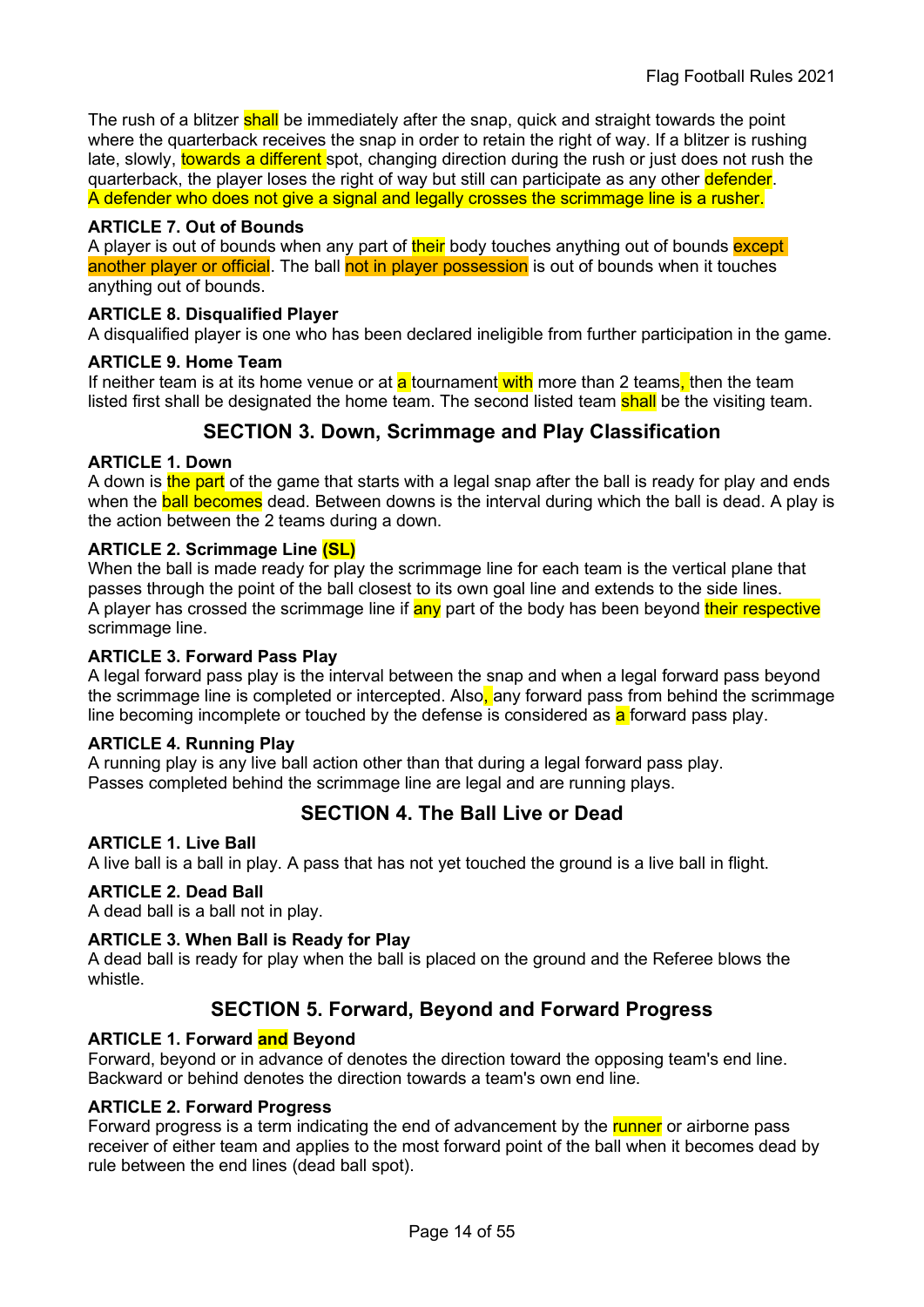# SECTION 6. Spots

#### ARTICLE 1. Enforcement Spot

An enforcement spot is the point from which the penalty for a foul is enforced.

#### ARTICLE 2. Dead Ball Spot (DB)

The dead ball spot is the point at which the ball becomes dead.

#### ARTICLE 3. Spot of Foul (SF)

The spot of the foul is the point at which that foul occurs. If out of bounds, it is the adjacent spot on the side line. If behind the goal line, the foul is in the end zone.

#### ARTICLE 4. Out-of-Bounds Spot

The out-of-bounds spot is the point at which the ball becomes dead due to of being out of bounds.

### SECTION 7. Foul, Penalty and Violation

#### ARTICLE 1. Foul

A foul is a rule infraction for which a penalty is prescribed by rule. A flagrant foul is a rule infraction that places an opponent in danger of injury.

#### ARTICLE 2. Penalty

A penalty is a result imposed by rule against a team that has committed a foul and may include one or more of the following: loss of yardage, loss of down, automatic first down or disqualification. If the penalty involves loss of a down, the down shall count as 1 of the 4 in that series.

#### ARTICLE 3. Violation

A violation is a rule infraction for which no penalty is prescribed, it does not offset a foul.

#### ARTICLE 4. Loss of a Down (LOD)

"Loss of a down" is an abbreviation meaning "loss of the right to repeat a down".

# SECTION 8. Shift and Motion

#### ARTICLE 1. Shift

A shift is a simultaneous change of position by 2 or more offensive players after the ball is made ready for play and before the snap. The shift ends when all players have been stationary for 1 full second.

#### ARTICLE 2. Motion

A motion is a change of position by one offensive player after the end of a shift and before the snap.

# SECTION 9. Handling of the Ball

#### ARTICLE 1. Hand-off

A hand-off is a successful transfer of possession from one teammate to another that does not involve a pass. A fake hand-off is any movement of the runner with the hands towards a nearby teammate that simulates a transfer of possession. A faked pass (pump or simulated pitch) or the runner turning the body towards a teammate without movement of the hands is not a fake hand-off.

#### ARTICLE 2. Pass

A pass is any intentional act to throw the ball in any direction or drop it to the ground. A pass is identified by a period where the ball is not in any player's possession. A pass starts with the final release after firm control during an intentional movement of the hand or arm. A pass continues to be a pass until it is completed to a player or the ball becomes dead.

#### ARTICLE 3. Fumble

A fumble is any act other than passing or successful handing that result in loss of player possession.

A fumble can only occur after a player gains possession of a ball.

#### ARTICLE 4. Possession

Possession means firmly holding or controlling a live ball.

A change of team possession (COP) occurs when an opponent gains possession of the ball.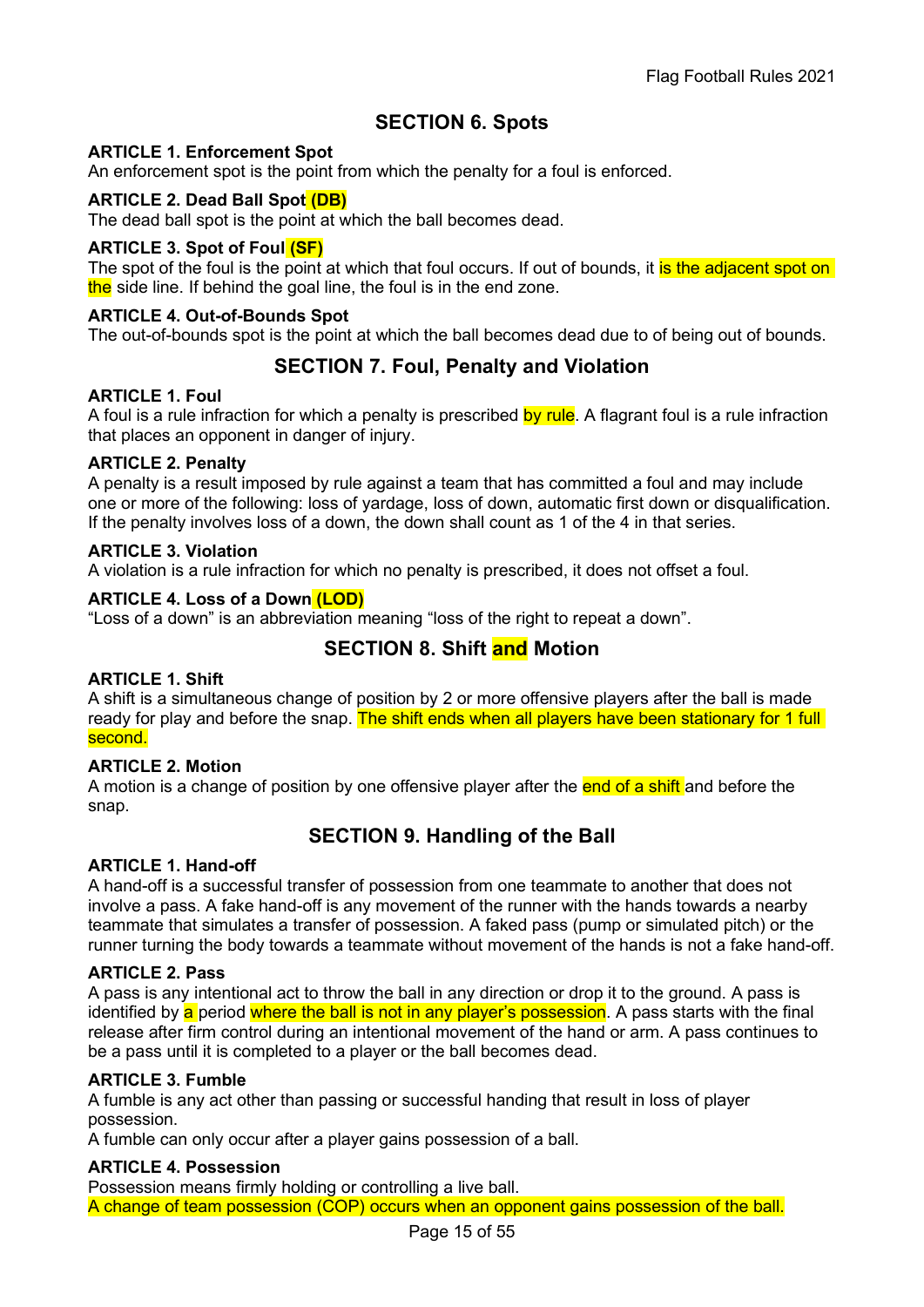#### ARTICLE 5. Batting

Batting the ball is intentionally striking it with the hands or arms.

#### ARTICLE 6. Kicking

Kicking the ball is intentionally striking it with the knee, lower leg or foot and is illegal.

### SECTION 10. Passes

#### ARTICLE 1. Forward and Backward Pass

A pass is forward if the ball first touches anything beyond the spot where the ball is released. All other passes are backward passes, even if it is lateral (parallel to the scrimmage line). A snap becomes a backward pass when the snapper releases the ball. If a snapper loses control

of the ball as they begin the snap, it is an illegal snap.

#### ARTICLE 2. Crosses Scrimmage Line

A legal forward pass has crossed the scrimmage line when it first touches anything beyond the scrimmage line in bounds.

#### ARTICLE 3. Catch and Interception

A catch is the act of firmly establishing and maintaining control of a live ball in flight. A catch of an opponent's pass or fumble is an interception. A player who leaves the ground to make a catch or interception must have the ball firmly controlled when first returning to the ground with any part of the body touching the ground in bounds and then maintain complete and continuous control of the ball throughout the process of contacting the ground to complete the pass. If the player loses control of the ball and the ball touches the ground before the process of the catch is **completed** then it is not a catch.

#### ARTICLE 4. Sack

A sack is the removal of a flag (flag pull) from the quarterback behind the scrimmage line who is in possession of a live ball. A player is in possession of the ball until the ball is completely released.

# SECTION 11. Holding, **Shielding**, Contact and Aiming

#### ARTICLE 1. Holding

Holding is grasping an opponent or their equipment, not releasing immediately and impacting the opponent.

#### ARTICLE 2. Shielding

Shielding is obstructing an opponent without contact by moving into their path. A moving player without right of way who impedes an opponent from running a pass route, getting to the runner or impedes a legal blitzer is guilty of **shielding**.

A player standing still (with the right of place) is not **shielding**, even if the player is **obstructing an** opponent.

#### ARTICLE 3. Contact

Contact is touching an opponent with impact. Touching with no impact is not a foul.

#### ARTICLE 4. Aiming

Aiming is to target and initiate contact with an opponent or to run into an opponent on purpose, even with right of way.

Aiming is any deliberate or avoidable contact with excessive force, even in an attempted flag pull or while playing the ball during a pass.

Aiming is to attack a ball in possession or take away the ball from the runner.

### SECTION 12. Flag Pulling, Flag Guarding, Jumping, Dipping, Spinning and Diving

#### ARTICLE 1. Flag Pull

A flag pull is the removal of one or more flags from an opponent with one or more hands.

#### ARTICLE 2. Flag Guarding

Flag guarding is an attempt by the runner to avoid a flag pull by covering the flag with any part of the body (hand, arm or leg) or with the ball. Flag guarding is also leaning the upper body forward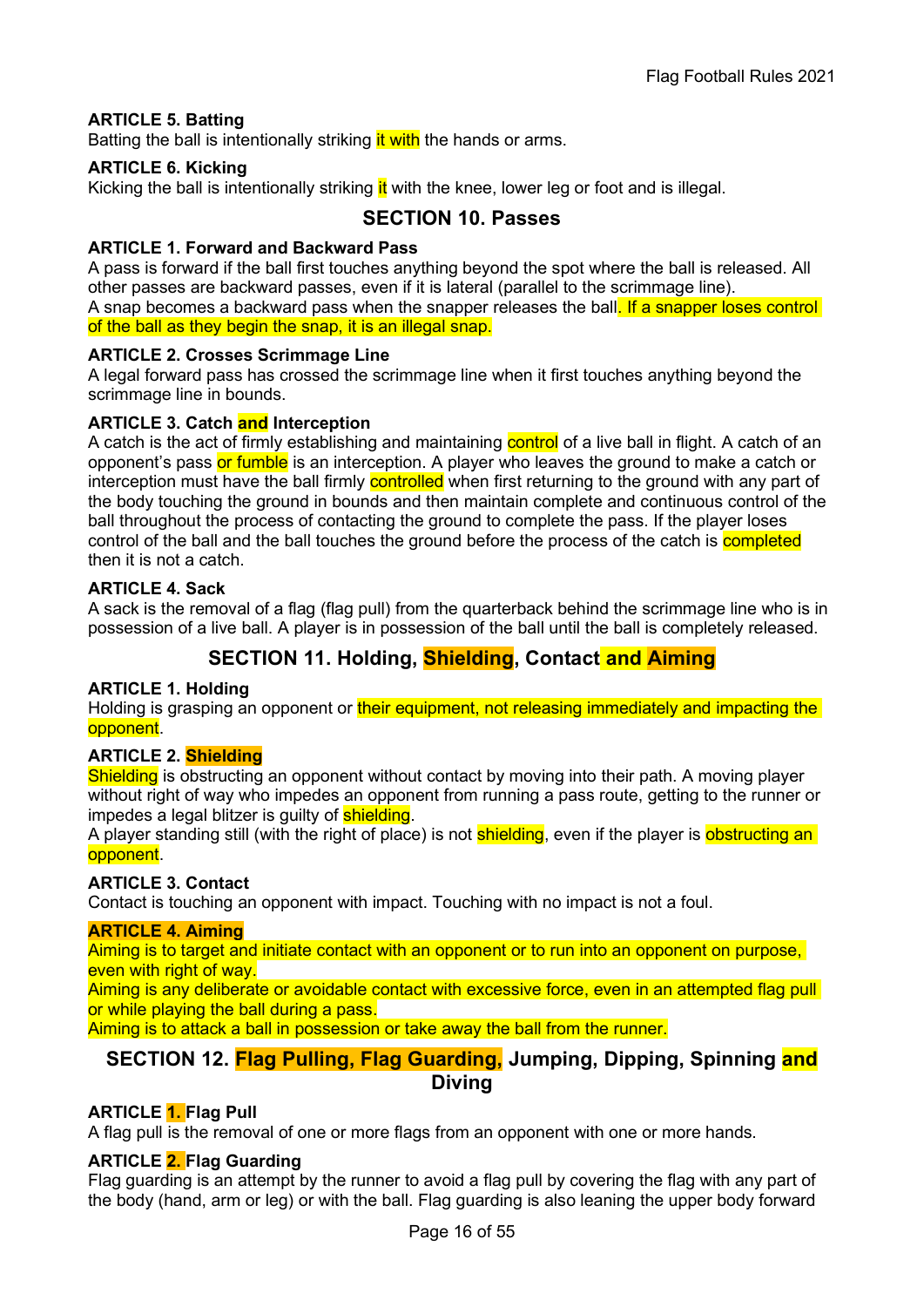(diving) or stretching out a hand, with or without the ball, towards the opponent to make it more difficult for the defender to reach the flag.

#### ARTICLE 3. Jumping

Jumping is an attempt by the runner to avoid a flag pull by **pushing** off the ground and thus raising the level of the flags significantly compared to regular running. Jumping is a type of flag guarding and illegal.

#### ARTICLE 4. Dipping

Dipping is an attempt by the runner, with continuous movement, to avoid a flag pull by extra bending of the knees and lowering the level of the flags significantly compared to regular running. Dipping is legal.

#### ARTICLE 5. Spinning

Spinning is an attempt by the runner to avoid a flag pull by rotation of the body along the vertical axis. Spinning is legal if the height of the flags is not significantly raised. Spinning combined with dipping is legal, combined with jumping is illegal.

#### ARTICLE 6. Diving

Diving is an attempt by the runner to avoid a flag pull by leaning the upper body forward, with or without jumping, dipping or spinning. Diving is a type of flag guarding and is illegal.

# SECTION 13. Right of Place and Right of Way

#### ARTICLE 1. Right of Place (ROP)

Right of place is given to any stationary players who maintains normal player posture and make no movements in any horizontal direction to change their position. A purely vertical movement,

including a lift from the ground, in order to throw or catch a pass does not mean that a previously established right of place has been lost.

Right of place supersedes right of way when determining who is guilty of a foul.

#### ARTICLE 2. Right of Way (ROW)

Right of way is given to a player **according to rule** who has **established** a direction of movement in a regular manner and does not alter that direction.

A player with right of way has a higher privilege when determining who is guilty of a foul than all other players except those with right of place.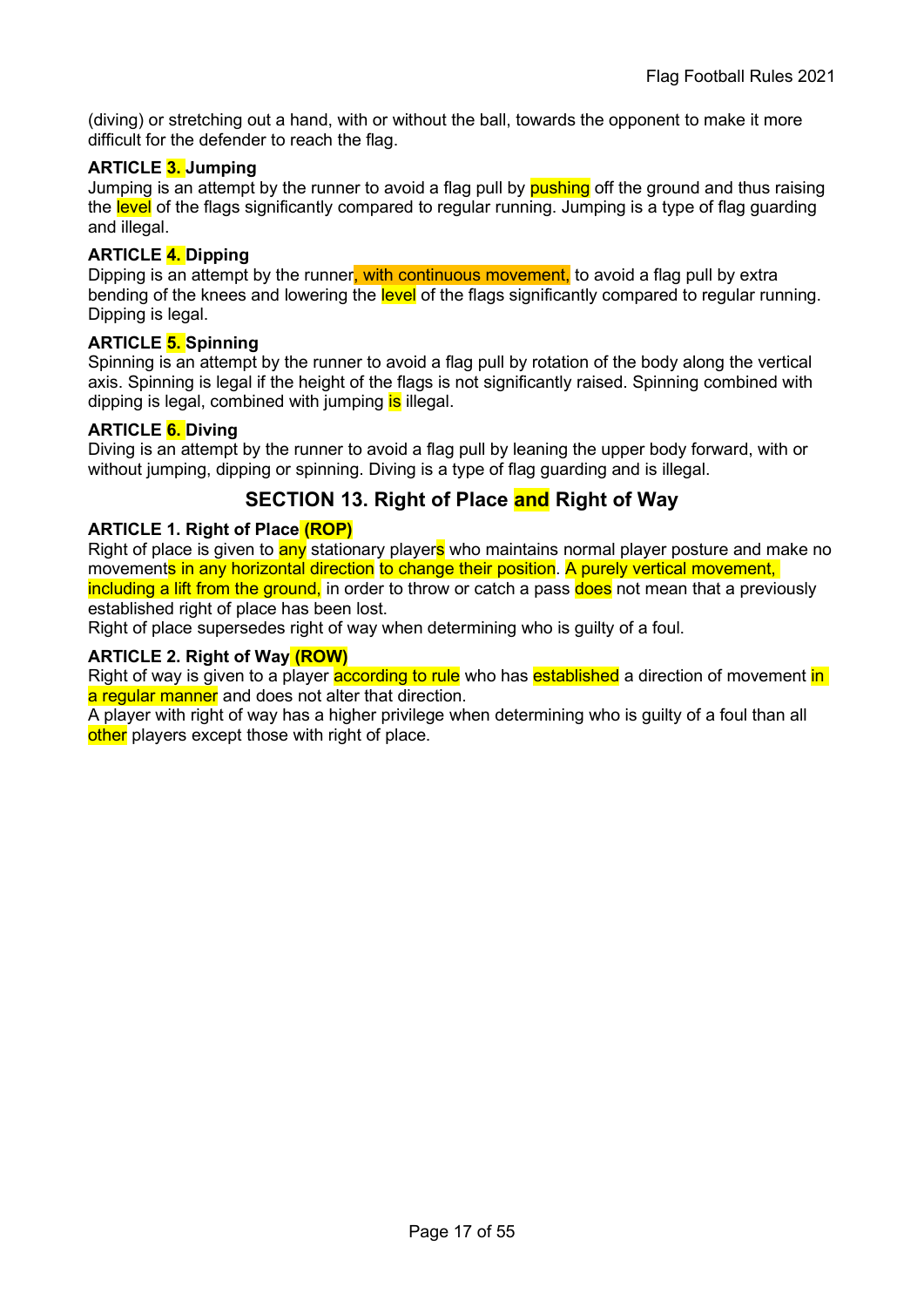# RULE 3 **Periods and Timing**

# SECTION 1. Start of Each Period

#### ARTICLE 1. First Half

Prior to the start of the game each team shall announce a maximum of 2 coaches and a maximum of 2 captains to the Referee.

3 minutes prior to the scheduled start time, the Referee shall toss a coin at midfield in presence of the captains from each team, first designating the captain of the visiting team to call the coin toss. The winner of the toss will choose to put the ball in play first by a snap at its own 5-yard line in either the first half or the second. The other team will elect which side to defend.

#### ARTICLE 2. Second Half

In the second half, the teams shall defend the opposite goal line to the one they defended in the first half. The team who did not first put the ball in play in the first half, shall put the ball in play by a snap at its own 5-yard line.

#### ARTICLE 3. Overtime (Tie Breaker)

The tiebreaker system shall be used when a game is tied after 2 halves and the competition mandates a winner needs to be determined.

- a. After a 2 minute intermission, the Referee shall toss a coin at midfield as at the beginning of the game. The winner of the coin toss will choose to start each following period on offense or defense. The other team will elect which end of the field will be used.
- b. No charged team timeouts shall be granted.
- c. The first extra period shall consist of 2 series with each team putting the ball in play by a snap at the middle line for one series of downs (no first down at middle). Should the defense score during the first series, other than on the try, then the extra period is over.
- d. Each team retains the ball during its series until it scores (including try downs for 1 or 2 points) or exhausts its series of downs. The ball remains alive after a change of team possession until it is declared dead. The series is then ended even if there is a second change of team possession during that down.
- e. If after the first period (with 2 series including tries) the score is still tied, the second and following periods consist of series with each team playing a 1-point try from the 5-yard line. The overtime ends when the score after a period is no longer a tie or the defense scores during the first series of a period.
- $f<sub>1</sub>$ . The team scoring the greater number of points during overtime shall be declared the winner.

#### ARTICLE 4. Tournament Tie Breaker System

If 2 or more teams in a tournament have the same total percentage (win-tie-loss), the following procedure shall decide the order of the teams step by step:

- 1. Head to head percentage, if all teams played each other.
- 2. Head to head net point differential, if all teams played each other.
- 3. Head to head points scored, if all teams played each other.
- 4. Total net point differential.
- 5. Total points scored.
- 6. Coin toss.

# SECTION 2. Playing Time

#### ARTICLE 1. Length of Play and Intermission

The total playing time shall be 40 minutes, divided into 2 halves of 20 minutes each, with a 2 minute intermission between halves.

#### ARTICLE 2. Extension of Periods

A period shall be extended until a down has been played which is free from live ball fouls (without loss of down) for which the penalty is accepted. If offsetting fouls occur during a down in which time expires, the down will be repeated.

No period shall end until the ball is dead and the Referee declares the period ended. [S14]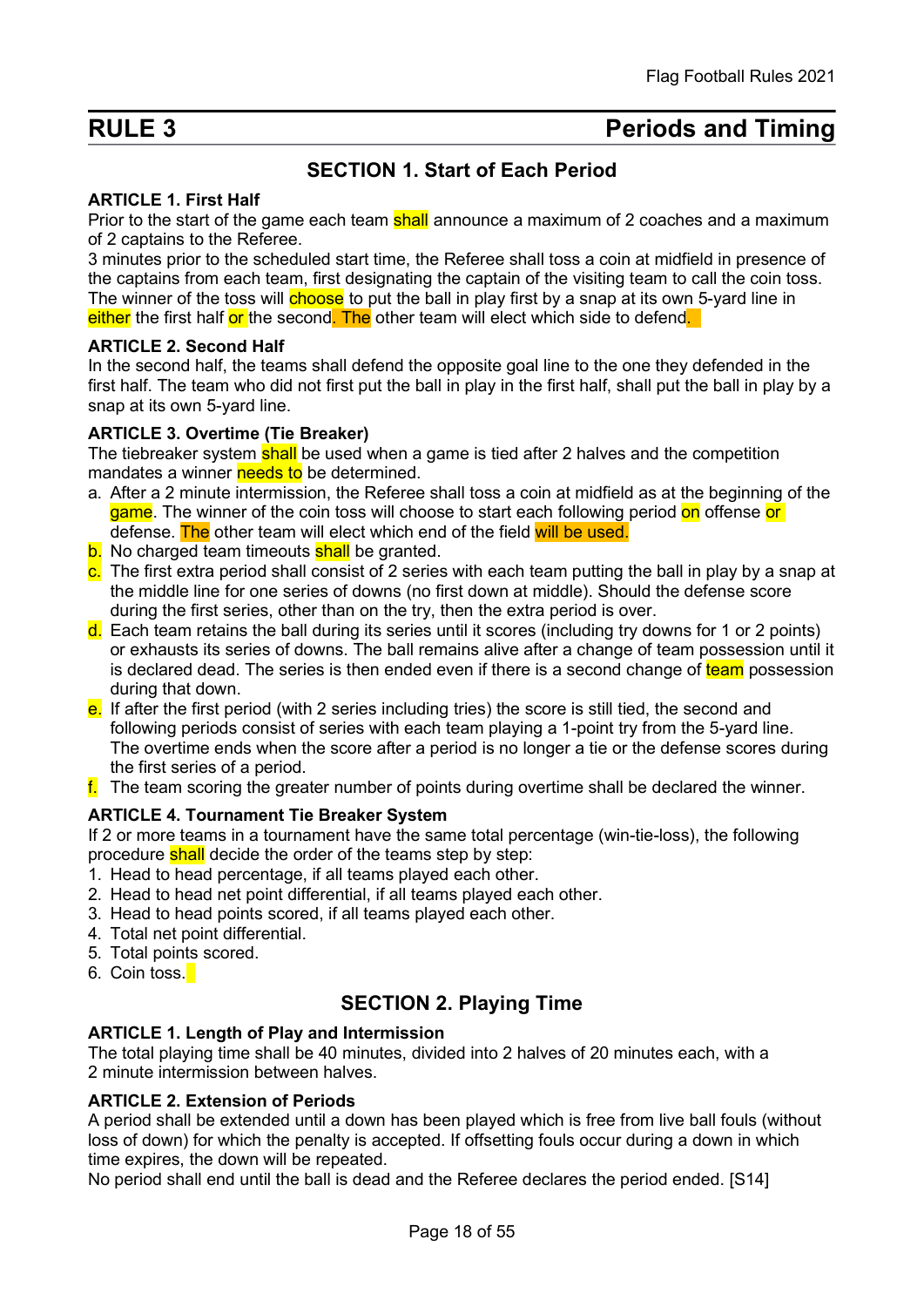#### ARTICLE 3. Timing Devices

The game clock and the 25-second-clock shall be kept by either a stop watch operated by an official or by a visible clock operated by an assistant under the direction of the appropriate official.

#### ARTICLE 4. When Clock Starts

When the game clock has been stopped by rule it shall be started when the ball is next legally snapped.

Exception: The game clock will start at the ready for play when it was only stopped at the Referee's discretion.

AR 3-2-4-I to III

#### ARTICLE 5. When Clock Stops

The game clock shall be stopped when each half ends, for a charged team timeout, for an injury timeout or at the Referee's discretion.

Within the last 2 minutes of each half the clock shall stop:

- 1. To award a first down, also after a change of team possession.
- 2. To complete a penalty.
- 3. When the ball or the runner goes out of bounds.
- 4. When a pass or fumble (forward or backward) strikes the ground.
- 5. When a teammate of the fumbler touches the ball.
- 6. When a score is made and during and after the following try.
- 7. When a charged timeout is granted.

The game clock shall not run during an extension of a half or **overtime**.

#### ARTICLE 6. Running Clock

If the score difference is 30 points or more at the Referee's notification, the clock will not stop for situations it normally would do so for in the last 2 minutes.

The Referee will inform both teams at the Referee's notification that the clock will no longer be stopped (running clock) for the remainder of the half.

After the referee's notification, the status of the clock (standard or running) will not change even if the score difference goes below 30 or reaches 30 or more points. AR 3-2-6-I to II

### SECTION 3. Timeouts

#### ARTICLE 1. How Charged

The Referee shall declare a timeout when the play is suspended for any reason. Each timeout shall be charged to one of the teams or designated as an official timeout. [S3]

#### ARTICLE 2. Charged Team Timeouts

An official shall allow a charged team timeout when requested by any coach or inbound player when the ball is dead. Each team is entitled to 2 charged team timeouts per half. Unused timeouts may not be carried over to a subsequent period.

#### ARTICLE 3. Injury Timeout

In the event of an injured player any official may declare an official timeout, provided the player for whom the timeout is taken is removed from the game for at least one down.

#### ARTICLE 4. Length of Timeouts

A charged team timeout shall not exceed 90 seconds (this includes the 25 seconds after the ready for play).

The Referee shall notify both teams 30 seconds before a charged timeout is due to expire and 5 seconds later shall declare the ball ready for play (R 3-3-5).

Other timeouts shall be no longer than the Referee deems necessary to fulfill the purpose for which they are declared.

#### ARTICLE 5. Referee's Notification

The Referee shall inform all coaches when 2 minutes or less of playing time remain in a half and the ball is or becomes dead next. The game clock shall be stopped for this purpose. AR 3-3-5-I to II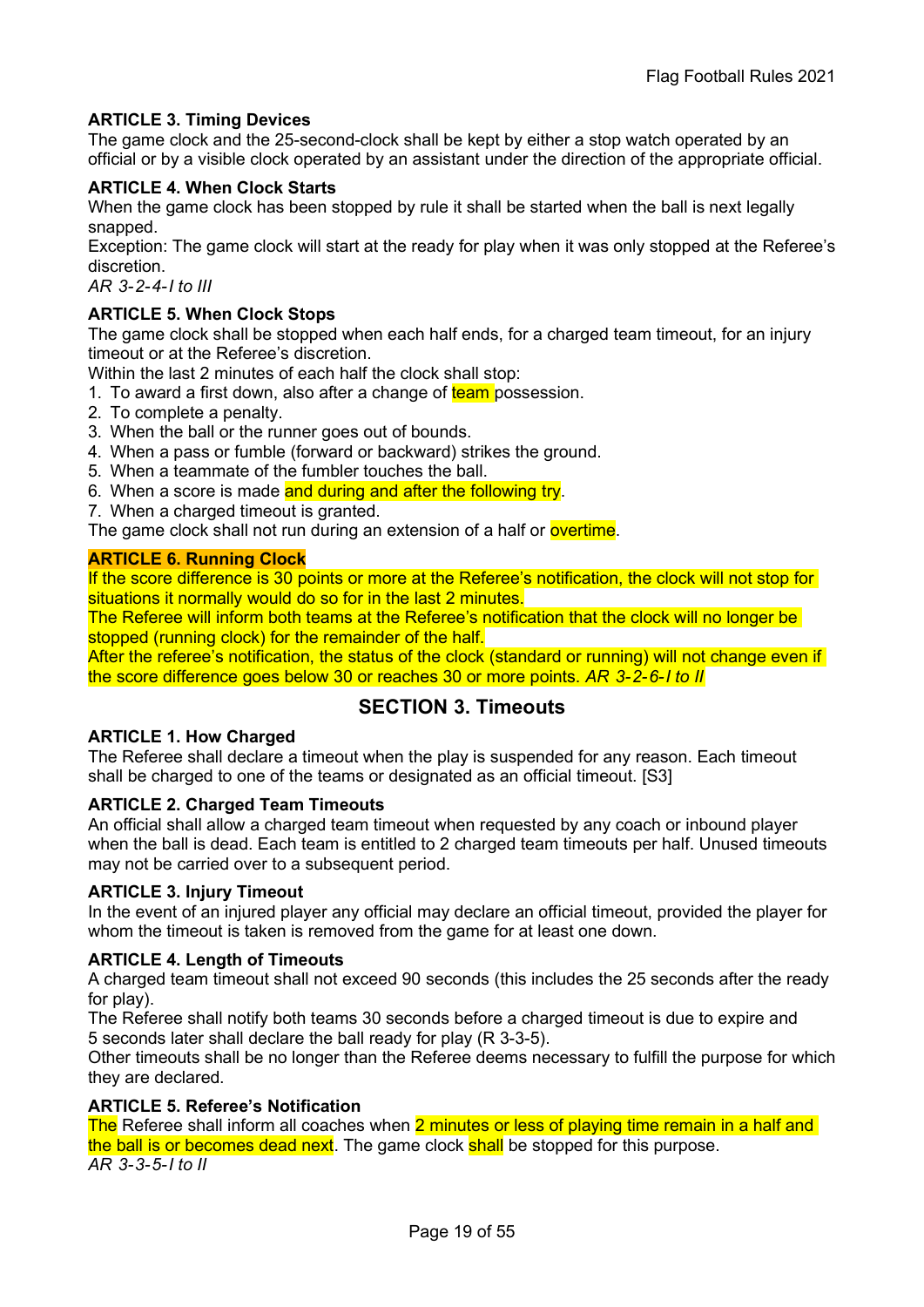# RULE 4 Live Ball and Dead Ball

# SECTION 1. Live Ball - Dead Ball

#### ARTICLE 1. Dead Ball becomes Alive

For the next down the ball shall be put in play at the spot midway between the side lines, laterally in line with the spot where the ball was when it became dead by rule, or at the spot where the ball has been placed following completion of an accepted penalty or to award a new series. After a dead ball is made ready for play it becomes a live ball with the start of a legal snap.

A ball snapped before it is made ready for play or is illegally snapped remains dead.

A foul before the ball is snapped (delay of game, encroachment, false start, disconcerting signal, illegal blitzer signal) will cause the ball to remain dead.

#### ARTICLE 2. Live Ball becomes Dead

A live ball becomes dead by rule and an official shall sound a whistle when:

- a. The ball is out of bounds.
- b. The runner is out of bounds.
- c. Any part of the runner's body except their hand or foot touches the ground.  $AR$  4-1-2-I
- d. A runner simulates placing the knee on the ground.
- e. A pass or fumble (forward or backward) strikes the ground.
- f. A teammate of the fumbler touches the ball.
- g. A player with fewer than 2 flags is in possession of the ball.  $AR$  4-1-2-II
- h. A player with flags not positioned correctly is in possession of the ball and the player themselves is responsible.
- i. A touchdown, touchback, safety or successful try occurs.
- j. A foul which causes the ball to become dead (e.g. illegal kick or delay of pass) occurs.

On an inadvertent whistle by an official, the ball becomes dead and the team in possession may elect either to put the ball next in play where it was declared dead or to replay the down.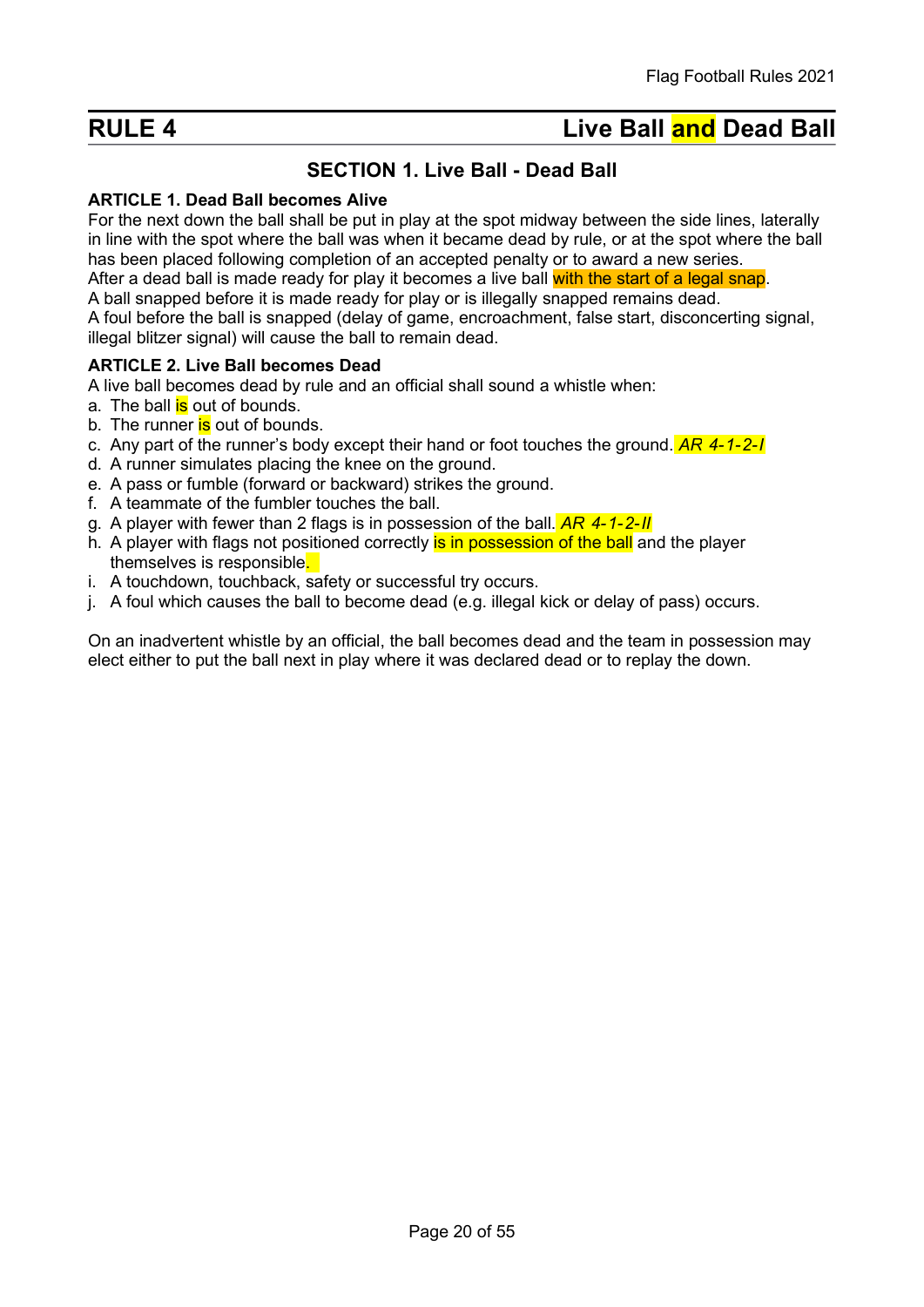# **RULE 5** Series of Downs

# SECTION 1. A Series: Started, Broken, Renewed

#### ARTICLE 1. When to Award Series

A series of 4 consecutive scrimmage downs shall be awarded to the team that is next to put the ball in play by a snap at the beginning of each half and after a score *(including try)*, safety, touchback or change of team possession. [S8]

A new series shall be awarded to the offense if:

- a. It is in legal possession (following the application of any accepted live ball penalty) of the ball beyond the middle when the ball is declared dead and it is the first time in this series that has happened. If a subsequent play or penalty brings the ball back behind the middle and the ball is then advanced across the middle line for a second time during the same series, no new first down shall be awarded. AR 5-1-1-I to II
- b. An accepted penalty results in or mandates a first down.

A new series shall be awarded to the defense on its own 5-yard line if the offense following

 $4^{\text{th}}$  down has failed to score or earn a new first down.

A new series shall be awarded to the defense at the dead ball spot after an interception.

### SECTION 2. Down and Possession after a Penalty

#### ARTICLE 1. Foul Before Change of Team Possession

If a penalty is accepted for a foul that occurred during a down before any change of team possession, the ball belongs to the offense and the down shall be repeated, unless the penalty involves loss of a down, mandates a first down or leaves the ball beyond the middle.

#### ARTICLE 2. Foul After Change of Team Possession

If a penalty is accepted for a foul that occurred during a down after change of team possession, the ball belongs to the team in possession when the foul occurred. The next down shall be a first down after enforcement of the penalty.

#### ARTICLE 3. Penalty Declined

If a penalty is declined, the number of the next down shall be whatever it would have been if that foul had not occurred.

#### ARTICLE 4. Foul Between Downs

If a foul occurs between downs, the number of the next down shall be the same as that established before the foul occurred, unless enforcement of the penalty leaves the ball beyond the middle or the penalty mandates a first down.

#### ARTICLE 5. Fouls by Both Teams

If offsetting fouls occur during a down, the previous down shall be repeated.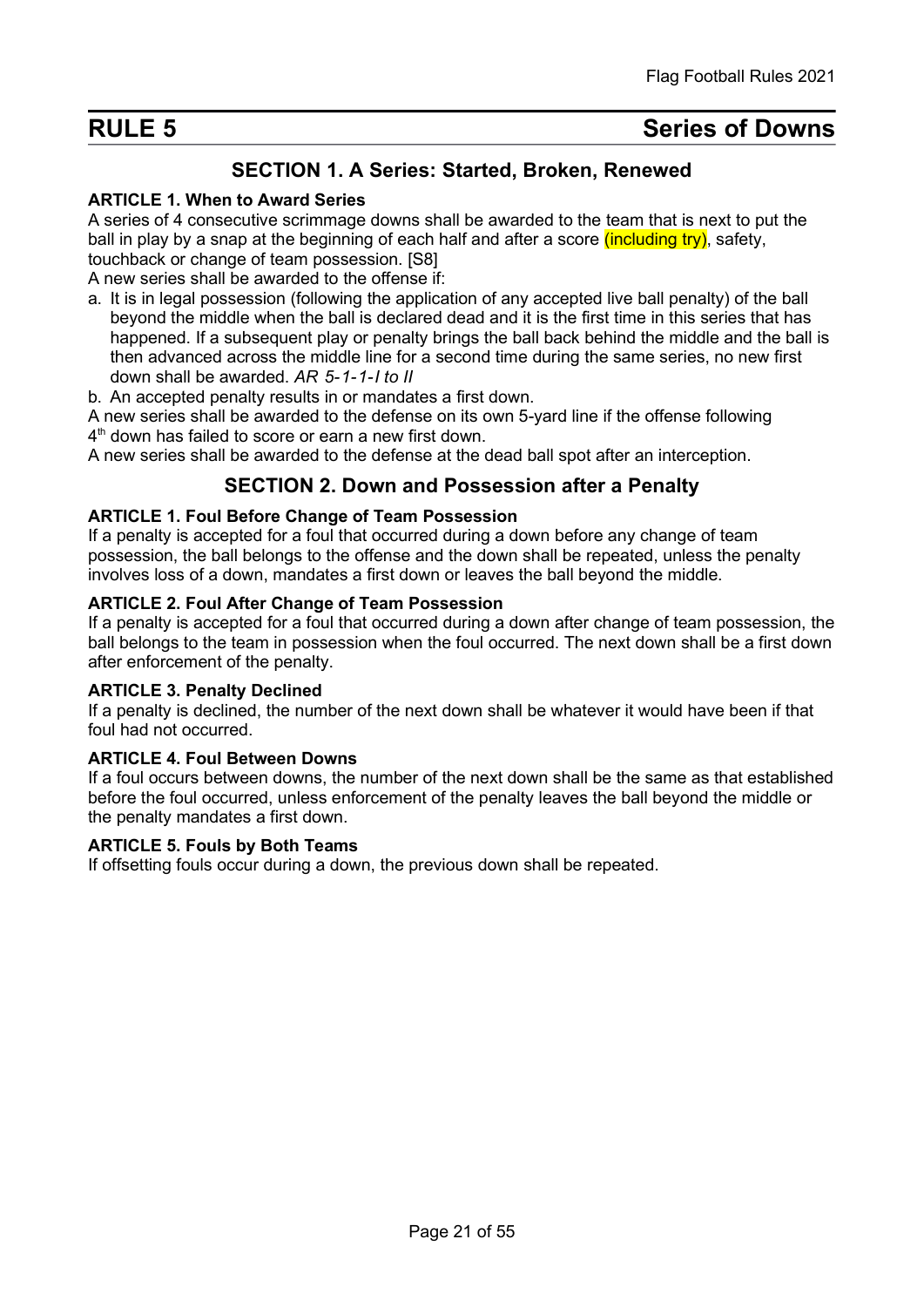# RULE 6 Kicks

# SECTION 1. Kicking

#### ARTICLE 1. Illegal Kick

The runner may not intentionally kick the ball. This foul causes the ball to become dead. AR 6-1-1-I

PENALTY - 5 yards enforced from the spot of foul, **administered** as a dead ball foul. [S19]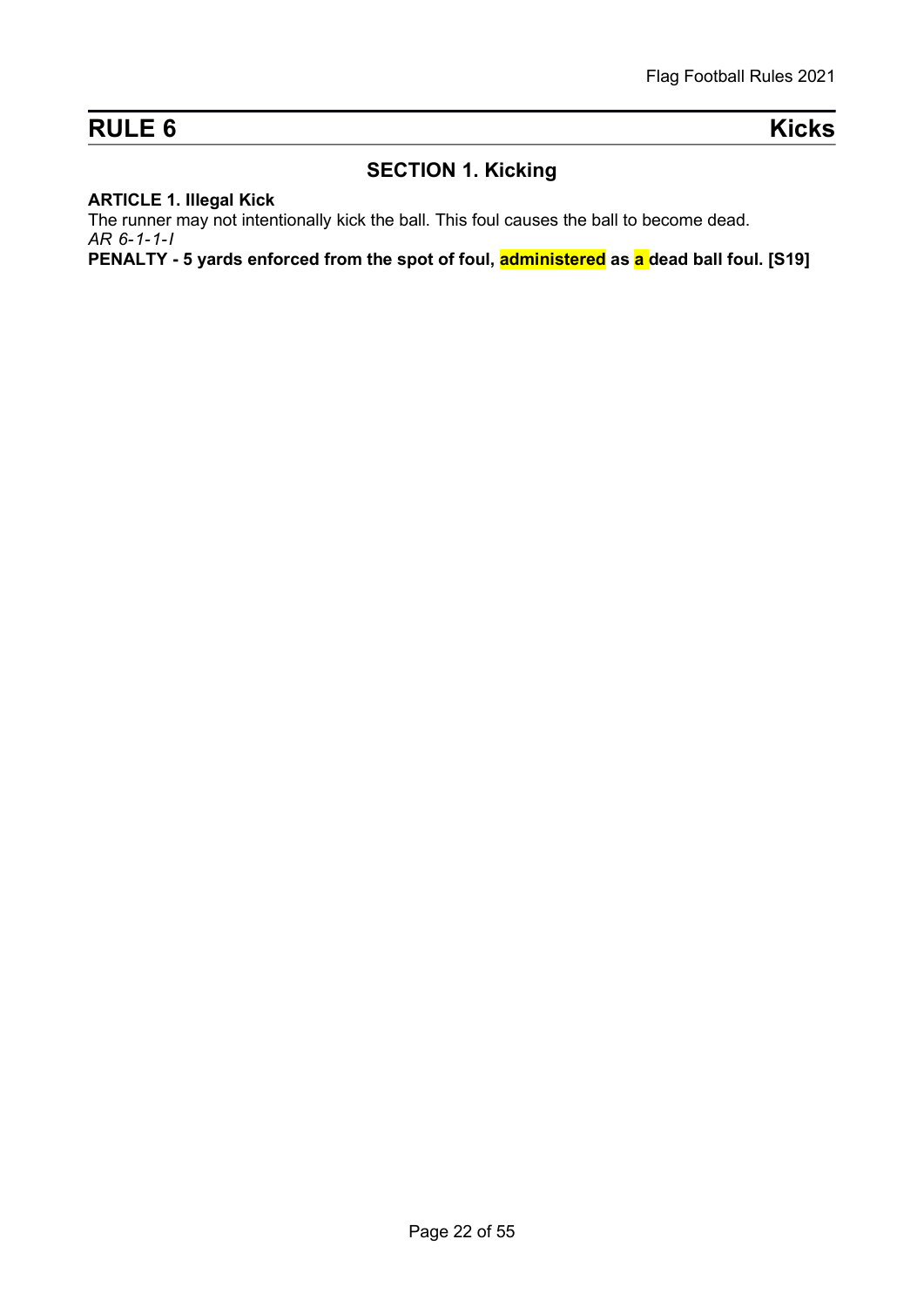# RULE 7 Snapping and Passing the Ball

# SECTION 1. The Scrimmage

#### ARTICLE 1. Ball Ready for Play

a. No player shall put the ball in play before it is ready for play. [S1]

Note: If the ball is snapped after the ball declared ready but before all the officials are ready, any official shall stop the play immediately without penalty and the Referee will order the down to be replayed. The Referee shall take care only to declare the ball ready for play if all officials are ready and in position.

#### PENALTY - Ball remains dead, 5 yards, enforced from the dead ball spot. [S19]

b. The ball shall be put in play within 25 seconds after the Referee has declared the ball ready for play.

#### PENALTY - Ball remains dead, 5 yards, enforced from the dead ball spot. [S21]

#### ARTICLE 2. Starting with a Snap

After the snapper touches the ball, the snapper may not lift the ball, move it forward or simulate the start of the snap.

Before the snap, the long axis of the ball **shall** be at right angles to the scrimmage line. A legal snap is handing or passing it backward from its position on the ground with a quick and continuous backward motion of the hand or hands that results in losing possession of the ball. The snap need not be between the snapper's legs.

#### PENALTY - Ball remains dead, 5 yards, enforced from the dead ball spot. [S19]

#### ARTICLE 3. Offensive Team Requirements

There is no minimum number of players on the scrimmage line at the snap.

- a. After the snapper touches the ball and before the ball is snapped all offensive players shall be in bounds behind their scrimmage line (encroachment) and have completed their first and each following shift. AR 7-1-3-1
- b. No offensive player shall make a false start or make **any abrupt** movement that simulates the beginning of a play.

#### PENALTY - Ball remains dead, 5 yards, enforced from the dead ball spot. [S19]

- c. When the snap starts, one offensive player may be in motion, may not be moving toward the opponent's goal line. When the snap starts and 2 or more players are moving, it is an illegal shift. AR 7-1-3-II
- d. The quarterback cannot run with the ball beyond the scrimmage line, unless the ball has been solely possessed by another player and returned to them or touched by a defender while in flight. AR  $7 - 1 - 3 - 1$ II to VII
- e. When the ball is snapped on or inside the 5-yard line going towards the opponent's end zone (no-running zone), the offense **shall** make a forward pass play. If the quarterback or runner gets deflagged behind the scrimmage line before a forward pass play has been completed, there is no foul for an illegal run play. AR 7-1-3-V

#### PENALTY - 5 yards, enforced from the scrimmage line. [S19]

 $f<sub>l</sub>$ . The quarterback has 7 seconds to pass or hand-off the ball after the snap. If this limit is exceeded, the ball becomes dead at the scrimmage line.

#### PENALTY - Loss of down at the scrimmage line. [S21 + S9]

#### **ARTICLE 4. Defensive Team Requirements**

- a. Before the ball is snapped all defenders shall be in bounds and behind their scrimmage line (offside). AR 7-1-4-I
- b. After the ball is declared ready for play no defender shall touch the ball until after the snap is complete.
- c. No defender shall use words or signals that disconcert opponents when they are preparing to put the ball in play.
- d. A maximum of 2 blitzers may request the superseding right of way. If a **blitzer is giving an** invalid signal or if a player who signals is less than 7 yards from the scrimmage line or if more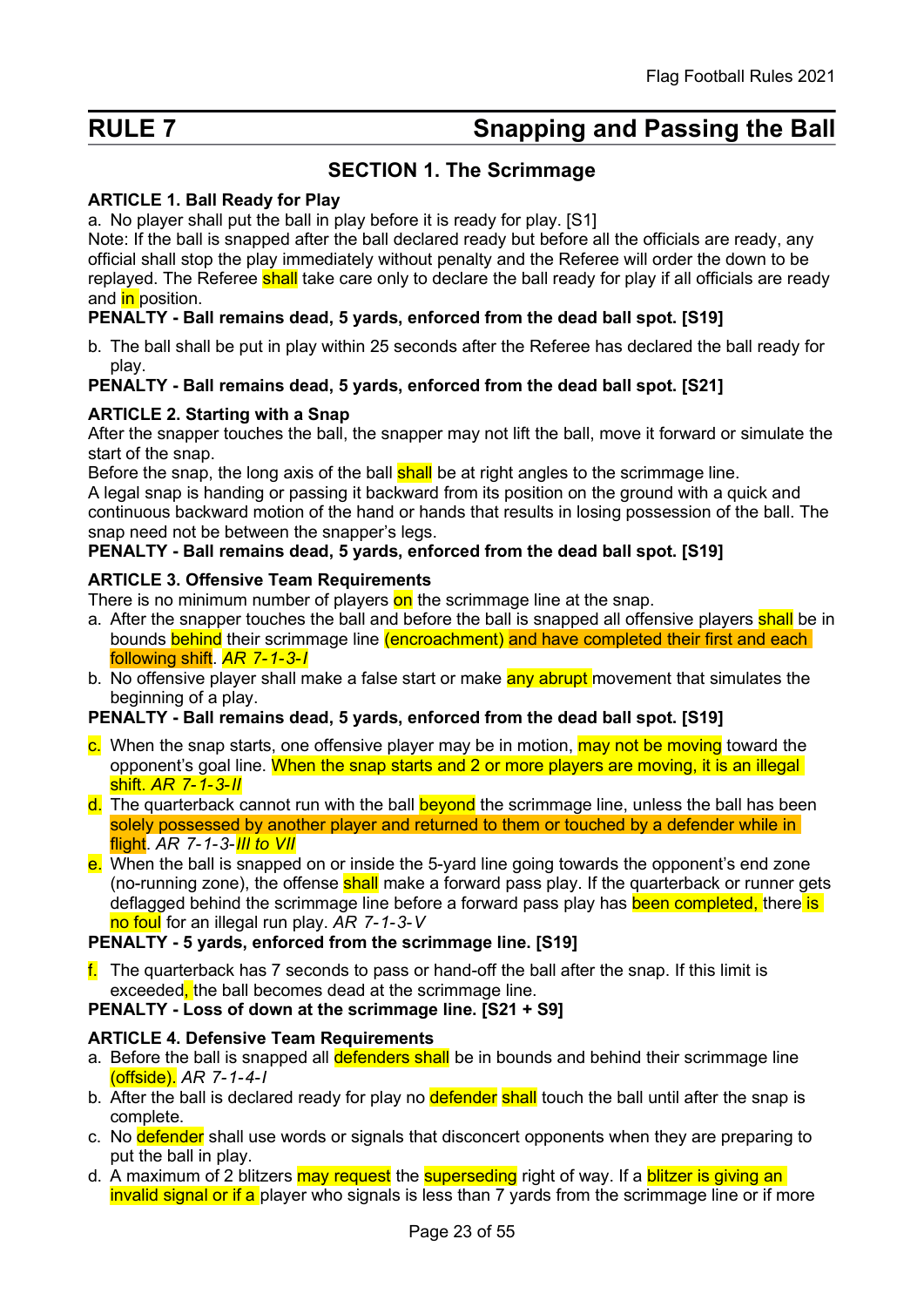than 2 players simultaneously keep their hand raised it is a foul for an illegal signal. If a blitzer is forced to change direction due to an offensive foul (shielding), the blitzer will not lose their right of way for a further direct rush. AR 7-1-4-II to VI

#### PENALTY - Ball remains dead, 5 yards, enforced from the dead ball spot. [S18]

- e. Any defender who has all parts of the body more than 7 yards away from the scrimmage line at the snap may cross the scrimmage line multiple times until the ball is dead. There is no requirement for a player requesting right of way to establish as blitzer and any player (> 7 yards) may rush the quarterback during the play.
- f. All defenders less than 7 yards away from their scrimmage line at the snap shall stay behind their scrimmage line until the ball has been handed off, fake handed off or passed by the quarterback.

#### PENALTY - 5 yards, spot of foul is the scrimmage line, enforced from the scrimmage line. [S18]

#### ARTICLE 5. Handing the Ball

- a. The offense may hand off the ball multiple times as long as both involved players are behind the scrimmage line, provided the ball has not been carried beyond the scrimmage line and it is prior to any change of team possession.
- b. No snapper shall receive a forward hand-off.

PENALTY - 5 yards, also loss of down if by offense prior to change of team possession, enforced from the spot of foul. [S19]

#### SECTION 2. Passes and Fumbles

#### ARTICLE 1. Backward Pass

A runner may pass the ball backwards provided it has not previously been carried beyond the scrimmage line and it is prior to any change of team possession. AR 7-2-1-I to III PENALTY - 5 yards, also loss of down if by offense prior to change of team possession,

enforced from the spot of foul. [S35]

#### ARTICLE 2. Complete Pass

Any pass caught by an eligible player touching the ground in bounds is completed and the ball continues in play unless completed in the opponent's end zone. AR 7-2-2-I to VI

#### ARTICLE 3. Incomplete Pass

Any pass is incomplete if the ball touches the ground when not firmly controlled by a player. It also is incomplete when a player jumps and receives the pass but first lands on or outside a boundary line. [S10]

When a forward pass is incomplete, the ball belongs to the passing team at the previous scrimmage line, which is the dead ball spot.

When a backward pass is incomplete, the ball belongs to the passing team at the spot of the last player's possession, which is the dead ball spot.

#### ARTICLE 4. Fumble

When a fumble hits the ground or is touched by a teammate of the runner (fumbler) without being touched by an opponent before, the ball is dead and belongs to the fumbling team at the spot where the **fumbler** lost possession, this is the dead ball spot. If the **fumbler** or an opponent gains possession before the ball becomes dead, the ball continues in play. AR 7-2-4-I to II

#### ARTICLE 5. Illegal Touching

All inbound players are eligible to touch, bat or catch a pass. The quarterback is only allowed to catch a pass that they have thrown after it has been touched by a defender.

No offensive player who goes out of bounds voluntarily during a down shall touch a pass in flight. If an **offensive** player is forced out of bounds due to a foul and immediately returns to the field of play or end zone, the player remains eligible to touch or catch a pass.

PENALTY - Loss of down at the scrimmage line. [S19]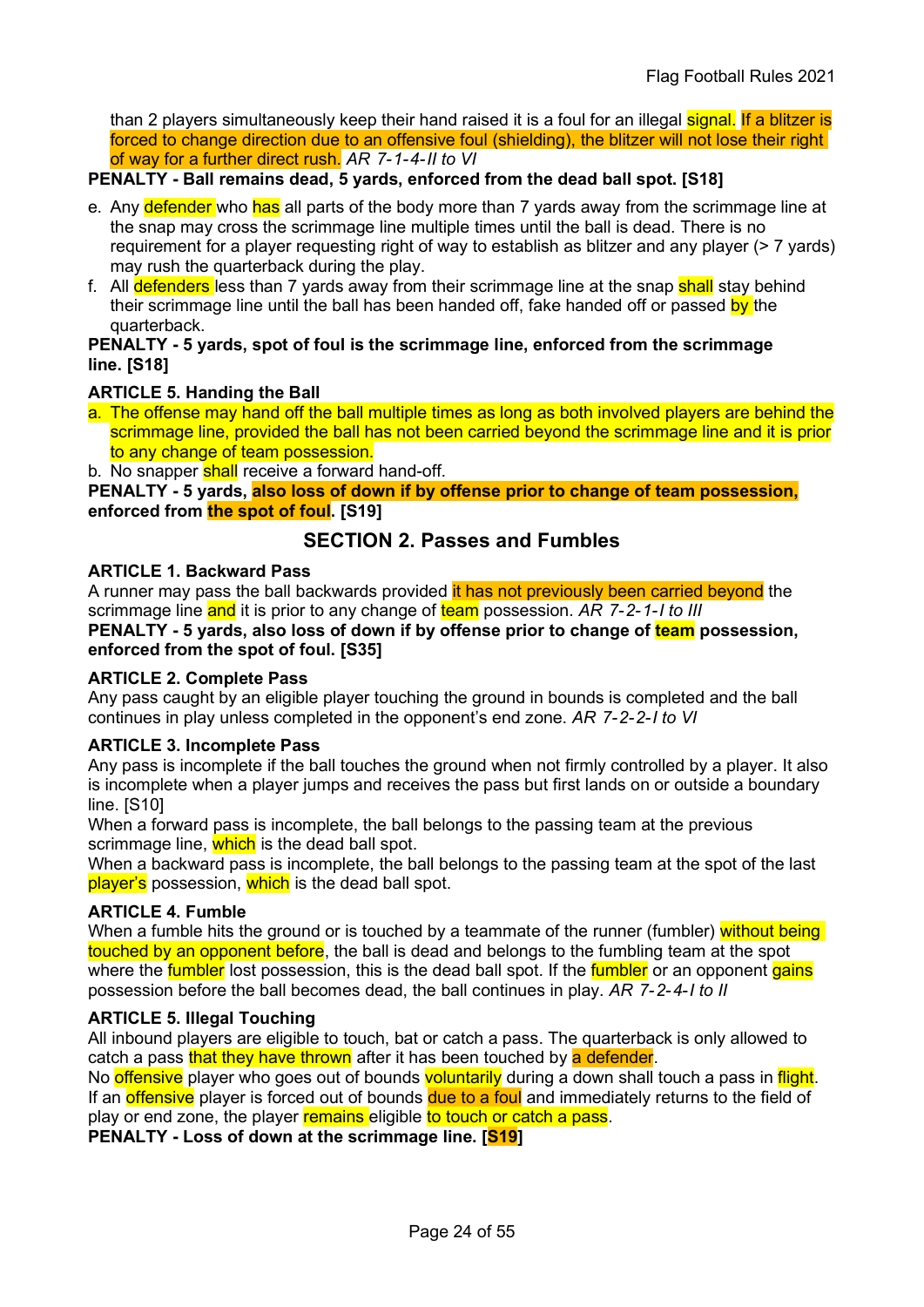# SECTION 3. Forward Pass

#### ARTICLE 1. Legal Forward Pass

A team may make one forward pass during each scrimmage down before team possession changes, provided the pass is thrown from a point behind the scrimmage line.  $AR$  7-3-1-1 to IV

#### ARTICLE 2. Illegal Forward Pass

A forward pass is illegal:

- a. If thrown by an *offensive* player who is beyond the scrimmage line when the ball is released.
- b. If thrown after a runner has gone beyond the scrimmage line.
- c. If it is the second forward pass by the offense during the same down.
- d. If thrown after team possession has changed during the down.

#### PENALTY - 5 yards, also loss of down if by offense prior to change of team possession, enforced from the spot of foul. [S35]

#### ARTICLE 3. Pass Interference

Pass interference is physical contact on a legal forward pass play up to the point where the pass is touched by a player or falls incomplete.

Pass interference is contact that interferes with an opponent whilst the ball is in the air. It is the responsibility of the **defender** to avoid the opponents.

It is not pass interference when 2 or more eligible players are making a simultaneous and fair attempt to touch, bat or catch the pass. Eligible players of either team have equal rights to the ball, but it is the responsibility of the player in the disadvantageous position to avoid the opponent. AR 7-3-3-I to III

#### PENALTY - 10 yards, enforced from the basic spot. Loss of down for fouls by offense. [S33] Automatic first down for fouls by defense. [S33]

Note: Contact on a pass play before the pass has been thrown or if the pass does not cross the scrimmage line, is a foul for illegal contact (R 9-1-1).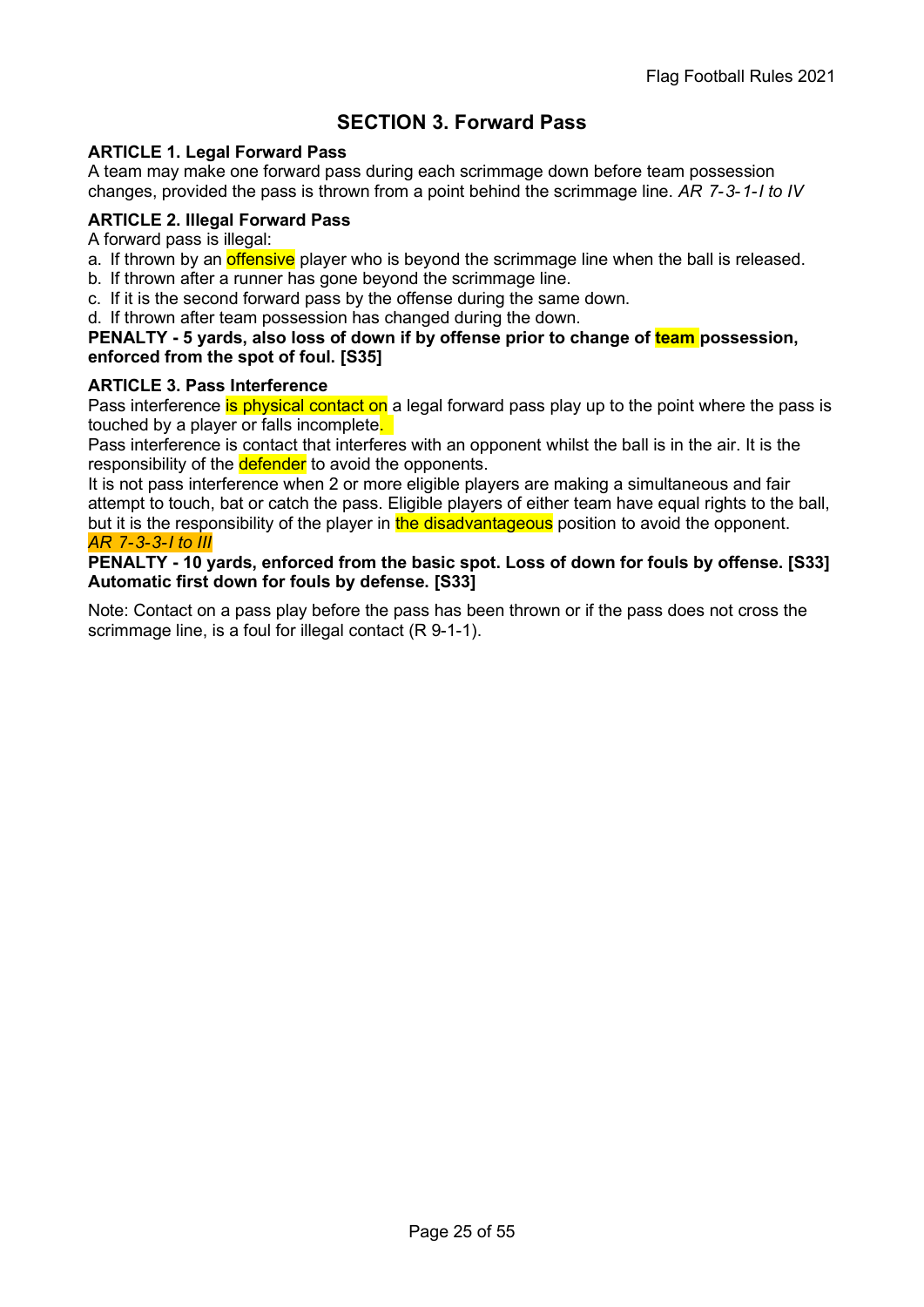# RULE 8 Scoring

# SECTION 1. Value of Scores

#### ARTICLE 1. Scoring Plays

The point value of scoring plays shall be: Touchdown 6 points. [S5] Successful try from 5 yd - 1 point. [S5] Successful try from 10 yd - 2 points. [S5] Defense touchdown on a try - 2 points. [S5] Safety - 2 points (points awarded to opponent). [S6] Safety on a try - 1 point (point awarded to opponent). [S6]

#### SECTION 2. Touchdown

#### ARTICLE 1. How Scored

A touchdown shall be scored when:

- a. The ball in possession of a runner advancing from the field of play penetrates the plane of the opponent's goal line.
- b. A player catches a pass in the opponent's end zone.

### SECTION 3. Try Down

#### ARTICLE 1. How Scored

The points shall be scored according to the point values if the try results in what would be a touchdown or safety.

#### ARTICLE 2. Opportunity to Score

A try is an extra down with the opportunity for either team to score 1 or 2 points.

- a. The ball shall be put in play by the team that scored a 6-point touchdown. If a touchdown is scored during a down in which time expires the try shall be attempted. The scoring team shall decide to go for 1 or 2 points prior to the ball being declared ready for the try.
- b. The try begins when the ball is made ready for play.
- c. The snap shall be midway between the side lines on the opponent's 5-yard line (1 point) or 10-yard line (2 points).
- d. The try ends when either team scores or the ball becomes dead by rule.
- e. Accepted penalties will require either repeating the try or the try results in a score or the end of the try. If the try will be repeated after a penalty, it is still worth the same value as before. No change of decision (1 or 2 points) is possible before the try ends.

AR 8-3-2-I to IV

#### ARTICLE 3. Next Play

After a try, the ball shall be put in play by the opponent on its own 5-yard line, if no penalty will be enforced.

### SECTION 4. Safety

#### ARTICLE 1. How Scored

It is a safety when:

- a. The ball becomes dead with any part on or behind the goal line, except for an incomplete pass or fumble from outside the end zone, and the team defending this goal line is responsible for the ball being there.
- b. An accepted penalty for a foul leaves the ball on or behind the offending team's goal line. AR 8-4-1-1 to V

#### ARTICLE 2. Snap After a Safety

After a safety, the ball shall be put in play by the scoring team at its own 5-yard line.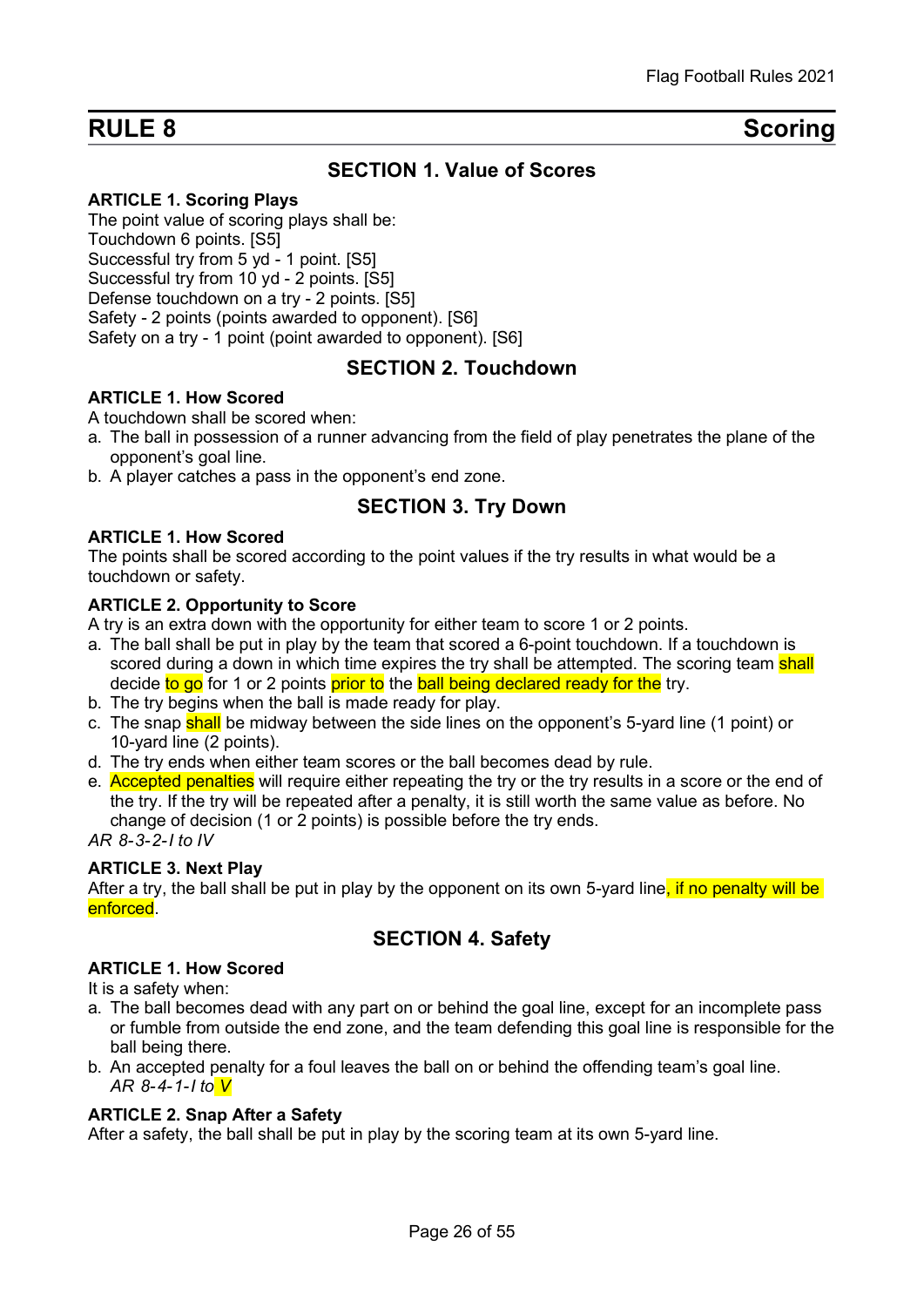# SECTION 5. Touchback

#### ARTICLE 1. When Declared

It is a touchback when:

- a. The ball becomes dead with any part on or behind the goal line, except for an incomplete pass or fumble from outside the end zone, and the team attacking this goal line is responsible for the ball being there.
- b. A defender intercepts a pass between the own 5-yard line and their goal line and their original momentum carries the player into the end zone and the ball remains in the end zone where it becomes dead.

#### ARTICLE 2. Snap After a Touchback

After a touchback, the ball shall be put in play by the defending team at its own 5-yard line.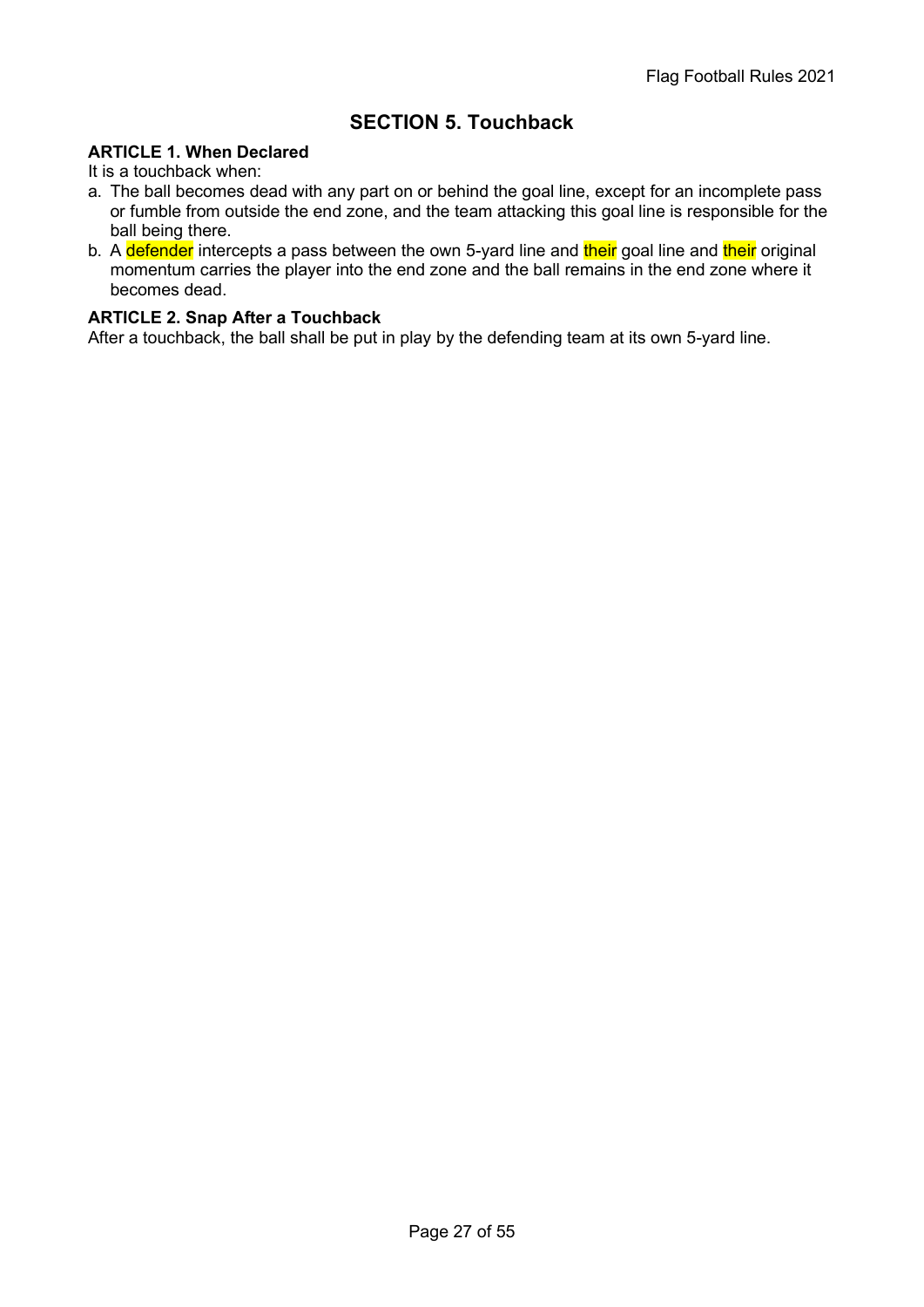# RULE 9 Conduct of Players

# SECTION 1. Contact Fouls

#### ARTICLE 1. **Illegal Contact (IC)**

- a. No player shall intentionally contact an opponent or an official.
- b. No player shall step, jump or stand on another player.
- c. No player shall hold another player.
- d. All stationary players have the right of place and opponents shall avoid contact.
- e. The runner has no right of way and is **fully** charged with avoiding contact with opponents.
- f. All offensive players have the right of way as long as a legal forward pass is still possible and defenders shall avoid contact. When the forward pass is in the air all players have the right to play the ball, but not by **aiming** (playing through) an opponent.
- g. All blitzers rushing according the rule have the right of way and offensive players shall avoid contact.

Note: If there is no contact, it still could be a **shield** by the **offensive** player.

h. No player shall commit aiming.

PENALTY - 10 vards, also loss of down if by offense prior to change of team possession. enforced from the basic spot. Automatic first down for fouls by defense. [S38]

AR 9-1-1-R-I to VIII, AR 9-1-1-B-I to XV

#### ARTICLE 2. Game Interference

No substitute or coach shall contact or interfere in any way with the ball, a player or an official during the game.

PENALTY - 10 yards, also loss of down if by offense prior to change of team possession, enforced from the basic spot. Automatic first down for fouls by defense. [S38]

#### SECTION 2. Non-Contact Fouls

#### ARTICLE 1. Unsportsmanlike Acts

- a. Use of abusive, threatening or obscene language or gestures, or engaging in such acts that provoke ill will or are demeaning. AR 9-2-1-I
- b. If a player is neither returning the ball to the next spot nor leaving it near the dead ball spot.
- c. If a player is neither immediately returning a pulled flag to the opponent nor leaving it near the spot where it has been pulled. It is preferable for players to return the flag to the opponent.
- d. Any player or coach who commits two unsportsmanlike acts during the same game shall be disqualified.

#### PENALTY - 10 yards, enforced from the dead ball spot, **administered** as a dead ball foul. [S27]

#### ARTICLE 2. Unfair Acts

a. No player shall **shield** an opponent.

PENALTY - 5 yards, enforced from the basic spot. [S43]

b. No runner shall **commit** jumping or diving.

PENALTY - 5 yards, also loss of down if by offense prior to change of team possession, enforced from the spot of foul. [S51]

c. No runner shall commit flag guarding. AR 9-2-2-I to IX

PENALTY - 5 yards, also loss of down if by offense prior to change of team possession, enforced from the spot of foul. [S52]

d. No player shall pull a flag from an opponent other than the runner, an opponent who simulates being the runner or when an opponent has touched the ball in flight. AR 9-2-2-X to  $XY$ 

#### PENALTY - 5 yards, enforced from the basic spot. [S52]

e. No player shall intentionally kick a pass or a fumble. This foul does not change the status of the ball, except if a teammate of the fumbler kicks the ball.

PENALTY - 5 yards, enforced from the basic spot. [S19]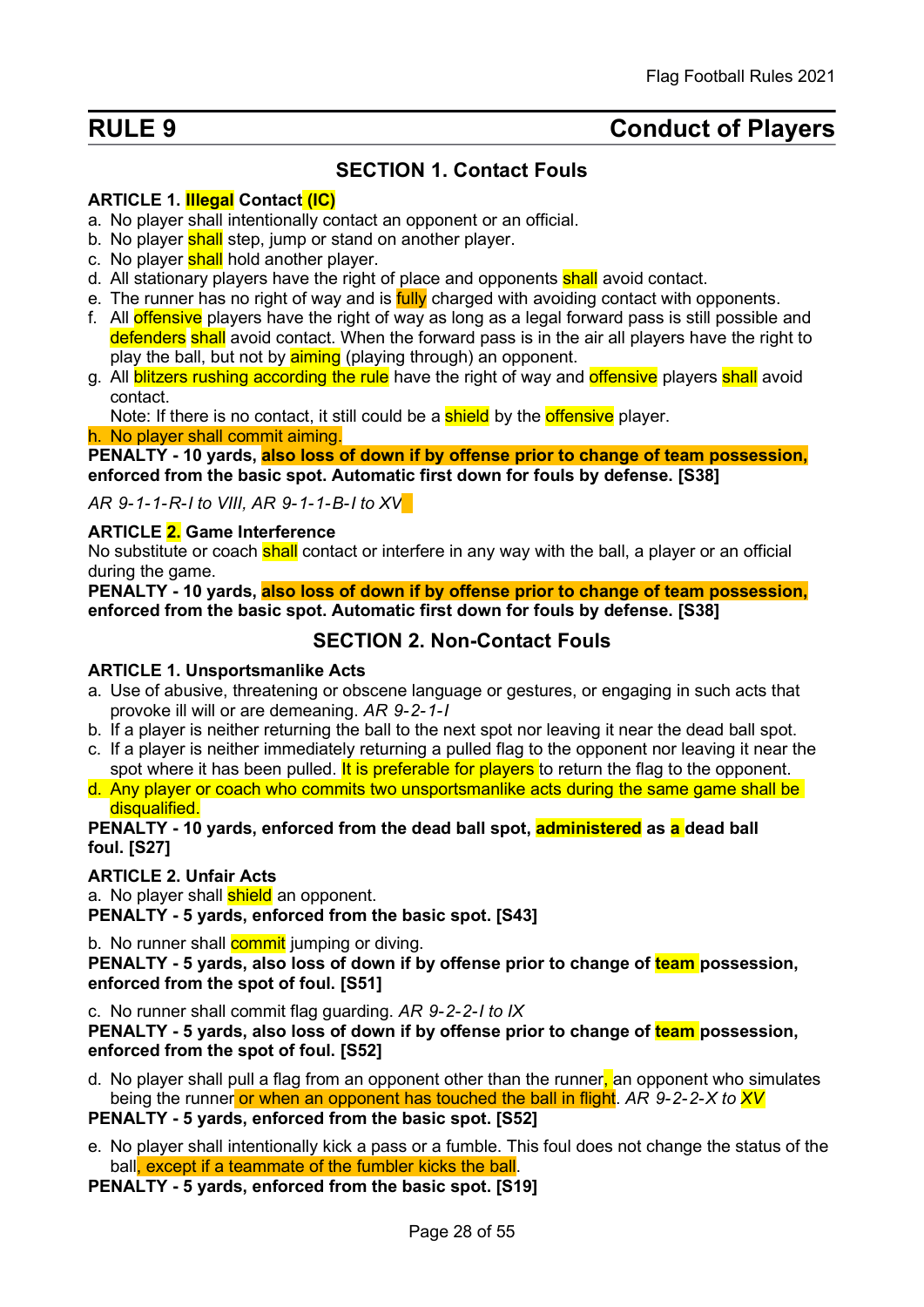f. Participation by more than 5 players of one team is illegal.

#### PENALTY - 5 yards, spot of foul is the scrimmage line, enforced from the **scrimmage** line. [S22]

g. Coaches and substitutes may not be outside the team area during a down.

PENALTY - 5 yards, spot of foul is the scrimmage line, enforced from the scrimmage line. [S27]

h. No player wearing illegal equipment or missing mandatory equipment shall be permitted to play. A player with a bleeding wound **shall** leave the field. Players **shall** leave the field immediately after being ordered to do so by an official.

#### VIOLATION - Charged timeout for the offending team. [S3] Penalty - 5 yards, if no timeouts remain. [S21]

### SECTION 3. Substitutions

#### ARTICLE 1. Substitution Procedures

Any number of legal substitutes may enter the game to replace teammates after the ball is dead. The offense may substitute until the snapper touches the ball. The defense may substitute until the ball is snapped.

a. After the ball has been snapped, no substitute from either team shall enter the field of play. PENALTY - 5 yards, spot of foul is the scrimmage line, enforced from the scrimmage line. [S22]

b. No offensive player shall enter or leave the field of play after the snapper has touched the ball.

c. No simulated replacements or substitutions may be used to confuse opponents. No tactic associated with substitutes or the substitution process may be used to confuse opponents. AR 9-3-1-I

PENALTY - Ball remains dead, 5 yards, enforced from the **scrimmage line**. [S22]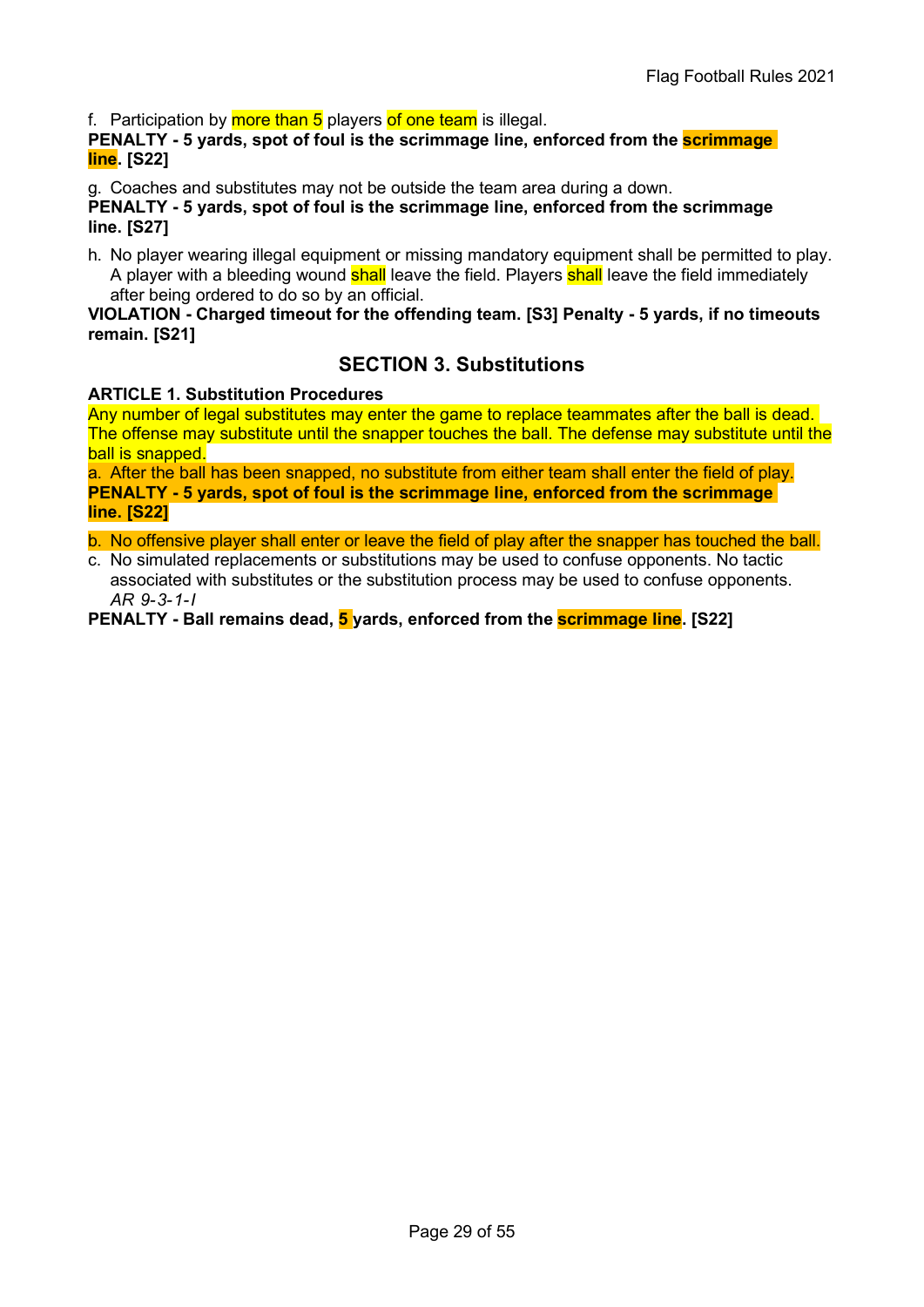# RULE 10 **Penalty Enforcement**

# SECTION 1. General

#### ARTICLE 1. Flagrant Fouls

A flagrant foul is one which puts an opponent in danger of serious injury or one which is contrary to the principle of sportsmanship. Flagrant fouls require disqualification. [S47]

A disqualified player or coach is required to leave the team area and remain out of view of the field. Further regulations are to be made by the organizer of the tournament or championship.

#### ARTICLE 2. Unfair Tactics

If a team refuses to play or repeatedly commits fouls that can be penalized only by halving the distance or commits an obviously unfair act not specifically covered by the rules, the Referee may take any action considered equitable, including assessing a penalty, **disqualifying** a player or coach, ordering a loss of down, awarding a first down to either team, awarding a score or suspending or forfeiting the game. **AR 10-1-2-I to III** 

Note: The Referee should, but need not, warn the coach and inform them that the foul will be called if they continue to repeat a certain unfair situation.

It needs a lot of experience to find the appropriate judgment for when the Referee should make use of this rule. Officials should confer prior to any announcement by the Referee in order to ensure that the action being taken is appropriate.

### SECTION 2. Penalties Completed

#### ARTICLE 1. How and when Completed

- a. A penalty is completed when it is accepted, declined or canceled.
- b. Any penalty may be declined by a team captain or coach of the offended team, but a disqualified player must leave the game.
- c. When a foul is committed, the penalty shall be completed before the ball is declared ready for play for the next down.
- d. Only team captains and coaches may ask the Referee questions about rule clarification.

#### ARTICLE 2. Simultaneous with Snap

A foul that occurs simultaneously with the snap is considered as occurring during that down. The spot of foul is the scrimmage line.

#### ARTICLE 3. Live Ball Fouls by the Same Team

When 2 or more live ball fouls by the same team are reported, the Referee shall explain the alternative penalties to a field captain or coach of the offended team, who then may elect one of these penalties to be enforced.

#### ARTICLE 4. Offsetting Fouls

If live ball fouls by both teams are reported, the fouls offset and the down is replayed. Exceptions:

1. When there is a change of team possession during a down and the team last gaining possession had not fouled before last gaining possession, it may decline offsetting fouls and thereby retain possession after completion of the penalty for its foul.

2. When a live ball foul is administered as a dead ball foul it does not offset and is enforced in order of occurrence.

AR 10-2-4-I to IV

#### ARTICLE 5. Dead Ball Fouls

Penalties for dead ball fouls are administered separately and in order of occurrence. Dead ball fouls by both teams simultaneously will offset and the previous down counts. AR 10-2-5-I

#### ARTICLE 6. Interval Fouls

Penalties for fouls that occur between periods are enforced from the start of the next series.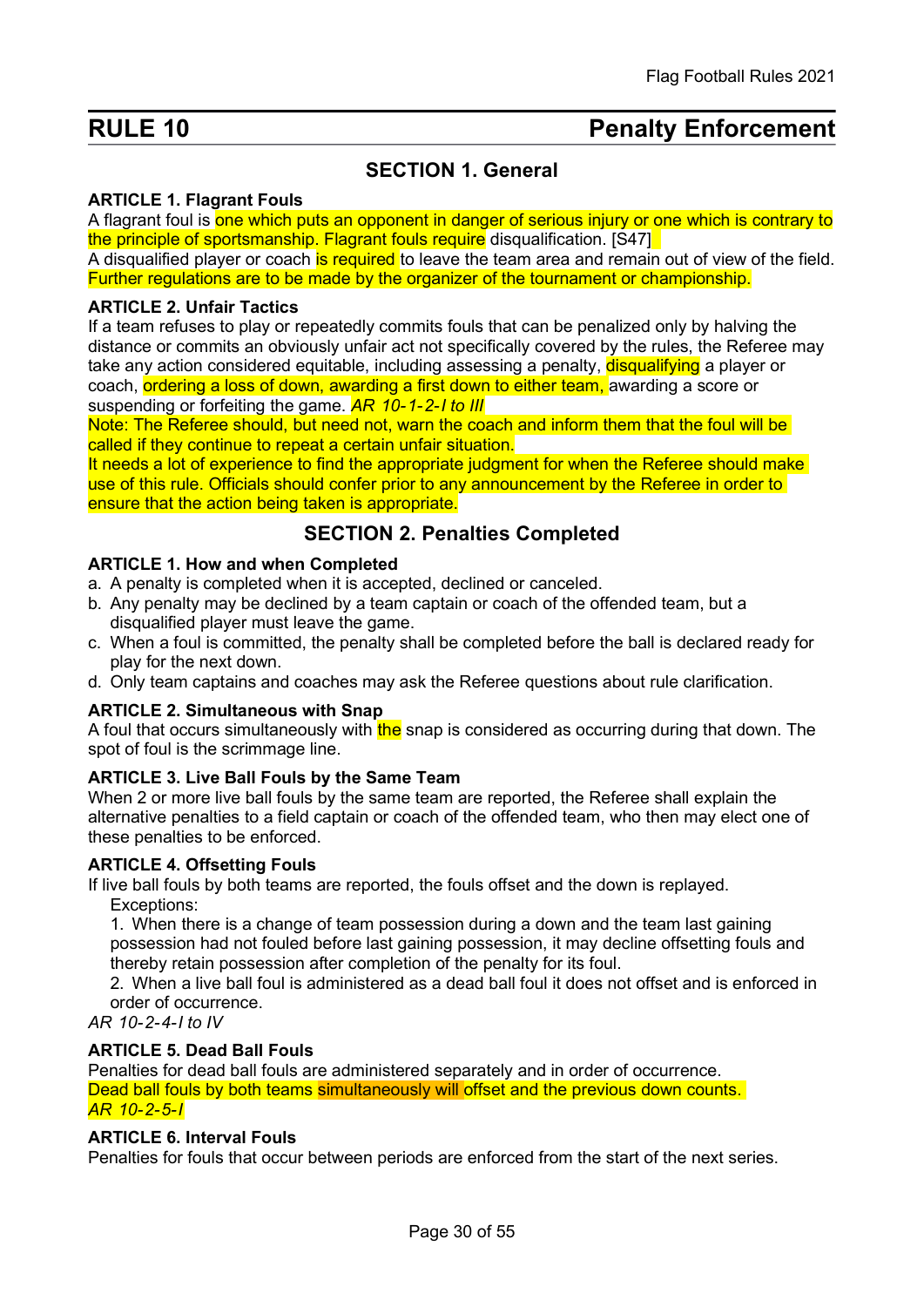# SECTION 3. Enforcement Procedures

#### ARTICLE 1. Basic Spot (BS)

The basic spot is the scrimmage line with the following exceptions:

- a. For offense fouls behind the scrimmage line, the basic spot is the spot of foul. AR 10-3-1- $a$ -I to  $VII$
- b. For defense fouls when the dead ball spot is beyond the scrimmage line, the basic spot is the dead ball spot. AR 10-3-1-b-I to VIII
- c. For fouls after a change of team possession the basic spot will be the dead ball spot. If the foul is on the last related run from the team ending up in possession and the foul is behind the dead ball spot, the basic spot is the spot of foul.  $AR$  10-3-1- $c$ -I to VI

#### ARTICLE 2. Procedures

The enforcement spot for live ball fouls is the previous scrimmage line if not otherwise stated in the penalty.

The enforcement spot for dead ball fouls is the next scrimmage line.

Fouls during or after a touchdown or try:

- 1. Fouls with a 10 yard penalty by the non-scoring team during a touchdown are enforced on the try. Other fouls by the non-scoring team are declined by rule.
- 2. Fouls after a touchdown and before the ball is ready for play on the try are enforced on the try.
- 3. Fouls with a 10 yard penalty by the non-scoring team during a **successful** try are enforced on the next new series. Other fouls by the non-scoring team are declined by rule.
- 4. Fouls after a try are enforced on the next new series.

AR 10-3-2-I to VIII

#### ARTICLE 3. Half-Distance Enforcement

No distance penalty, including tries, shall exceed half the distance from the enforcement spot to the offending team's goal line. AR 10-3-3-I to II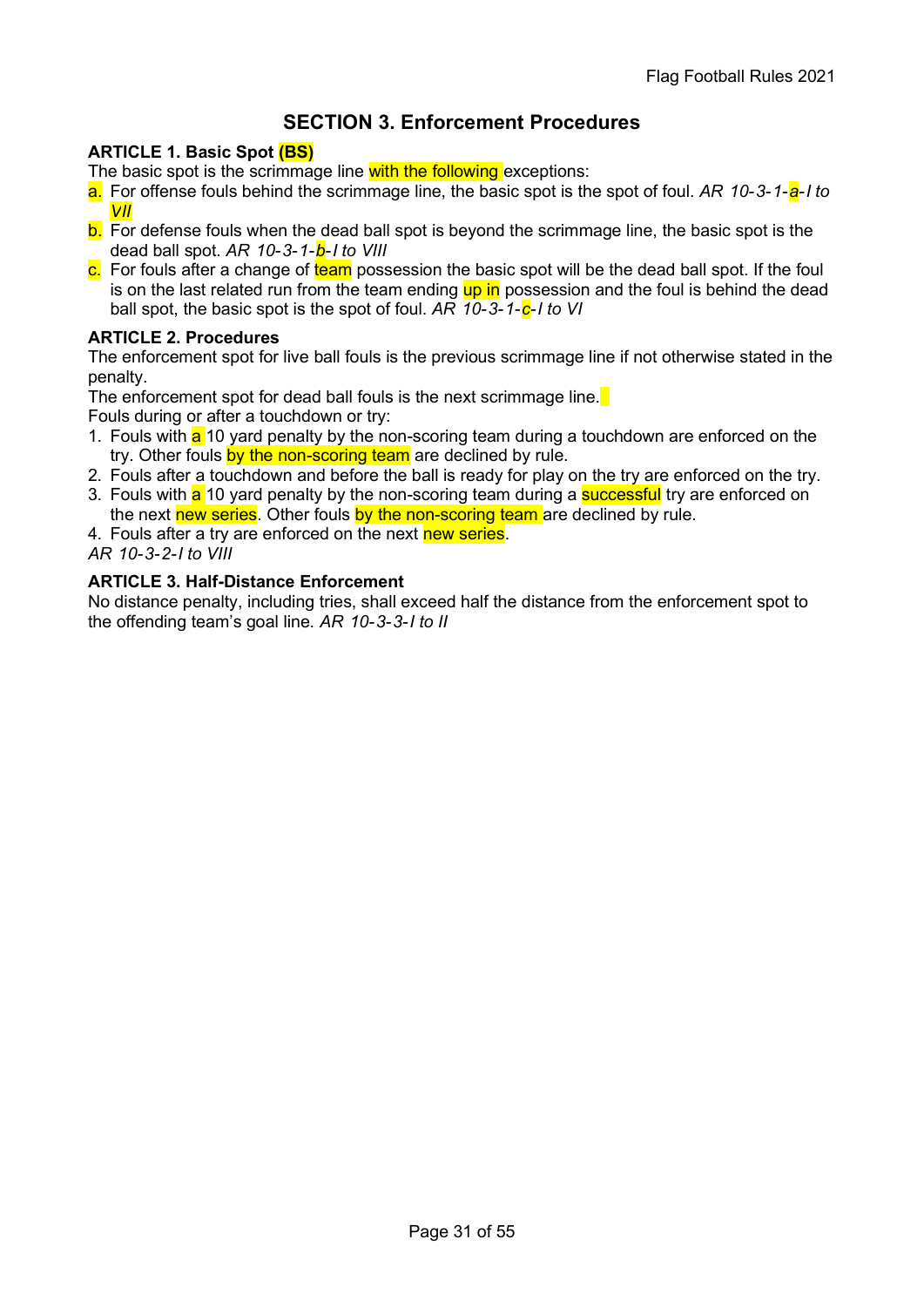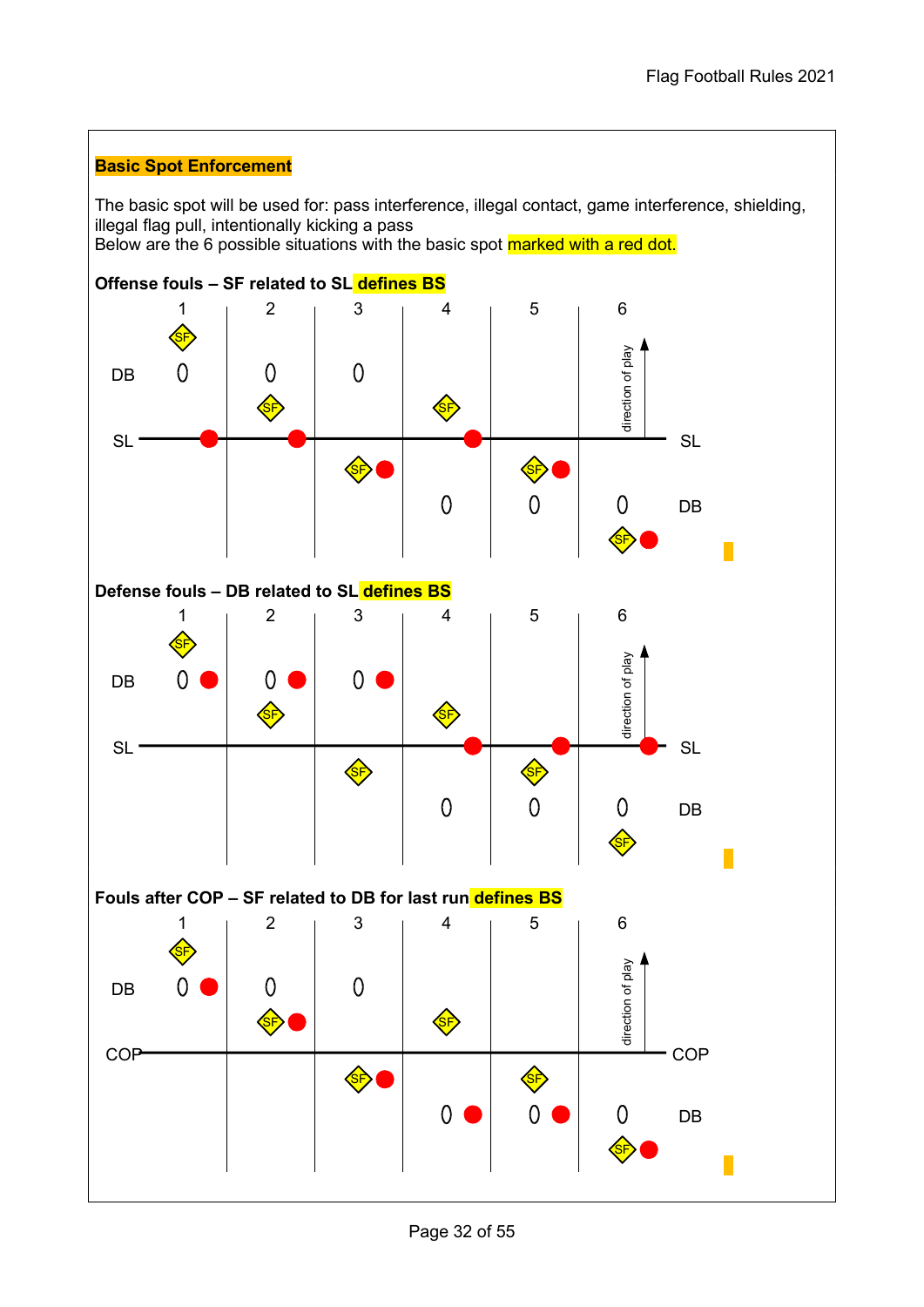#### Philosophy of Enforcement

A simplified quick quide to help to understand the rules. The exact enforcement shall be done according to rule.

Illegal Contact and Unsportsmanlike Conduct fouls are 10 yards, non-contact fouls are 5 yards. A loss of down is enforced only with live ball fouls, automatic first downs will be enforced always.

Fouls prior to the snap mean the ball remains dead and are enforced from the dead ball spot (scrimmage line).

Illegal snap, delay of game, encroachment, false start, offside, disconcerting signal, illegal blitzer signal

Technical fouls are enforced from the scrimmage line.

Delay of pass, illegal touching, illegal motion, illegal run (play), illegal blitz, side line interference, illegal participation, illegal substitution

Fouls which can be committed only by the runner are spot fouls and include loss of down. Illegal hand-off, illegal (forward and backward) pass, jumping, diving, flag guarding Illegal kick causes the ball to become dead and the penalty is enforced as dead ball foul

Fouls during the play will be enforced from the basic spot.

Shielding, illegal flag pull, intentionally kicking a pass, pass interference, illegal contact, game *interference* 

The basic spot will be the worst of the scrimmage line and the spot of foul for offense fouls and the worst of the scrimmage line and the dead ball spot for defense fouls.

Unsportsmanlike acts will be enforced as dead ball fouls.

Live ball fouls by both teams during the play will offset and the down will be replayed. Exception: The team last in possession can decline offsetting penalties and keep the ball if it has not fouled before getting the ball. The foul of the team last in possession will be enforced. ("clean hands principle")

Fouls after a change of team possession will be enforced from the dead ball spot. The worst spot principle between spot of foul and dead ball spot will be used only for fouls during the last run.

If the distance between enforcement spot and goal line is less than double the penalty, the ball will be placed halfway to the goal line.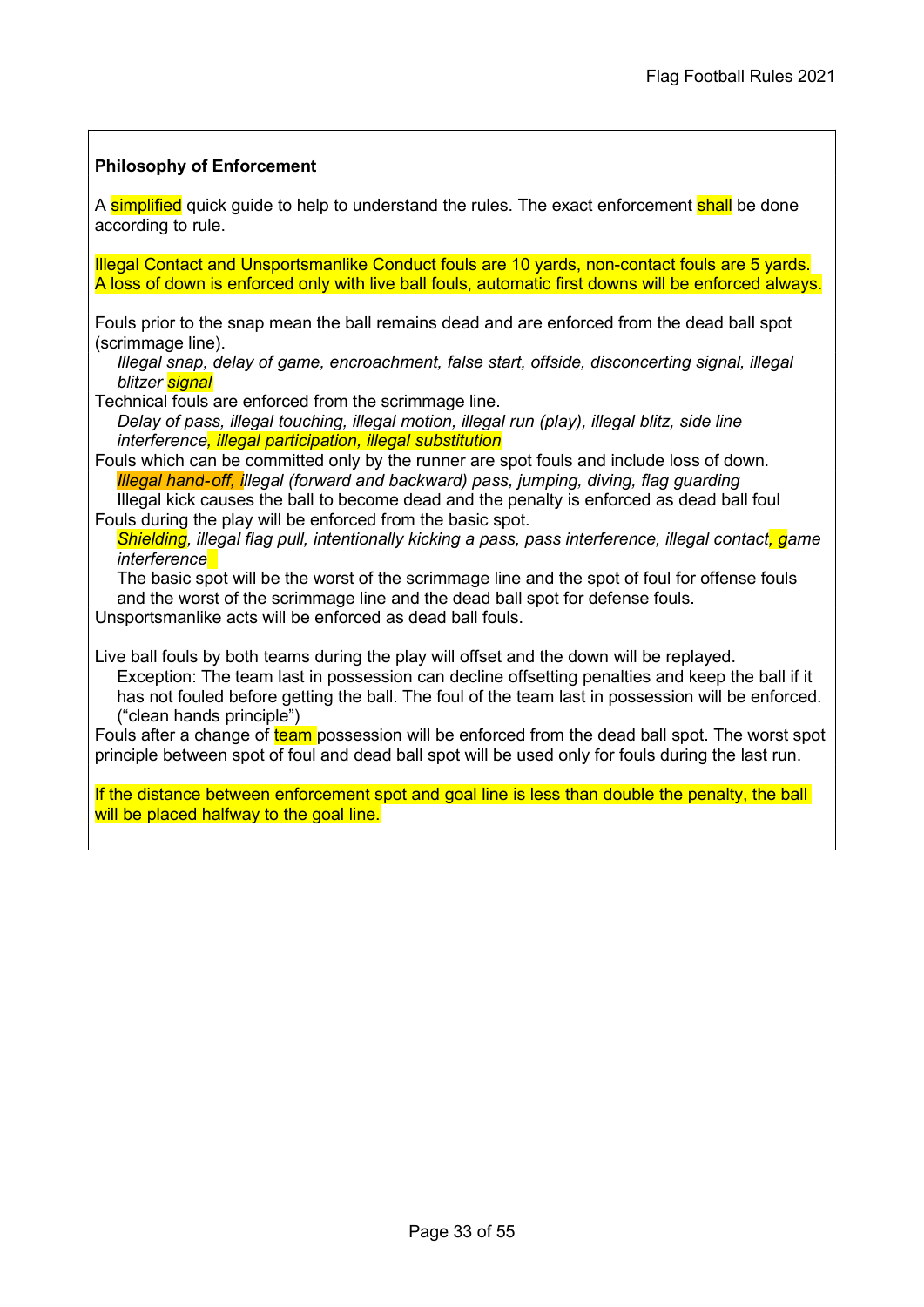# RULE 11 **Details RULE 11 Details Contract Contract Contract Contract Contract Contract Contract Contract Contract Contract Contract Contract Contract Contract Contract Contract Contract Contract Contract Contract Con**

# SECTION 1. General Duties

#### ARTICLE 1. Jurisdiction of Officials

The officials' jurisdiction begins with the coin toss and ends when the Referee declares the score final. [S14]

#### ARTICLE 2. Number of Officials

The game shall be played under the supervision of 2 (R and FJ), 3 (R,  $\overline{DJ}$  and FJ) or 4 (R,  $\overline{DJ}$ , FJ and SJ) officials.

#### ARTICLE 3. Responsibilities

- a. Each official has specific duties as prescribed in the IFAF Flag Football Officials Manual but each has equal responsibility and jurisdiction in matters of judgment.
- b. All officials shall wear a uniform and equipment prescribed in the IFAF Flag Football Officials Manual.

# SECTION 2. Referee (R)

#### ARTICLE 1. Position

The initial position of the Referee is behind and to the side of the FJ in the offensive backfield. On a 2-man crew, the Referee is positioned and working like Down Judge.

#### ARTICLE 2. Basic Responsibilities

- a. The Referee has general oversight and control of the game, has final authority for the score and their decisions upon rules and other matters pertaining to the game are final.
- b. The Referee shall inspect the field and report any irregularities to game management, coaches and other officials.
- c. The Referee has jurisdiction over player equipment.
- d. The Referee shall indicate that the ball is ready for play, award new series of downs and administer penalties.
- e. The Referee shall notify both head coaches of any disqualifications.
- $f<sub>l</sub>$ . After the snap, the Referee shall be responsible for ruling on the play behind the scrimmage line around the ball.

The Referee is responsible for coverage of the quarterback.

### SECTION 3. Down Judge (DJ)

#### ARTICLE 1. Position

The initial position of the **Down Judge** is on the scrimmage line at the side line with the down indicator.

#### ARTICLE 2. Basic Responsibilities

- a. The **Down Judge** is responsible for the operation of the down indicator.
- b. The **Down Judge** shall keep count of the downs.
- c. The Down Judge has jurisdiction over the scrimmage line and their side line.
- d. Once the ball has crossed the scrimmage line, the **Down Judge** shall be responsible for ruling on the play around the ball and forward progress on their side of the field.

### SECTION 4. Field Judge (FJ)

#### ARTICLE 1. Position

The initial position of the Field Judge is 7 yards deep at the side line opposite to the down indicator.

#### ARTICLE 2. Basic Responsibilities

- a. On a 2 or 3-man crew the Field Judge is responsible for timing the game or supervising the game clock operator.
- b. The Field Judge has jurisdiction over their side line.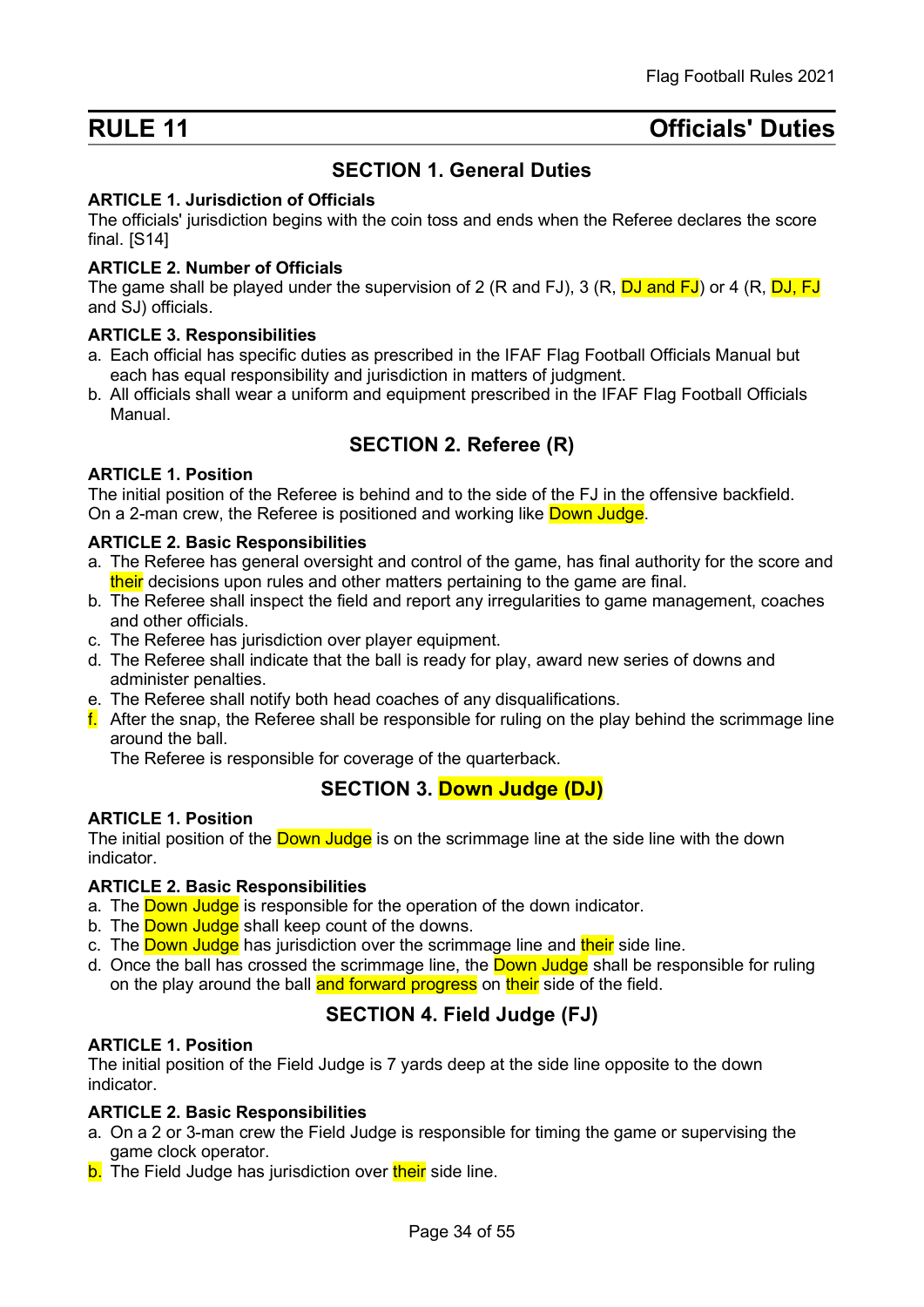c. Once the ball has crossed the scrimmage line, the Field Judge shall be responsible for ruling on the play around the ball and forward progress on their side of the field.

# SECTION 5. Side Judge (SJ)

#### ARTICLE 1. Position

The initial position of the Side Judge is 7 or more yards deep at the side line with the down indicator.

#### ARTICLE 2. Basic Responsibilities

- a. The Side Judge is responsible for timing the game or supervising the game clock operator.
- b. The Side Judge shall be responsible for observing receivers on deep routes for ruling on long passes and the status of the ball and forward progress in their area.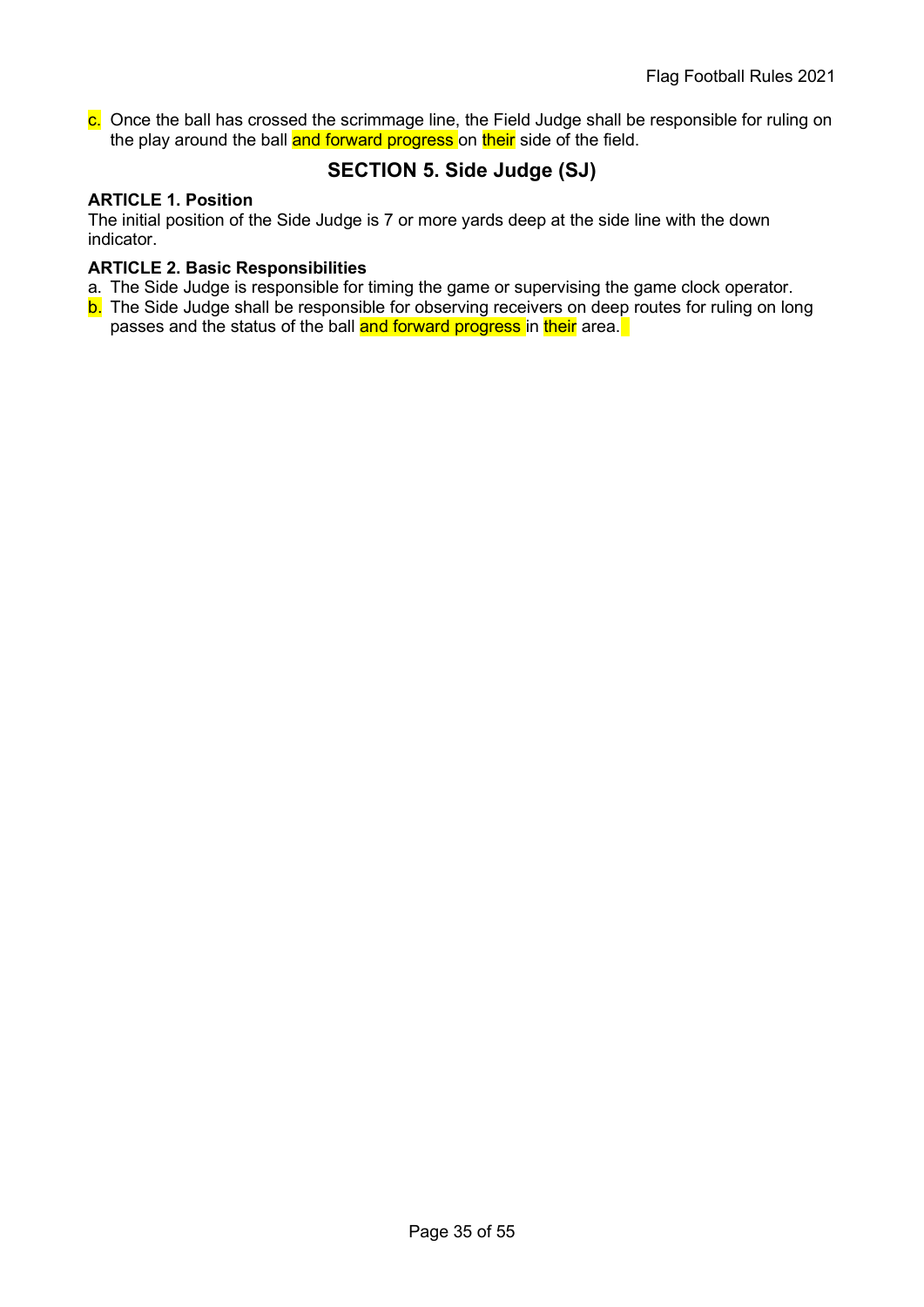# RULE 12 Challenges

# SECTION 1. Coaches Conference

#### ARTICLE 1. Requesting a Challenge

Once in each half and once during overtime, a coach may take a timeout and immediately request a conference to challenge a ruling or enforcement. The challenge may be about a ruling during the previous play or action or enforcement after it. The challenge must be made before the ball is snapped for the next play and before the Referee declares the end of the half or game. A challenge may only be made about the misapplication of a rule or incorrect penalty enforcement. Judgment calls are not challengeable. Another challenge on the same play by either team for the same reason cannot be requested. AR 12-1-1-1 to VI

#### ARTICLE 2. Procedure

After a coach has requested a challenge the Referee will call an officials' timeout. The requesting coach explains to the Referee, in the presence of a second official, what exactly they are challenging and the reason for it. The Referee will decide if the challenge is permitted by rule. The second official will inform the opposing head coach about the subject of a permitted challenge and the relevant members of the officiating crew will meet away from both teams.

The Referee will then explain and discuss the challenged ruling or enforcement with the relevant officials. The Referee can request more information from the challenging coach if needed for a decision.

All involved officials shall provide information carefully and faithfully in order to decide if the ruling/enforcement on the field was correct or if something was missed by the officials and it should be changed.

When this decision has been made, the Referee, accompanied by another official, will explain to the challenging coach why the ruling/enforcement has or has not been changed and provide all relevant information regarding the status of the game (spot, down, time) to them. This information will then also be given to the opposing head coach.

#### ARTICLE 3. Video Review

The challenging coach or teammates may not attempt to provide videos, photos, audio, witnesses or other evidence to support the challenge. The Referee must ignore these if offered.

#### ARTICLE 4. Timeout

- a. If the challenge is permitted and the ruling is altered, the requesting team will not be charged with a timeout and the game will continue.
- b. If the challenge is not permitted or the ruling is not altered, the requesting team will be charged with a timeout and granted the full time allowed for this.

If the team has no timeouts remaining or the game is in overtime, it is a violation and no timeout will be granted.

#### VIOLATION - Charged timeout for the requesting team. [S3] Penalty - 5 yards, if no timeouts remain. [S21]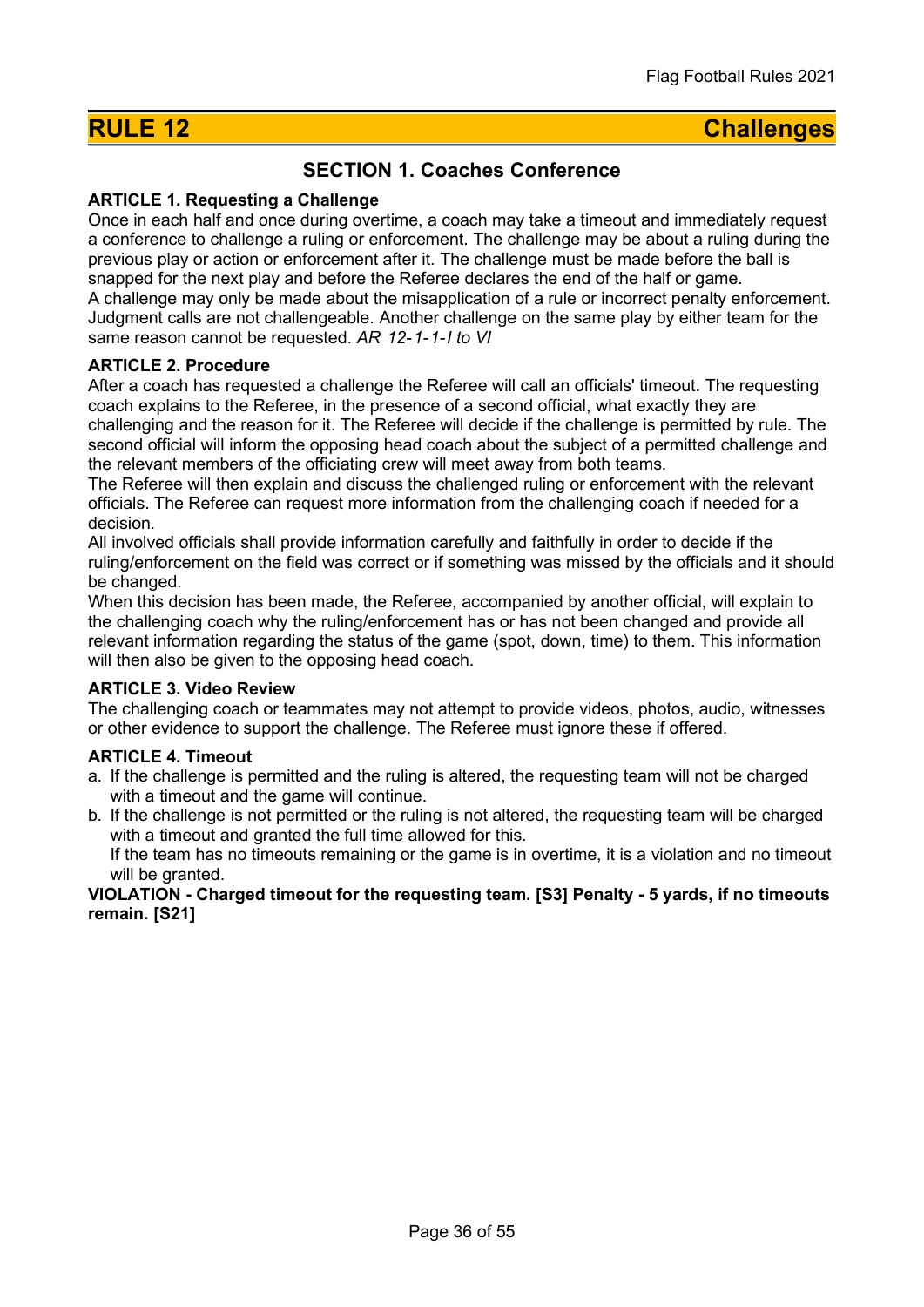# Summary of Penalties

**LEGEND:** "O" refers to officials signal number; "R-S-A" is the rule with section and article number, "E" refers to the enforcement spot.  $\overline{D} \overline{S} A$ 

|                                   | Ő | R-S-A                      | Е                      |
|-----------------------------------|---|----------------------------|------------------------|
| <b>AUTOMATIC FIRST DOWN (AFD)</b> |   |                            |                        |
|                                   |   | $7 - 3 - 3$                | <b>BS</b>              |
|                                   |   | $9 - 1 - 1$                | <b>BS</b>              |
|                                   |   | $9 - 1 - 2$                | <b>BS</b>              |
| <b>LOSS OF A DOWN (LOD)</b>       |   |                            |                        |
|                                   |   | $7 - 1 - 3$                | <b>SL</b>              |
|                                   |   | $7 - 1 - 5$                | <b>SF</b>              |
|                                   |   | $7 - 2 - 1$                | <b>SF</b>              |
|                                   |   | $7 - 2 - 5$                | <b>SL</b>              |
|                                   |   | $7 - 3 - 2$                | <b>SF</b>              |
|                                   |   | $7 - 3 - 3$                | <b>BS</b>              |
|                                   |   | $9 - 1 - 1$                | <b>BS</b>              |
|                                   |   | $9 - 1 - 2$                | <b>BS</b>              |
|                                   |   | $9 - 2 - 2$                | <b>SF</b>              |
|                                   |   | $9 - 2 - 2$                | <b>SF</b>              |
|                                   |   |                            |                        |
| <b>LOSS OF 5 YARDS</b>            |   | $6 - 1 - 1$                |                        |
|                                   |   | $7 - 1 - 1$                | DB<br>DB               |
|                                   |   | $7 - 1 - 1$                | DB                     |
|                                   |   | $7 - 1 - 2$                | DB                     |
|                                   |   |                            | DB                     |
|                                   |   | $7 - 1 - 3$                | <b>SL</b>              |
|                                   |   | $7 - 1 - 3$                |                        |
|                                   |   | $7 - 1 - 4$<br>$7 - 1 - 4$ | DB<br><b>SL</b>        |
|                                   |   |                            |                        |
|                                   |   | $7 - 1 - 5$<br>$7 - 2 - 1$ | <b>SF</b><br><b>SF</b> |
|                                   |   | $7 - 3 - 2$                | <b>SF</b>              |
|                                   |   | $9 - 2 - 2$                | <b>BS</b>              |
|                                   |   |                            | <b>SF</b>              |
|                                   |   | $9 - 2 - 2$                | <b>SF</b>              |
|                                   |   | $9 - 2 - 2$                | <b>BS</b>              |
|                                   |   | $9 - 2 - 2$<br>$9 - 2 - 2$ | <b>BS</b>              |
|                                   |   | $9 - 2 - 2$                | <b>SL</b>              |
|                                   |   | $9 - 2 - 2$                | <b>SL</b>              |
|                                   |   | $9 - 2 - 2$                | <b>DB</b>              |
|                                   |   | $9 - 3 - 1$                | <b>SL</b>              |
|                                   |   |                            |                        |
| <b>LOSS OF 10 YARDS</b>           |   |                            |                        |
|                                   |   | $7 - 3 - 3$                | <b>BS</b>              |
|                                   |   | $7 - 3 - 3$                | <b>BS</b>              |
|                                   |   | $9 - 1 - 1$                | <b>BS</b>              |
|                                   |   | $9 - 1 - 2$                | <b>BS</b>              |
|                                   |   | $9 - 2 - 1$                | DB                     |
| <b>CHARGED TIMEOUT</b>            |   |                            |                        |
|                                   |   | $9 - 2 - 2$                | DB                     |
|                                   |   | $9 - 2 - 2$                | DB                     |
|                                   |   | $9 - 2 - 2$                | DB                     |
|                                   |   | $12 - 1 - 4$               | DB                     |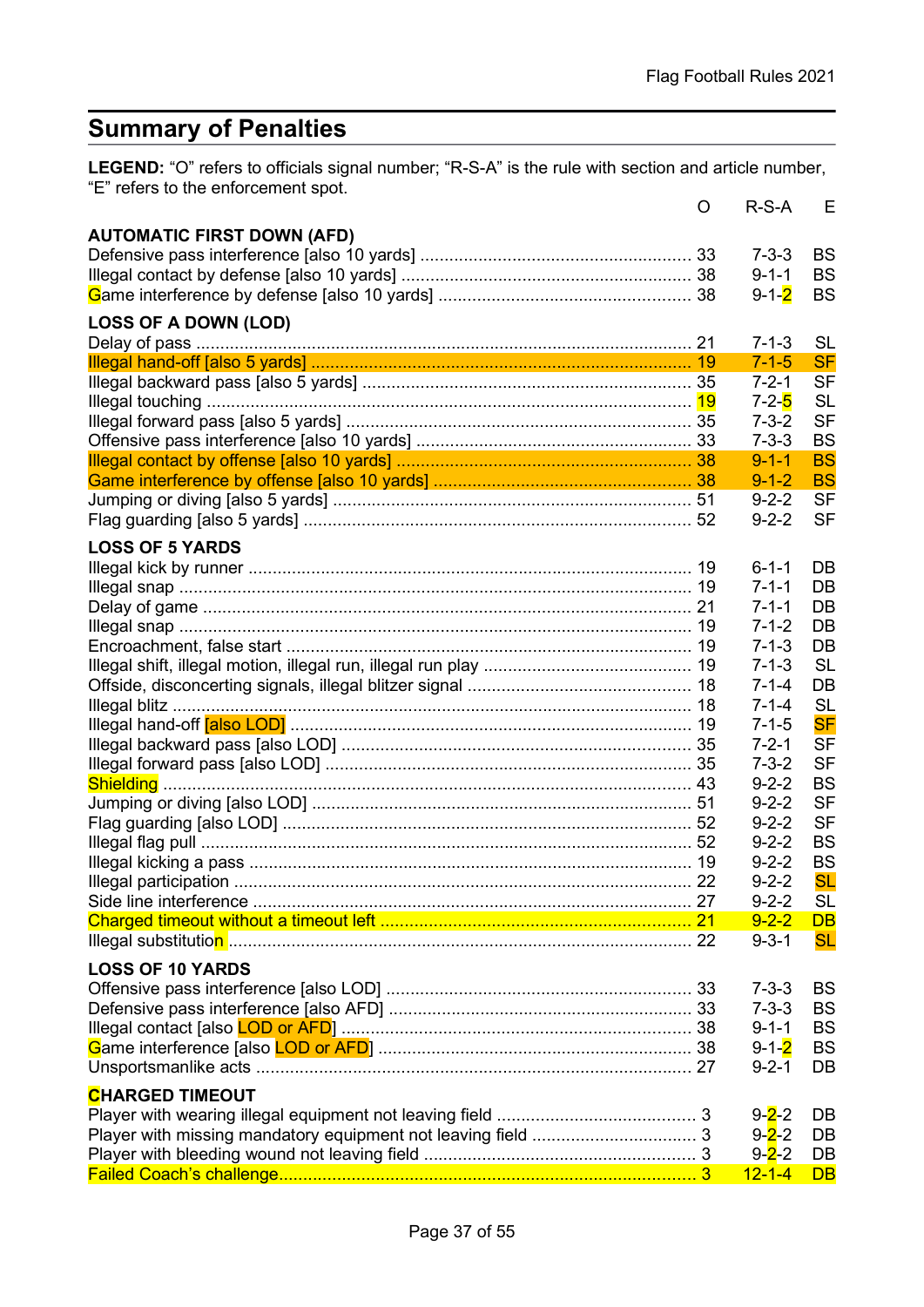# Official Flag Football Signals

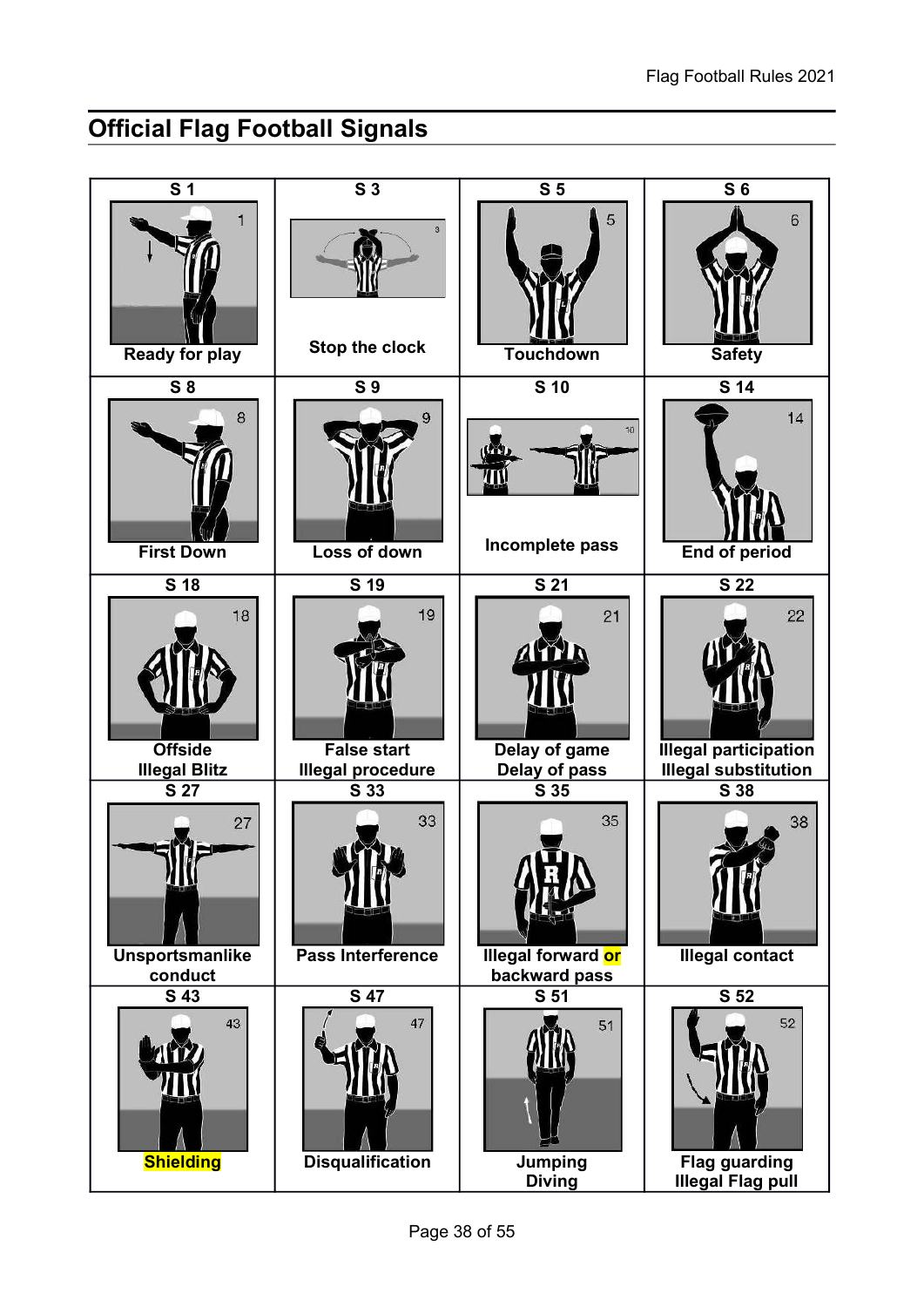# INTERPRETATIONS

A rule interpretation, or approved ruling (AR), is an official decision on a given statement of facts. It serves to illustrate the spirit and application of the rule.

#### AR 1-3-1 / Equipment

I. One or more players of a team are using very wide pants or skirts.

RULING: Illegal equipment. This kind of pants or skirts is not necessary for playing. It is obvious that the players are trying to gain an advantage.

II. A player is wearing a flag belt with a long strap hanging freely. RULING: Illegal equipment. The entire belt, including any excess strap, must be secured tightly.

#### AR 3-2-4 / Playing Time

I. During the last 2 minutes of a half the clock has been stopped to award a first down. RULING: Clock will restart on the snap.

II. The pass is incomplete, the ball rolls far away from the field, and no player helps the officials to get the ball back to the scrimmage line.

RULING: The Referee shall stop the clock at their discretion and the clock will restart on the ready.

III. In a close game with 4 minutes remaining, the leading offense repeatedly and deliberately commit delay of game fouls in order to consume time.

RULING: The clock will stop for the penalty and restart on the next snap by rule.

#### AR 3-2-6 / Running Clock

I. In a decided game (more than 30 points at the Referee's notification) with 1 minute remaining and a running clock, an injured player is unable to leave the field.

RULING: The clock will stop for the injury timeout and restart on the next snap by rule. NOTE: Same applies if a charged timeout is taken.

II. In a decided game (more than 30 points at the Referee's notification) with 1 minute remaining and a running clock, one team commits a foul. RULING: The clock will not stop for the penalty.

#### AR 3-3-5 / Referees Notification

- The ball becomes dead at the end of a play and the game clock runs down to 2 minutes before the Referee can declare the ball ready for play.
- RULING: The official with the game clock will stop the clock at 2 minutes and the Referee will inform both teams about the remaining time in the half. The clock will start on the snap by rule.
- NOTE: The same process will happen if the ball is ready (the ball is dead) but the offense does not snap the ball before the time is down to 2 minutes.
- II. The ball becomes dead at the end of a play and the game clock is under 2 minutes.
- RULING: The official with the game clock will stop the clock immediately and the Referee will inform both teams about the exact remaining time in the half. The clock will start on the snap by rule.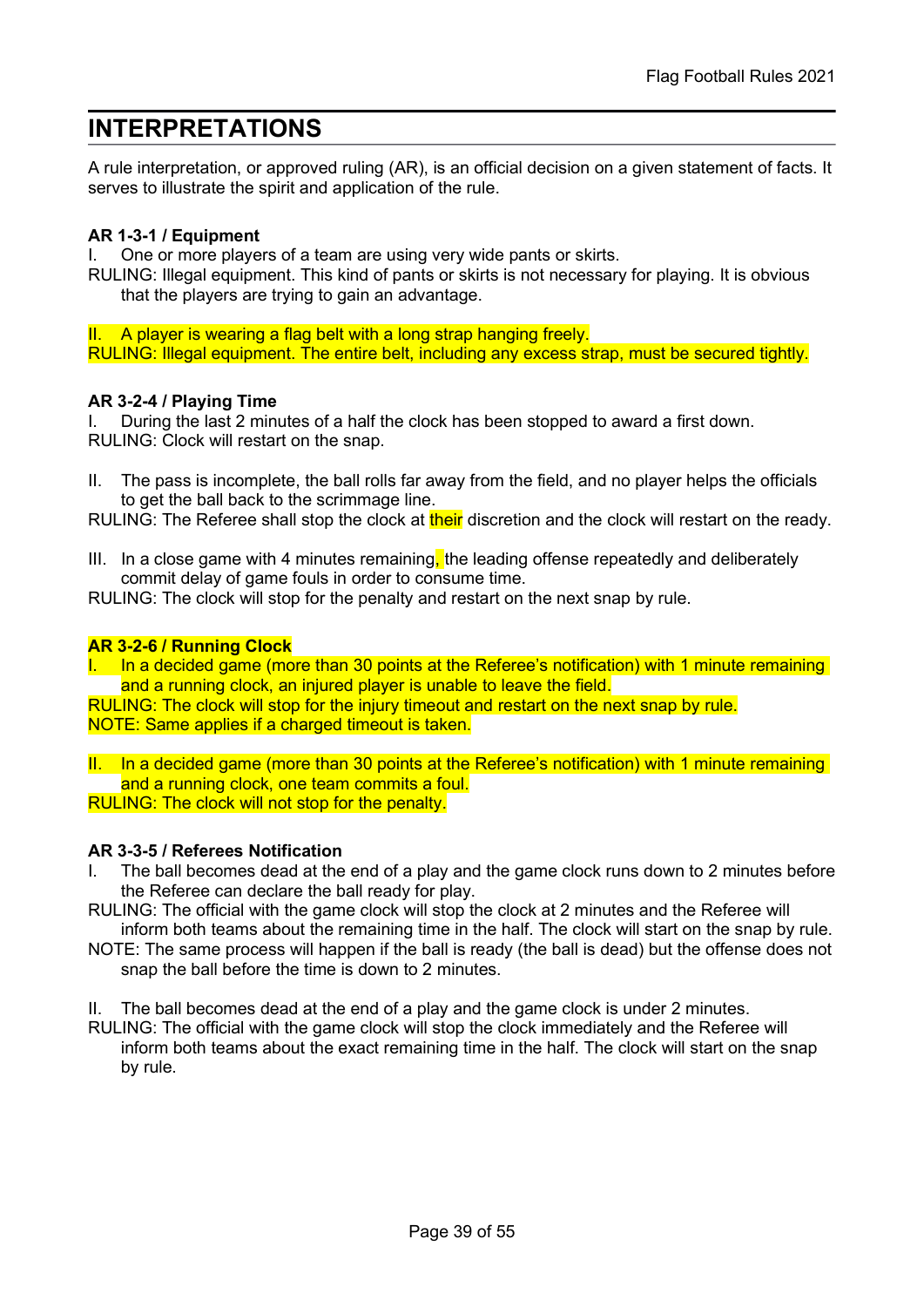#### AR 4-1-2 / Live Ball becomes Dead

- I. A runner stumbles and, in order to regain their balance, places their hand on the ground or pushes off the ground using the ball, whilst maintaining possession of it. They then continue their run.
- RULING: The play continues, none of the requirements from R 4-1-2 to make the ball dead are met.
- NOTE: If the runner loses control of the ball on contact with the ground, it will be a fumble and the ball is dead.  $(R<sub>4-1-2-e</sub>)$
- II. A receiver loses one flag at the start of the play, continues their route, completes the catch and make some more yards before a defender is able to pull the remaining flag.
- RULING: The pass is complete, but the ball is dead with the catch. (R 4-1-2-g) The yards after the catch will not count and the defense does not need to pull any flag. It will be the same ruling if the receiver loses both flags before the catch.
- NOTE: There is no difference in the ruling if the receiver loses one flag by accident alone or if the flag is illegally pulled by a defender. The ball is dead when caught by a player who doesn't have both flags. If the receiver is able to pick up the flag and attach it compliant to the rule before the pass is completed, the ball remains alive and play continues.

#### AR 5-1-1 / New Series

- I. 2 & middle at  $\overline{\text{Os}}$  19-yd line, the run is stopped at the middle line. The ball is spotted with its nose reaching 1 inch into the 4 inch wide middle line.
- RULING: No first down. The middle of the field of play is the middle of the middle line. Should the ball reach 3 inches into the middle line, it would be a first down.
- II. 1 & goal at  $\overline{Ds}$  19-yd line, the quarterback gets sacked at  $\overline{Os}$  23-yd line.

RULING: 2 & goal at **Os** 23-yd line, no new first down possible.

Next play: Team A completes a pass at **Ds** 13-yd line.

RULING: 3 & goal at **Ds** 13-yd line, no new series will be awarded.

#### AR 6-1-1 / Illegal Kick

- I. 4 & middle at  $\overline{Os}$  9-yd line, the quarterback makes a **kick (punt) from the 4-yd line to avoid a** sack.
- RULING: Penalty for illegal kick. The ball becomes dead, the series ends by downs and the penalty will be enforced at the next scrimmage line. Next play 1 & middle for the opponent at the 10-yd line.

#### AR 7-1-3 / Illegal Plays

- I. After the ball is ready, the offense sets in a formation (first shift), after 3 seconds they shift to different formation and immediately snap the ball.
- RULING: Penalty for illegal shift, the whistle shall be blown at the snap and the ball remains dead.
- II. After the ball is ready, the offense sets in a formation (first shift), after 3 seconds the receiver on the right side starts a motion towards the quarterback, makes a circle around them and continues moving towards the right side line, parallel to the scrimmage line, as the ball is snapped.

#### RULING: No foul, legal motion.

**III.** 2 & middle at  $\overline{Os}$  24.5-yd line, the quarterback makes a step forward and stretch the ball over the middle before being deflagged.

RULING: No First Down. Penalty for illegal run. Next play 2 & middle at Os 19.5-yd line.

NOTE: Same ruling applies at the goal line. Technically it would be an illegal run play in the no-running zone too.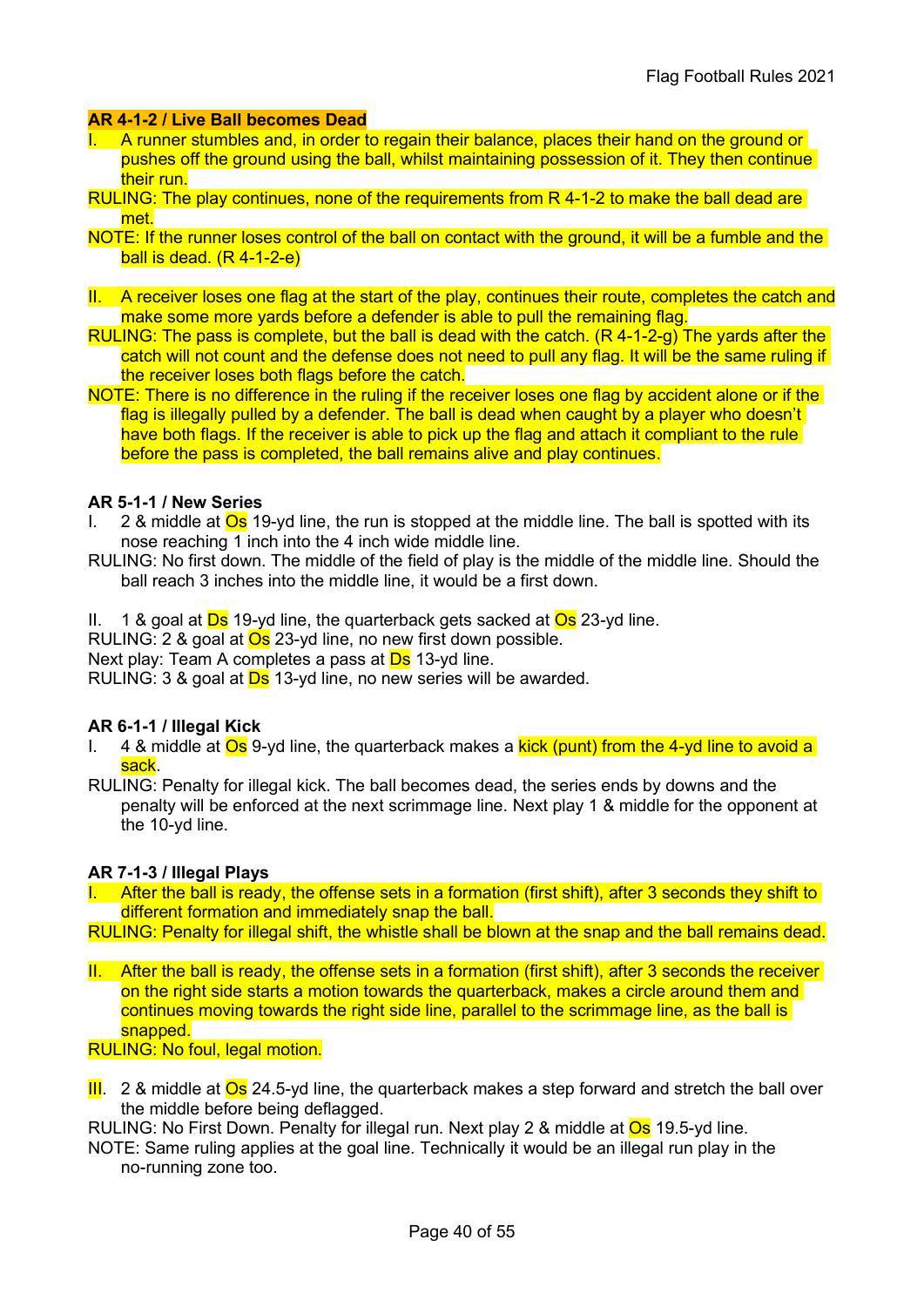- $\overline{IV}$ . 2 & middle at  $\overline{Os}$  19-yd line, the quarterback rolls out, steps just beyond the scrimmage line and get deflagged by a defender who was positioned less than 7 yd from the scrimmage line at the snap. The quarterback then throws a pass.
- RULING: Penalty for illegal run. No foul for illegal pass, the ball was dead prior to the pass being thrown. When the quarterback has crossed the scrimmage line (R 2-3-2) all defenders have the right to pull the flag of the runner. Next play 2  $\&$  middle at  $\overline{\text{Os}}$  14-yd line.
- NOTE: No foul for illegal blitz if the defender technically crosses the scrimmage line whilst attempting the flag pull, even if the quarterback retreats behind the scrimmage line before being deflagged.
- $V_1$  2 & goal at  $\overline{Ds}$  4-yd line, the quarterback throws a pass which is completed at the 5-yd line and advanced into the end zone.
- RULING: Penalty for illegal play. A forward pass has to cross the scrimmage line to be considered as a forward pass play (R 2-3-3). Next play 2 & goal at  $\overline{Ds}$  9-yd line (outside the no-running zone), no forward pass play needed.
- $\overline{VI}$ . 2 & goal at  $\overline{Ds}$  4-yd line, the quarterback throws a pass which is deflected by a **defender** behind the scrimmage line. The quarterback catches the ball and runs into the end zone.
- RULING: Touchdown. No illegal run. A pass touched by the defense is considered as a forward pass play (R 2-3-3).
- VII. 2 & goal at Ds 8-yd line, the quarterback throws a pass which is deflected by a receiver behind the scrimmage line or bounces the ball off the snappers back. The quarterback catches the ball fakes a pass play and afterwards runs into the end zone.
- RULING: No touchdown, penalty for illegal run (R 7-1-3-d) and illegal touching (R 7-2-5) by the quarterback.
- NOTE: If this play were to take place in the no-running zone then it would also be a foul for failing to execute a forward pass play.

#### AR 7-1-4 / Offside and Blitzer

I. A defender reacts to the snap count of the quarterback and jumps over the scrimmage line. RULING: Ball remains dead. Penalty for offside as a dead ball foul.

NOTE: Should the defender contacts an opponent with impact (receiver is displaced from the stationary position), the foul will be for illegal contact additionally enforced.

- II. A defender, positioned 7 yd away from the scrimmage line raises a hand for a split second or raises a hand just at shoulder level.
- RULING: Penalty for invalid (illegal) signal, the whistle shall be blown at the snap and the ball remains dead.
- NOTE: Inform the player before the next down to give a clear signal to get the ROW next time.
- III. 3 or more blitzers are giving simultaneously a clear signal for getting the ROW.
- RULING: Penalty for illegal blitzer signal, the whistle shall be blown at the snap and the ball remains dead.
- IV. 2 blitzers are giving simultaneously a clear signal for getting the ROW. Before the snap one of them drops the hand and afterwards another defender, positioned 7 yd away from the scrimmage line, raises a hand for a clear signal and holds it through the last second before the snap.

RULING: No foul for illegal blitzer signal. The 2 blitzers last giving the signal get the ROW.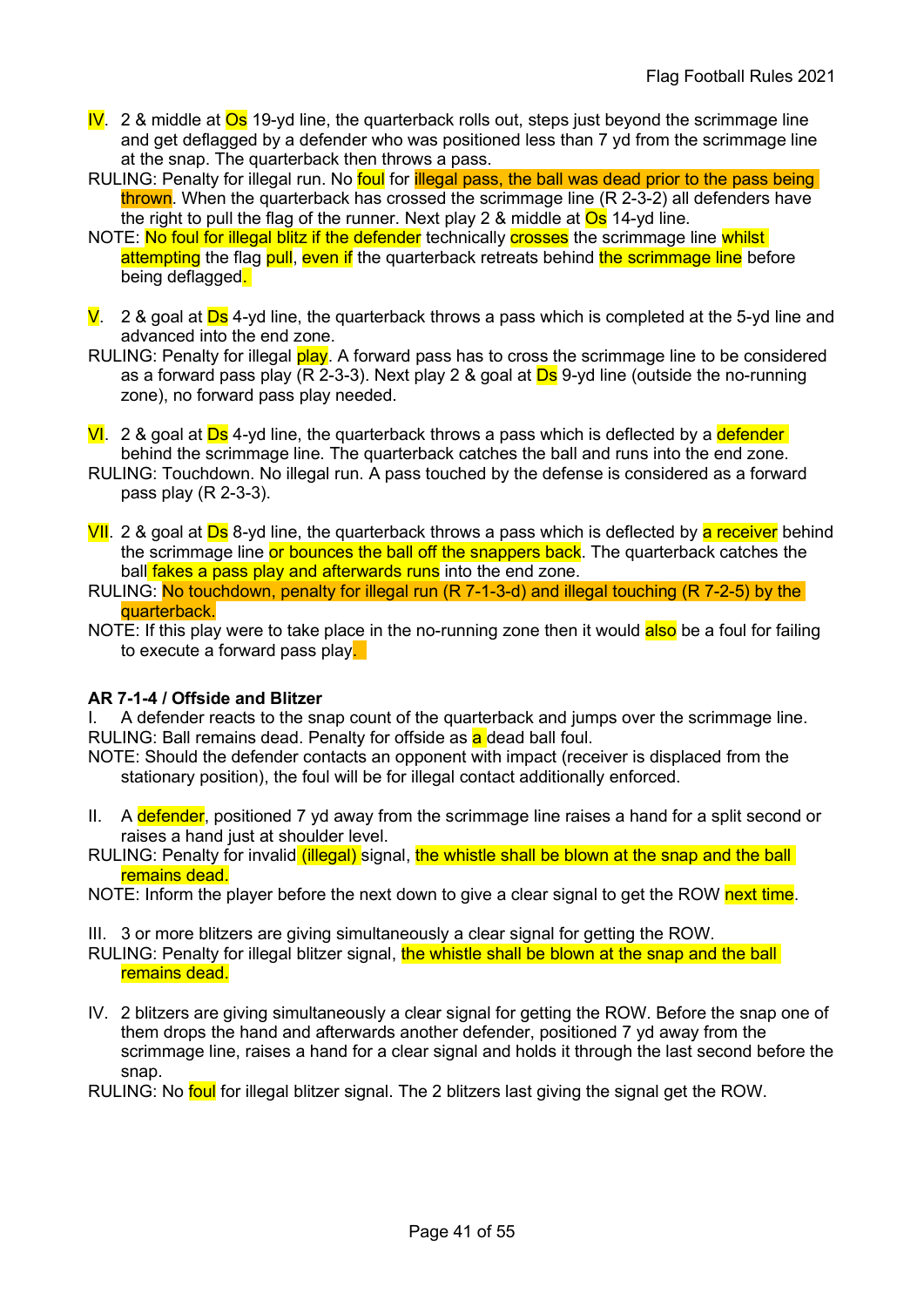- V. A defender (#46), positioned 6 yd from the scrimmage line, raises a hand for a blitzer signal.
- RULING: Penalty for illegal blitzer signal, the whistle shall be blown at the snap and the ball remains dead.
- NOTE: The FJ should make every attempt to inform the player before the foul with: "Number 46 you are not 7 yd away from scrimmage line." Should the player adjust to a legal blitzing position prior to the snap than there is no foul.
- VI. A defender (#46), positioned 7.5 yd from the scrimmage line, raises a hand for a blitzer signal. The player mistakenly anticipates the snap and is 6 yards from the scrimmage line with the raised hand when the ball is snapped.
- RULING: Penalty for illegal blitzer signal, the whistle shall be blown at the snap and the ball remains dead.
- NOTE: If #46 drop the hand and start the blitz from 6 yd, it will be an illegal blitz as a live ball foul. If  $#46$  drop the hand and does not crosses the scrimmage line, then play continues with no foul.

#### AR 7-2-1 / Backward Pass

- I. 2 & middle at Os 3-yd line. The quarterback throws a backward pass from inside their own end zone out of bounds to avoid a sack.
- RULING: No foul, but it is a safety. The ball belongs to the offense at the spot of the last possession which is in the end zone.
- NOTE: It is also a safety if the backward pass or a fumble falls incomplete in the end zone.
- II. 2 & middle at  $\overline{Os}$  3-yd line. The quarterback throws a backward pass from the 1-yd line out of bounds to avoid a sack.
- RULING: No safety, no **foul**. Next play 3 & middle at the 1-yd line.
- III. 2 & middle at  $\overline{Os}$  3-yd line. The **ball is snapped** over the head of the quarterback and falls incomplete in the end zone or out of bounds.

RULING: No safety. Next play 3  $\&$  middle at  $\overline{Os}$  3-yd line.

#### AR 7-2-2 / Complete Pass

Two opposing players gain control of a pass while both are off the ground, and both players return simultaneously to the ground in bounds.

RULING: Simultaneous catch, the ball is awarded to the passing team (R 2-10-3).

NOTE: If opposing players do not return to the ground simultaneously, the player first touching the ground in bounds with possession is awarded the completion.

II. An airborne player receives a pass, grasps the ball firmly and while returning to the ground in bounds, the nose of the football touches the ground. The player retains firm control of the ball and the ball does not come loose.

RULING: Completed pass.

- NOTE: If the player loses control of the ball it is an incomplete pass. An airborne receiver must maintain control of the ball throughout the process of going to the ground.
- III. An airborne player receives a pass, grasps the ball firmly and the **player's** body, but not the ball, touches the ground in bounds. Immediately upon hitting the ground, the ball comes loose and in a second effort the receiver still being in bounds regains control of the ball, prior to it touching the ground.
- RULING: Completed pass.
- IV. A receiver catches a pass in the air and before returning to the ground is contacted by an opponent which causes the ball to come loose and the ball subsequently hit the ground.
- RULING: Incomplete pass and penalty for illegal contact. The pass was not completed (R 2-10-3) and the foul occurred while the ball was in the air. But the contact occurred after the ball had been touched so it is not pass interference.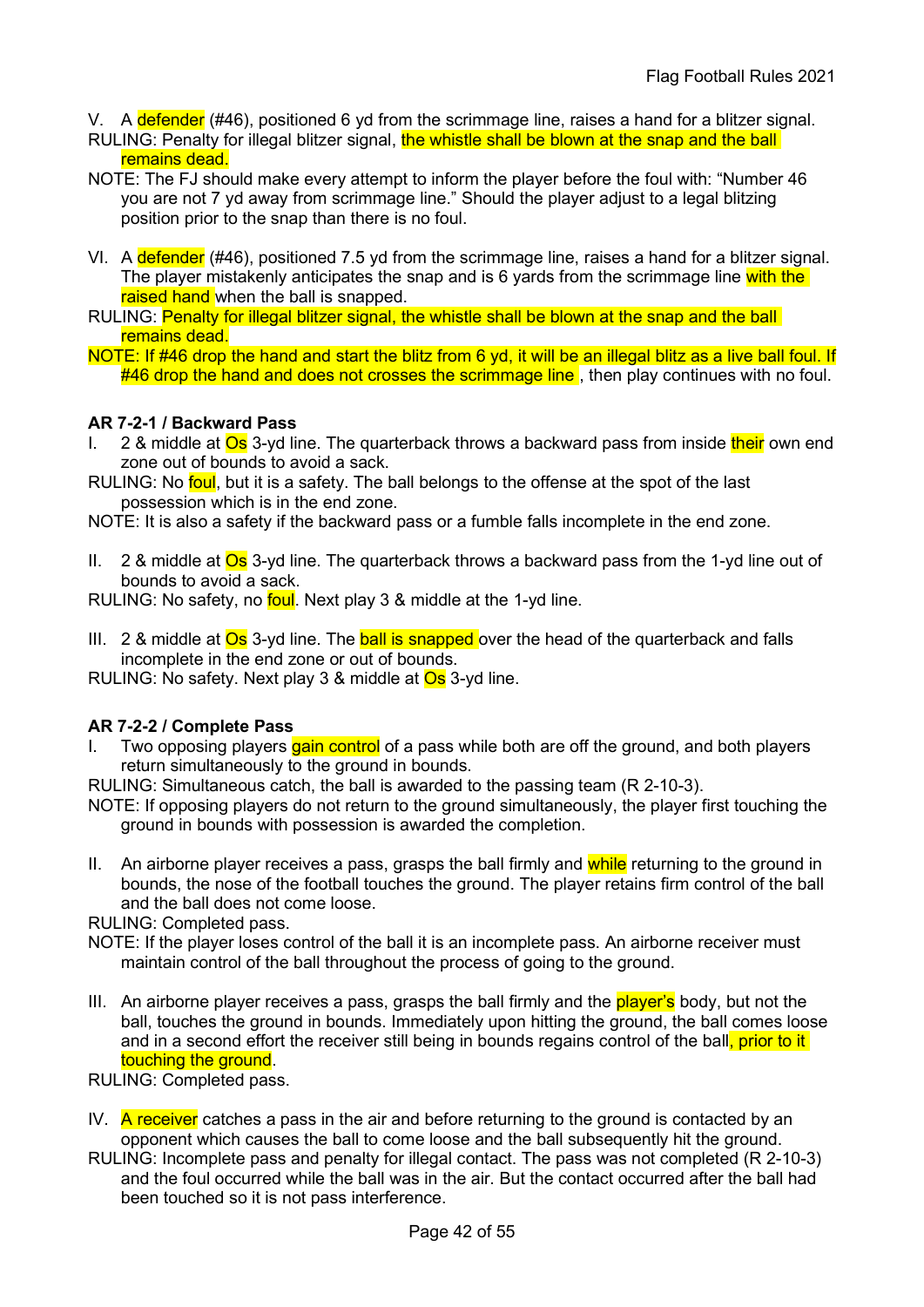- V. A receiver on the right side of the field gets contacted by a defender before the ball has been thrown by the quarterback. The pass falls incomplete on the left side of the field.
- RULING: Illegal contact by the defense. It is a foul to contact an opponent whether the ball is thrown towards that player or not.
- VI. A receiver controls the ball in the air and, while still airborne, throws the ball backwards to another receiver. The second receiver advances the ball for further vardage.
- RULING: Legal play. The pass was first controlled but not completed and the status of the ball will remains as the initial pass (R 2-9-2). The pass is completed with the second catch and the contact with the ground (R 2-10-3).
- NOTE: It would be the same ruling if the pass is just touched or batted or if the ball went either forward or backward. If the receiver was contacting the ground when the pass was controlled, it would be a completed catch and a foul for an illegal backward pass.

#### AR 7-2-4 / Fumble

- I. 2 & middle at Os 13-yd line. The runner loses control of the ball (fumble) at Os 20-yd line and the ball hits the ground at  $\overline{Os}$  16-yd line.
- RULING: Ball is dead when it hits the ground, no foul. Next play 3 & middle at the 20-yd line.
- NOTE: It would be the same ruling if the ball hits the ground at  $\overline{Os}$  24-yd line (forward fumble) or if a teammate of the fumbler catches the ball.
- II. With less than 2 minutes on the clock, the runner drops the ball to the ground intentionally to stop the clock before getting deflagged.
- RULING: The clock will stop as the drop is considered as pass (R 2-9-2). If the drop happens behind the scrimmage line it will be no foul, just as spiking the ball or incomplete pass. If the drop happens beyond the scrimmage line it will be a penalty for illegal pass. Clock will restart on the next snap by rule.

#### AR 7-3-1 / Forward Pass

- 2 & middle at Os 3-yd line. The quarterback throws a forward pass from the own end zone to the ground to avoid a sack.
- RULING: No foul, there is no intentional grounding in Flag Football. Next play 3 & middle at Os 3-yd line.
- II. 2 & middle at  $\overline{Os}$  7-yd line. The quarterback throws a high forward pass from behind the scrimmage line and catches their own pass for a 10 yd completion.
- RULING: Penalty for illegal touching, the quarterback can catch the own pass only after a defender has touched it  $(R \, 7-2-5)$ . Next play 3 & middle at  $Os$  7-yd line.
- III. 2 & middle at  $\overline{Os}$  7-yd line. The quarterback throws a forward pass from behind the scrimmage line, the ball is deflected by a defender and returns to the quarterback's hands.

RULING: No foul for illegal touching, the quarterback can advance the ball (R 7-2-5).

- IV. 2 & middle at Os 15-yd line. The quarterback scrambles to avoid the blitzer, runs to Os 17-yd line and throws a complete pass to  $\overline{Os}$  23-yd line.
- RULING: Penalty for illegal run (R 7-1-3) or illegal forward pass (R 7-3-1). Next play 2 & middle at Os 10-yd line or 3 & middle at Os 12-yd line.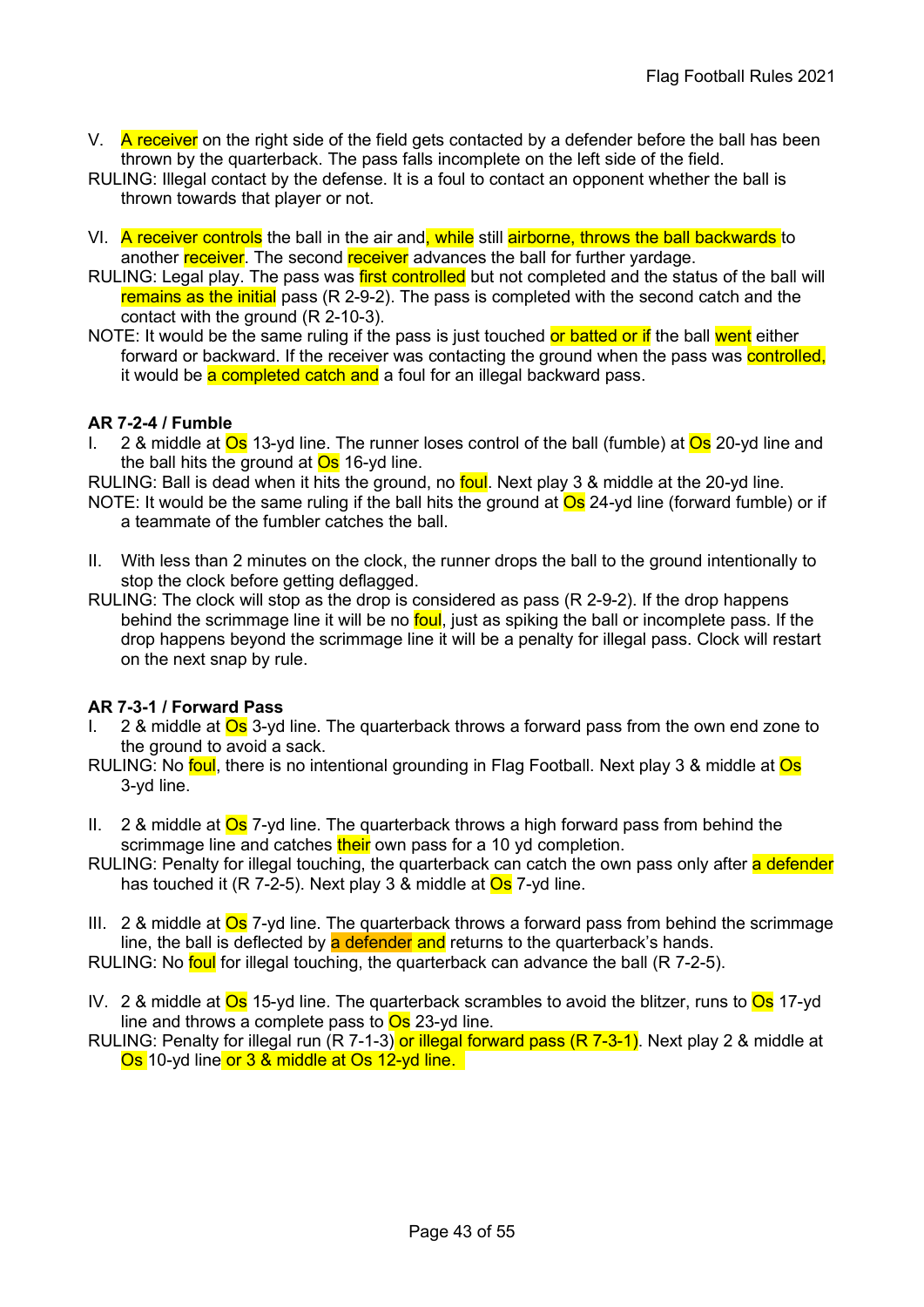#### AR 7-3-3 / Pass Interference

- I. After the snap the quarterback rolls to the right and the snapper runs a route to the right. The receiver from the right side moves into the way of the defender who is covering the snapper. The defender has to run around the receiver to avoid contact and the snapper is open to receive the pass.
- RULING: Penalty for shielding by offense. It is not a pass interference because the ball is not in the air. If there was contact between receiver and defender, it would be aiming by offense.
- NOTE: If the receiver is standing still then the defender has to avoid contact, because the ROP of the receiver supersedes any ROW.
- II. Two receivers are positioned to the right of the formation, the outside receiver goes in an angle inside, the inside receiver goes to the outside and then downfield (wheel route). The defenders in individual coverage collide as they are crossing to cover their respective receiver. RULING: No foul, the offense is not responsible for the actions of the defenders.
- NOTE: If the outside receiver is crossing the running lane of the inside defender in order to obstruct them in their coverage, it will be a foul for shielding. This is a very tough call and it
- requires experience to judge this.
- III. A receiver is running straight at the defender. Immediately in front of them the receiver cuts to the outside and pushes themselves slightly off. The defender keeps their balance but cannot close the gap to the receiver before the catch is made, after the completion they pull the flag.
- RULING: Offense pass interference (or illegal contact). There is contact with impact by the receiver before the pass is throw. The impact is not on the defender, it is on themselves to accelerate and gain extra separation from the defender.

#### AR 8-3-2 / Penalty on a Try

On a 1-point try there is an accepted penalty and the try will be repeated from the 10-yd line. RULING: The offense may make a pass or run play for 1 point.

II. On a 1-point try there is an accepted penalty and the try will be repeated from the 2.5-yd line. RULING: The offense may make only a forward pass play for 1 point.

III. On a 2-point try there is an accepted penalty and the try will be repeated from the 5-yd line. RULING: The offense may make only a forward pass play for 2 points.

IV. During a try the runner commits a flag guarding at the 3-yd line and then scores. RULING: Penalty for flag guarding with LOD. No score and the try is over.

#### AR 8-4-1 / Safety

- 2 & middle at Os 7-yd line. A blitzer grabs the pants of the quarterback in the end zone which causes them to momentarily lose balance. The quarterback then throws an incomplete forward pass.
- RULING: Penalty for illegal contact (holding) enforced from **Os** 7-yd line. Next play 1 & middle at Os 17-yd line.
- II. 2 & middle at  $\overline{Os}$  7-yd line. The quarterback in the end zone holds the ball in front of the flag as the defender tries to pull it. The defender misses the flag and then the quarterback throws a complete pass for a 14 yd gain.
- RULING: Penalty for flag guarding will be enforced from the **SF** which is in the end zone, resulting in a safety.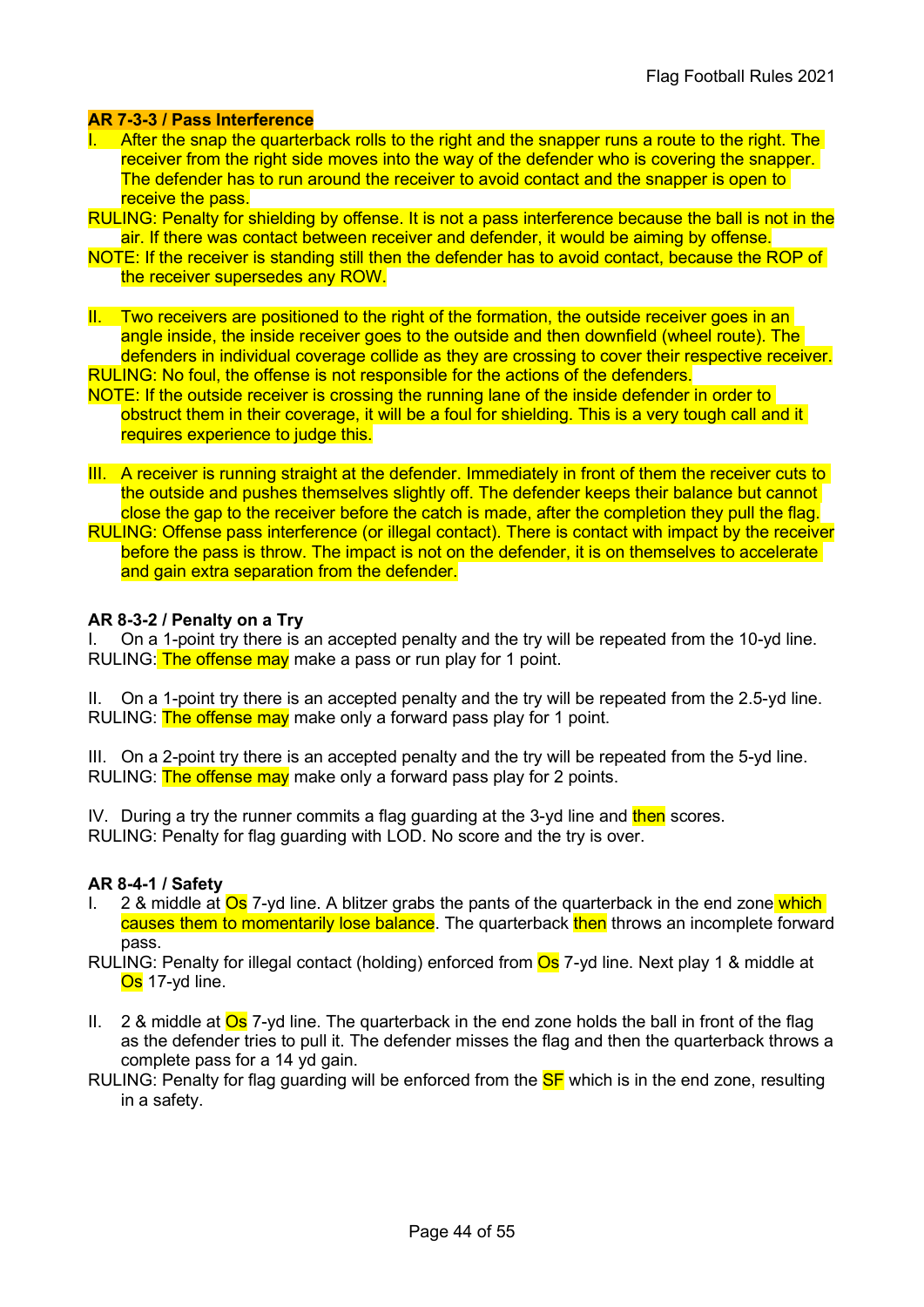- III. 3 & goal at  $\overline{Ds}$  21-yd line. A defender intercepts the ball on  $\overline{Ds}$  7-yd line and their momentum carries them into their own end zone. After avoiding a flag pull by covering the flag with the ball another offensive player deflags the defender in the end zone.
- RULING: Safety, whether the penalty for flag guarding is accepted or declined. The play itself results in a safety, because the momentum rule will only apply if the ball is intercepted inside the 5-yd line (R 8-5-1-b).
- NOTE: If the defender is able to leave the end zone before being deflagged, the enforcement spot is the **SF, which is** in the end zone. Accepting the penalty will result in a safety.
- IV. 3 & goal at Ds 21-yd line. A defender intercepts the ball on Ds 3-yd line and their momentum carries them into their own end zone. After avoiding a flag pull by covering the flag with the ball, another offensive player deflags the defender in the end zone.
- RULING: The result of the play is a touchback but accepting the penalty for flag guarding will also result in a safety.
- $\overline{V}$ . 3 & goal at  $\overline{Ds}$  21-yd line. A defender intercepts the ball on  $\overline{Ds}$  3-yd line and advances to the 14-yd line. Another defender in their end zone hits an offensive player during the return.
- RULING: Safety by accepting the penalty. The enforcement spot for the foul (illegal contact) is the SF in the end zone (R 10-3-1 Exception 3).

#### AR 9-1-1-R / Right of Place, Right of Way

- A defender lines up close to the scrimmage line directly in front of a receiver (individual coverage).
- RULING: The receiver *must* avoid contact for the first few steps because the defender has ROP. If the defender starts to move they will lose ROP and must avoid contact with the receiver and give room for the pass route.
- II. A defender lines up close to the scrimmage line directly in front of a receiver. At the snap the defender moves immediately inside and collides with the receiver who is also going towards the middle.
- RULING: Illegal contact foul by the defense. Once the defender moves the ROP is lost and they are charged with avoiding contact. The receiver has to avoid the place where the defender stands at the snap, but they **cannot** anticipate in which direction the defender will move.
- III. A defender lines up close to the scrimmage line directly in front of a receiver and stretches their arms sideways to shield the receiver. After the snap the defender does not move and the receiver, in trying to run around the defender, contacts an arm of the defender.
- RULING: **Aiming** by the defender. Even with ROP the defender **shall** not to seek contact with an unnecessary act.
- NOTE: The same ruling will apply to a snapper who is **shielding** a blitzer by stretching the arms sideways.
- IV. A defender is in zone coverage and looking at the quarterback when an offense receiver runs across the field and *intentionally* hits the defender from behind.
- RULING: **Aiming** by the offense. Even with ROW, a player is not allowed to **aim** and hit an opponent.  $(R \, 9-1-1)$
- V. A defender is squeezing the runner towards the side line. The runner tries to stay in bounds by keeping the lane, rather than going out of bounds, and, as a result makes, contact with the defender.
- RULING: Aiming by the runner. The runner must avoid contact and has no ROW.
- VI. Two defenders squeeze the runner between them. The runner tries to hit the gap between the defenders and contacts one or both defenders.
- RULING: **Aiming** by the runner. The runner **must** avoid contact even when this stops the forward progress.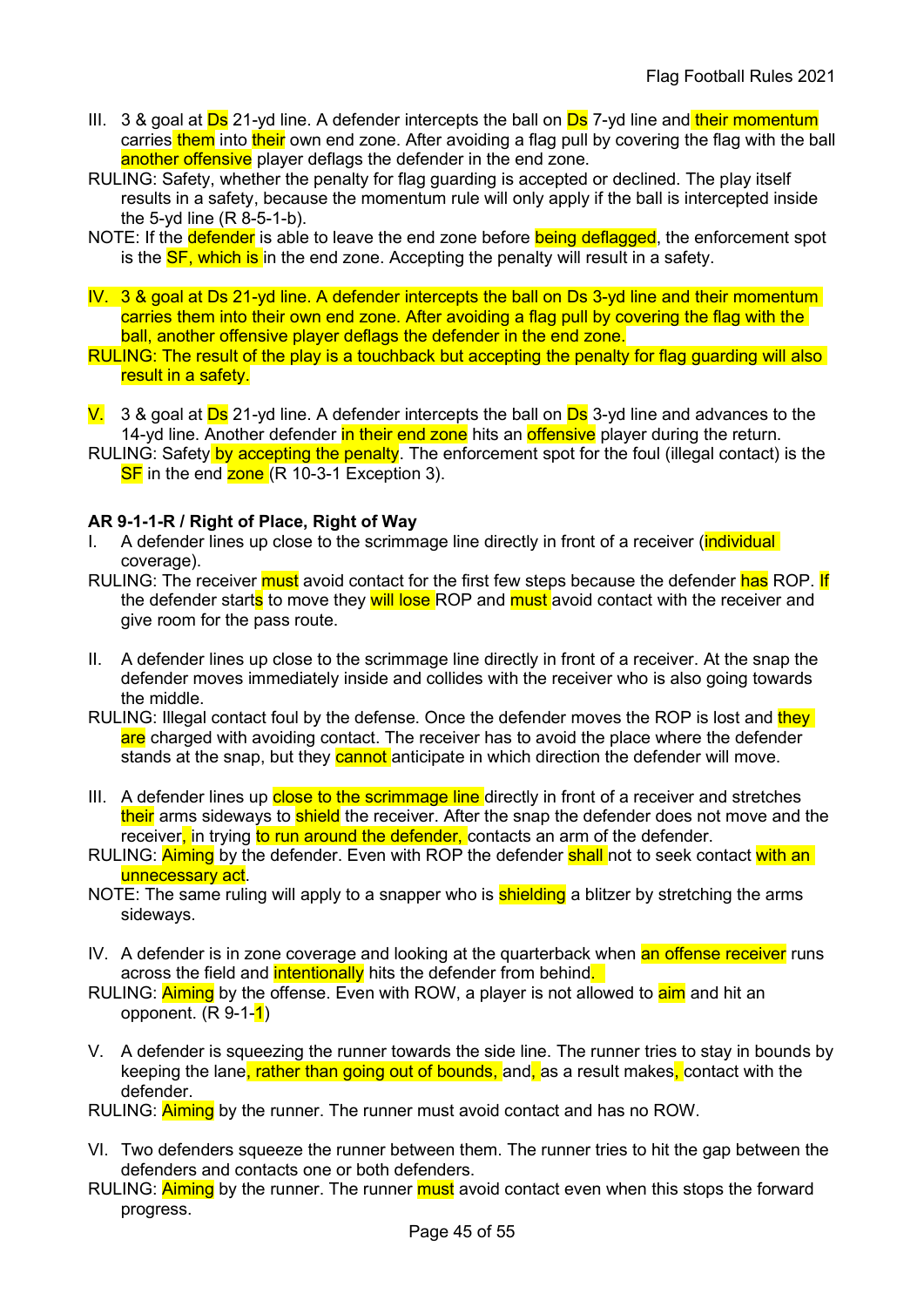- VII. A defender running towards the runner slips and falls right in the front of the runner. The runner jumps over the defender in order to avoid contact. The defender still tries to reach the flag for a pull but misses it and the runner continues the run.
- RULING: Jumping by the runner. A runner is charged with avoiding contact with a defender, even if that means running around a player on the ground to avoid committing another foul.
- VIII. A receiver makes a catch standing with their back to the defender who closes in to attempt a flag pull and stops, establishing ROP due to now being stationary. After the catch the receiver turns around on the spot and  $\overline{in}$  the act of making the turn, the receiver contacts the defender. The receiver then runs away from the defender and after gaining some extra yardage the receiver is deflagged.
- RULING: No foul for illegal contact. The receiver does not lose ROP by turning. (R 2-13-1)
- NOTE: An extra movement by the receiver (or the defender) which caused contact to be initiated would result in a foul for illegal contact.

#### AR 9-1-1-B / Blitzer

- A blitzer is running quickly towards the quarterback and a receiver running a route has to alter direction to avoid the blitzer.
- RULING: No foul. A receiver has to give the blitzer the **superseding** ROW. If another defender who had not made a valid signal to gain ROW was rushing, it would have been a foul against the defender for shielding.
- II. A blitzer is running quickly towards the quarterback and a receiver running a route shields or contacts the blitzer.
- RULING: Penalty for **shielding** or illegal contact against the offense. All receivers must avoid the blitzers' rushing lane(s).
- III. A blitzer is running slowly towards the quarterback and a receiver running a route is shielded.
- RULING: Penalty for **shielding** against the defender. A blitzer has the ROW only if rushing quickly  $(R 2-2-6)$  and the receivers have the chance to calculate the blitzers' rushing lane(s).
- IV. A blitzer is rushing towards the quarterback and as the quarterback starts to roll out the blitzer changes direction.
- RULING: The blitzer loses ROW when changing direction and must to take care not to **shield** a receiver thereafter.
- V. A blitzer contacts the snapper, who has remained stationary since the snap.
- RULING: Penalty for **aiming** against the defender. ROP of the snapper is worth more than the ROW of the blitzer (R 2-13-2).
- VI. A blitzer lines up directly opposite the snapper and after the snap rushes straight towards the quarterback. The snapper remains stationary using the ROP and the blitzer changes direction to avoid contact. Immediately afterwards the snapper starts running a pass route right in front of the blitzer and both collide.
- RULING: Penalty for **aiming on offense** against the offense. The blitzer loses ROW when changing direction, but this will not give the snapper the right to provoke a collision.
- VII. A blitzer is rushing towards the scrimmage line but stops before crossing it.
- RULING: No foul. The blitzer does not have to cross the scrimmage line, but loses ROW by stopping and will have to avoid the **offensive** players thereafter.
- VIII. A receiver is crossing the lane of the blitzer. The blitzer tries to avoid contact but still runs into the receiver.
- RULING: Penalty for illegal contact against the offense.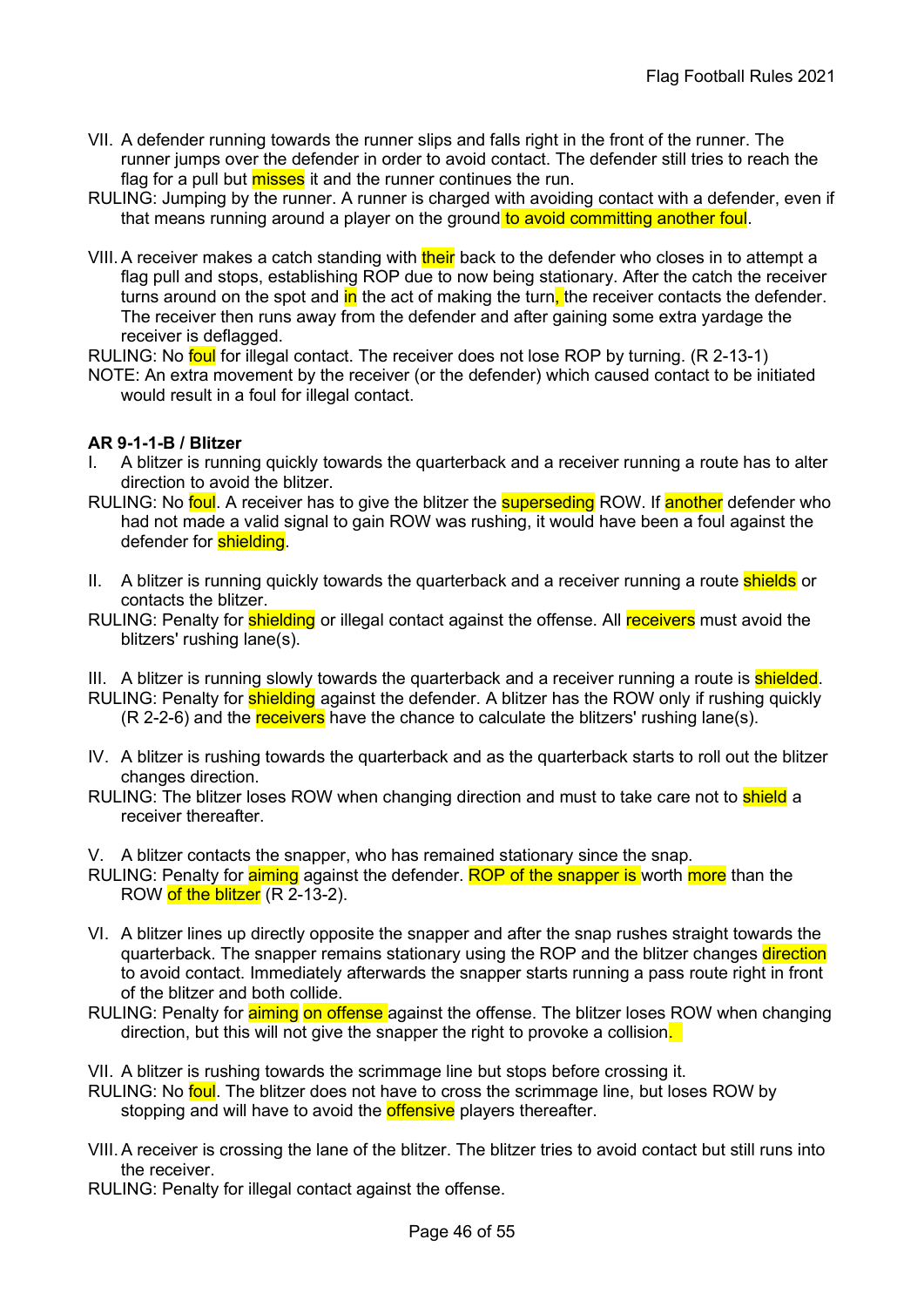- IX. A receiver is crossing the lane of the blitzer. The blitzer does not try to avoid contact and runs into the receiver.
- RULING: Penalty for **shielding** against the offense and penalty for **aiming** against the defense. The fouls offset and the down will be repeated.
- X. A receiver is crossing the blitzers lane without shielding. The blitzer hits the receiver with an extended arm as they pass.

RULING: **Aiming** by the blitzer. Even with the ROW the blitzer may not initiate contact.

XI. The blitzer stops in front of the quarterback after the ball has been released and touches the quarterback with the hands at the hip.

RULING: No foul for the touch, because contact has to have an impact.

- XII. The blitzer stops in front of the quarterback after the ball has been released and pushes the quarterback with the hands at the hip such that the quarterback must take 2 steps to regain balance.
- RULING: Penalty for illegal contact defense.
- XIII. The blitzer stops in front of the quarterback as the ball is released. The natural throwing movement with a step forward brings the quarterback into contact with the blitzer.
- RULING: No fouls for the contact as both players are standing and have the ROP in the meaning of R 2-13-1.
- XIV. The blitzer jumps straight up in the air as the quarterback releases the ball. The quarterback takes 3 steps forward after releasing the ball and contacts the blitzer.
- RULING: Penalty for illegal contact offense. The blitzer has ROP despite the jump and the quarterback's actions mean that they are responsible for the contact. If the momentum of the jump had carried the blitzer into the quarterback then the foul would have been against the defense.
- XV. As the quarterback starts to release the ball, the blitzer jumps forward in an attempt to deflect it and hits the ball or arm prior to leaving the quarterback's hand.
- RULING: Penalty for **aiming**, because the point of attack was a ball in possession of a runner  $(R 9-1-1)$ .

#### AR 9-2-1 / Unsportsmanlike Acts

- The quarterback throws an interception and a defender runs back for an easy touchdown. Before crossing the goal line the defender taunts the quarterback using words or gestures.
- RULING: Touchdown. Penalty for unsportsmanlike conduct. The penalty will be enforced on the try. Next play 1-point  $\frac{trv}{dr}$  from 15-yd line or 2-point  $\frac{trv}{dr}$  from 20-yd line.

#### AR 9-2-2 / Flag Pulling

- A runner is waving their hands near their hips as a close defender attempts a flag pull. There is no contact but the defender misses the flag.
- RULING: Penalty for flag guarding. A hand (or ball) in front of the flag restricts access and creates a disadvantage, even without contact.
- II. A runner is waving their hands near their hips as a far off defender dives towards them in a desperate attempt to make a flag pull. There is no contact and the defender misses the flag by a distance.
- RULING: No fouls. There has to be a serious attempt at a flag pull to make the action of the runner to a foul. Diving and jumping by a defender are legal.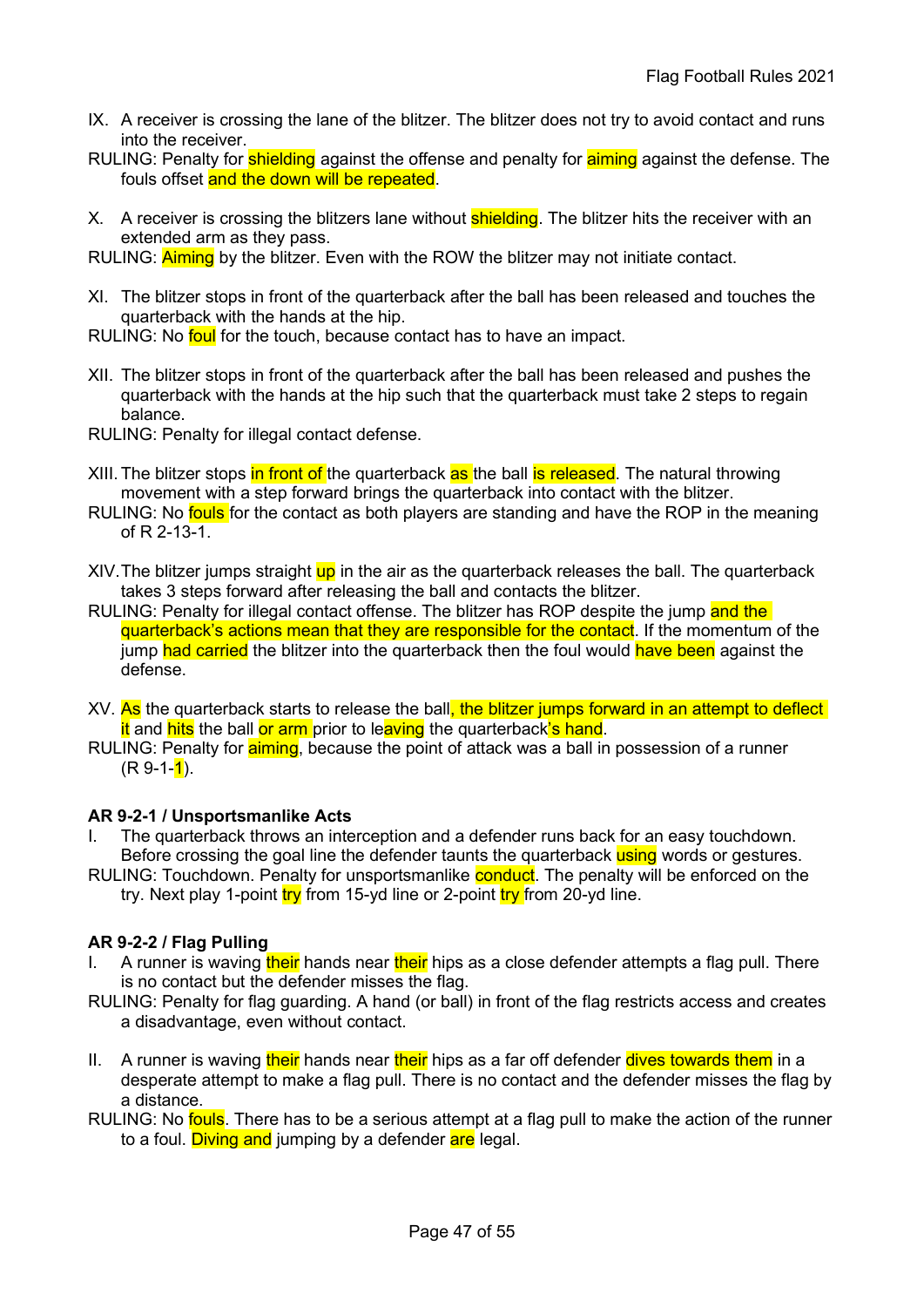- III. A runner is running straight towards a defender and before they meet the runner bends the upper body forward.
- RULING: Offense penalty for diving (R 2-12-2). The defender has to avoid the head and body of the runner and the runner's actions in this instance restrict access to the runner's flags and create a disadvantage, regardless of contact.
- IV. A runner is running straight towards a defender and extends the ball forward to gain extra yardage before being deflagged.
- RULING: Penalty for flag guarding. The defender must avoid contact with the ball in players possession and the runner's actions in this instance restrict access to the runner's flags and create a disadvantage, regardless of contact.
- V. A runner is chased by a defender and before getting caught the runner extends the ball forward to gain extra yardage before being deflagged.
- RULING: No foul. As the flag pull is from behind the extension of the ball does not obstruct the defender.
- VI. A runner is spinning to avoid a flag pull from a defender. During the spin the defender is contacted by the runner's elbow.
- RULING: Illegal contact by the runner. The **spin** by the runner, although not illegal in itself, means that the runner is responsible for the contact.
- NOTE: The same ruling apply if a runner cause contact by dipping.
- VII. A runner is dipping to avoid a flag pull from a defender with the ball held with both hands in front of the chest and the elbows stretched sideways. The defender reaches down to pull the flag but hits the arm of the runner which is in front of the flag due to the dip.
- RULING: Flag guarding by the runner. The dip by the runner, although not illegal in itself, means that the runner is responsible for restricting access to the flag.
- VIII. A runner stops and jumps upward with a spin in order to avoid a flag pull from a defender. RULING: Jumping by the runner. The jump by the runner restricts access to the runner's flags by raising their level.
- IX. A runner stops and jumps sideways (or backward) with (or without) a spin to avoid a flag pull from a defender.

RULING: No foul. A jump in any direction without significant changing the level of the flags is legal. NOTE: To lower the flags (dipping) is legal too.

- X. A runner is moving along the side line towards the corner of the end zone. The defender tries to squeeze the runner out of bounds by a fast and steady closing of the gap to the side line but makes no attempt at a flag pull. The runner jumps toward the goal line and, even after contact with the defender, is able to touch the pylon with the ball before then touching the ground out of bounds.
- RULING: It would be a touchdown, but penalty for illegal contact (aiming) by the runner. As long as the defender acts predictable the runner has to anticipate the defender's action. There is no foul for diving/jumping as there is no attempt at a flag pull.
- NOTE: It would be a second foul for diving (with jumping), if the defender makes an attempt for a flag pull. The defense could choose to accept either of the penalties.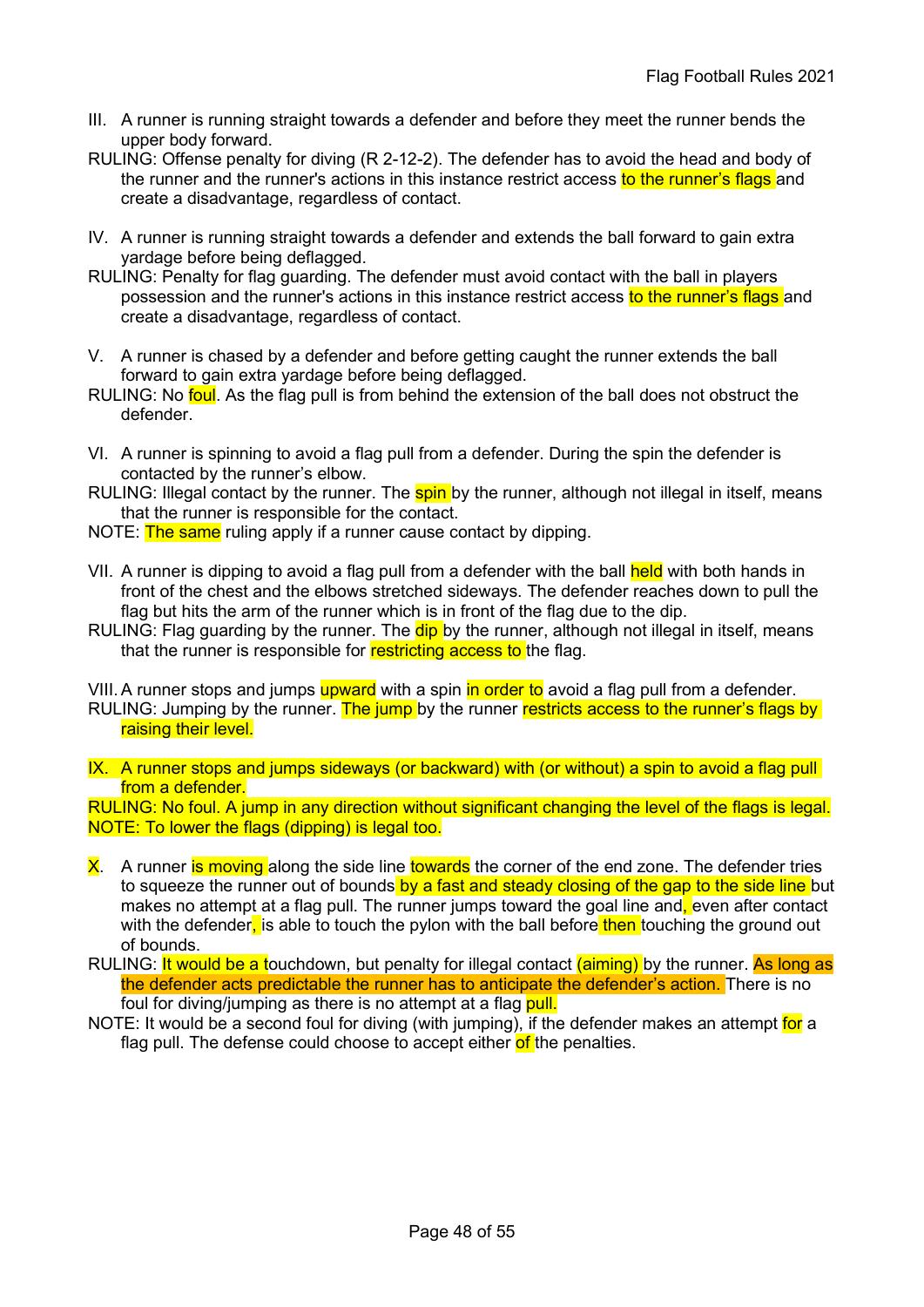- XI. A runner is moving along the side line towards the corner of the end zone. The defender comes slowly toward the runner parallel to the side line with a distance of 2 yards to it. The runner tries to sneak through the gap past the defender. At the last moment the defender suddenly steps into the lane of the runner and both collide.
- RULING: Penalty for aiming by the defender. The runner cannot anticipate the last move of the defender and has no chance to avoid contact, the defender has to play in a predictable way.
- NOTE: If there are actions by both players and there is doubt as to who is responsible, it is a foul by the offense.
- XII. A blitzer pulls the flag of the quarterback a split second after the ball has been thrown. The blitzer keeps the flag and starts to move toward the receiver in order to help to stop the play.
- RULING: No foul for illegal flag pull as the defense has the right to make a serious attempt. However penalty for an unsportsmanlike act for keeping the flag. The blitzer has to hand over the flag immediately or put it on the ground before starting to run towards the receiver.
- **XIII**. After the quarterback has thrown the ball backwards to a teammate, the blitzer continues to rush and pulls the flag of the quarterback.
- RULING: Penalty for illegal flag pull. This prevents the quarterback from running with the ball should the ball be thrown back later on a trick play.
- NOTE: If the pass crosses the scrimmage line then there would be no legal way for the quarterback to regain possession, therefore no foul for illegal flag pull should be called. But it could be an unsportsmanlike act provided the blitzer provokes the quarterback with the late flag pull.
- XIV. The defender pulls the flag right at the moment the receiver touches the ball. The receiver muffs the ball and makes the completion at the second attempt.
- RULING: No foul for illegal flag pull. The defender may anticipate the completion that would turn the receiver into a runner and need not to wait for the catch to be complete.
- NOTE: In this case the runner may not advance the ball because it is dead if a runner has fewer than 2 flags. (R 4-1-2-g) Even when there is an illegal flag pull (before the touching of the ball), the runner may not advance the ball after the catch but will gain extra yards by penalty.
- XV. After the snap, the quarterback fakes a hand off to another offensive player who simulates having possession of the ball. The blitzer changes direction and pulls a flag from the player simulating being a runner. The quarterback then throws a pass to the simulated runner. The pass is caught and the runner advances to the end zone.
- RULING: No foul for illegal flag pull as the blitzer has the right to deflag a simulated runner (R 9-2-2-d). The ball is dead where the pass is caught because the runner has fewer than 2 flags (R 4-1-2-g).

#### AR 9-3-1 / Substitutions

- I. The ball is ready for play and the offense is in a legal formation when the player usually playing quarterback comes towards the side line, apparently to confer with their coach, but stops in the field of play facing their side line. The snapper then touches the ball and snaps the ball to a player usually playing running back who throws a legal forward pass to the player at the side line who has gone downfield after the snap for a touchdown.
- RULING: Ball remains dead, penalty for illegal substitution. Unfair tactic associated with the substitution process. Penalize  $5$  yards from the  $SL$  and replay the down. Once the player heads towards the side line it is legitimate for the defense to expect that the substitution process has started and the snap is not imminent.
- NOTE: Should the player clearly demonstrate that the substitution process has stopped (by taking a position as receiver being set for one second) there would be no foul. Neither would it be a foul if the action happens after the snapper has touched the ball, because there are no substitutions allowed after the snapper has touched the ball (R 7-1-3-a) and the defense should not expect a substitution.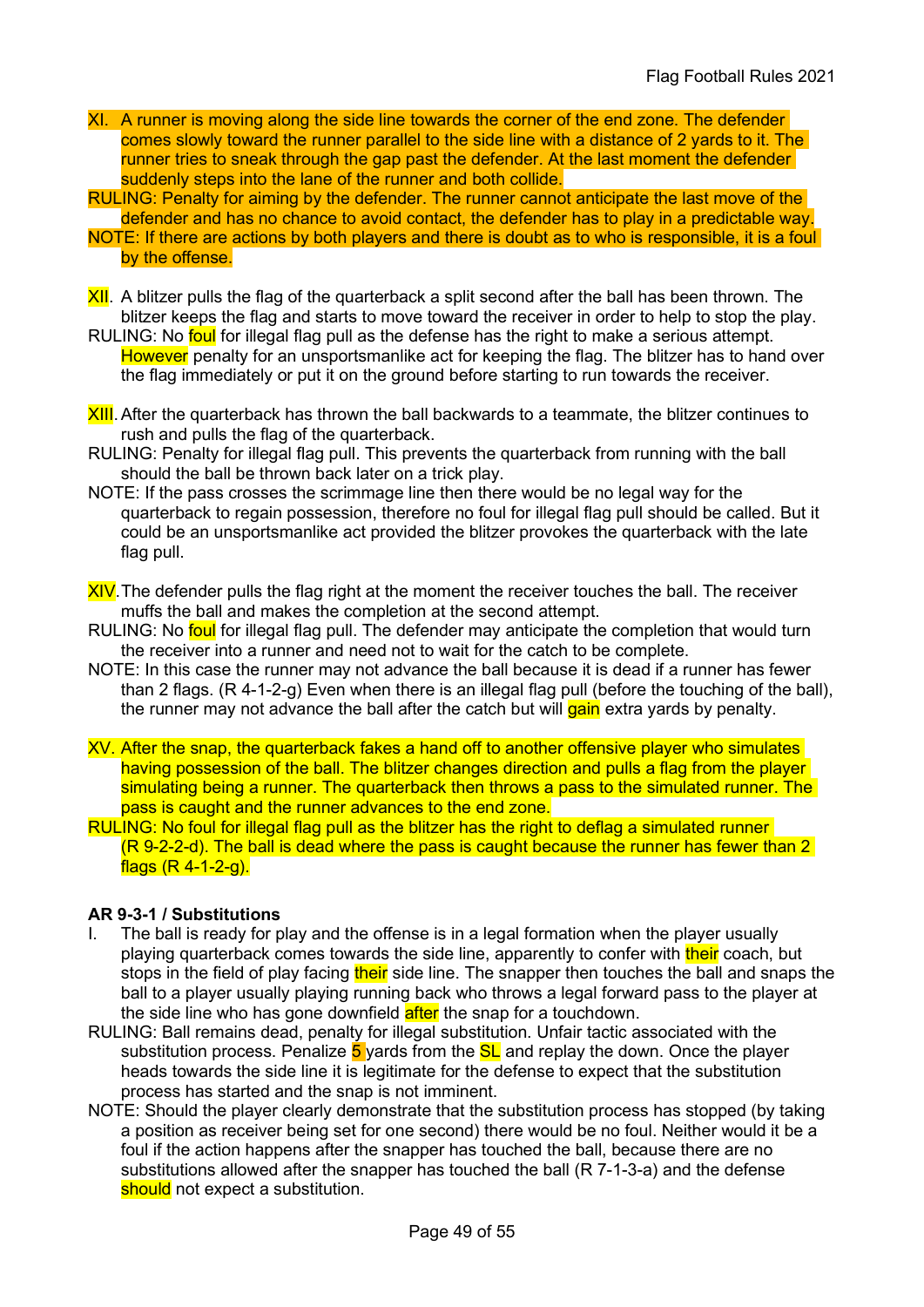#### AR 10-1-2 / Unfair tactics

- I. A runner is sprinting along the side line for the winning score, the defenders are far away. A coach comes to the side line and pull a flag of the runner.
- RULING: The play is dead where the runner get deflaged, but the Referee should award the score that was only prevented by the unfair act. The next play is the try after enforcing the penalty. The coach shall be disqualified.
- NOTE: If this happens near the middle, the adequate ruling could be a first down somewhere beyond the middle but still could be a score too.
- II. The defense commits repetitively offside to consume time and getting closer to the Referees notification (2 min warning) to keep the lead in the game.
- RULING: The Referee should stop the clock and inform the coach that they will see it as unfair tactic and will only start the clock on a legal snap.
- NOTE: The same apply if the offense repetitively commits fouls to consume time. If they will not stop, the Referee can order a loss of down or award a first down to the defense too.
- III. A coach from the defensive team is coming on the field and holds an obviously open receiver before they can get to the end zone. The quarterback has to withhold the easy pass for a score but then throws the ball to another receiver in the end zone for a touchdown.
- RULING: Live ball foul for game interference, however the Referee should declare it as a dead ball foul and enforce the penalty on the subsequent play. The coach shall be disqualified.

#### AR 10-2-4 / Offsetting Fouls

I. 2 & middle at  $\overline{Os}$  7-yd line. The quarterback throws a complete pass or interception at  $\overline{Os}$ 15-yd line. Before the catch the snapper **shields** the blitzer at **Os** 10-yd line and a defender contacts a receiver at **Os** 20-yd line.

RULING: Offsetting fouls. The down will be replayed.

- II. 2 & middle at  $\overline{Os}$  7-yd line. The quarterback throws a pass which is intercepted at  $\overline{Os}$  15-yd line and returned to  $\overline{Os}$  6-yd line. Before the catch the snapper shields the blitzer at  $\overline{Os}$  10-yd line and **during** the return the blitzer **shields** the snapper at  $\overline{Os}$  12-yd line.
- RULING: The defense can decline offsetting fouls and keep the ball after enforcement of their penalty. (R 10-2-4 Exception 1) **BS** is the **SF**. Next play 1 & goal for the previous defense at the 17-yd line.
- III. 2 & middle at  $\overline{Os}$  7-yd line. The quarterback throws a pass which is intercepted at  $\overline{Os}$  15-yd line and returned to  $\overline{\text{Os}}$  6-yd line. Before the catch a defender contacts a receiver at  $\overline{\text{Os}}$  10-yd line and during the return the snapper holds (illegal contact) the runner at  $\overline{\mathrm{Os}}$  12-yd line. RULING: Offsetting fouls. The down will be replayed.
- IV. 3 & middle at  $\overline{Os}$  23-yd line. The runner commits flag guarding at  $\overline{Ds}$  17-yd line and the defender holds the runner to get to the flag. The play is finally stopped at **Ds** 12-yd line. The offense coach wants to decline the defense penalty and earn a first down after enforcing the penalty for flag guarding from the SF.
- RULING: Offsetting fouls is the only option and the down will be replayed. The fouls not the penalties - offset. The coach will not be given the option to decline a penalty.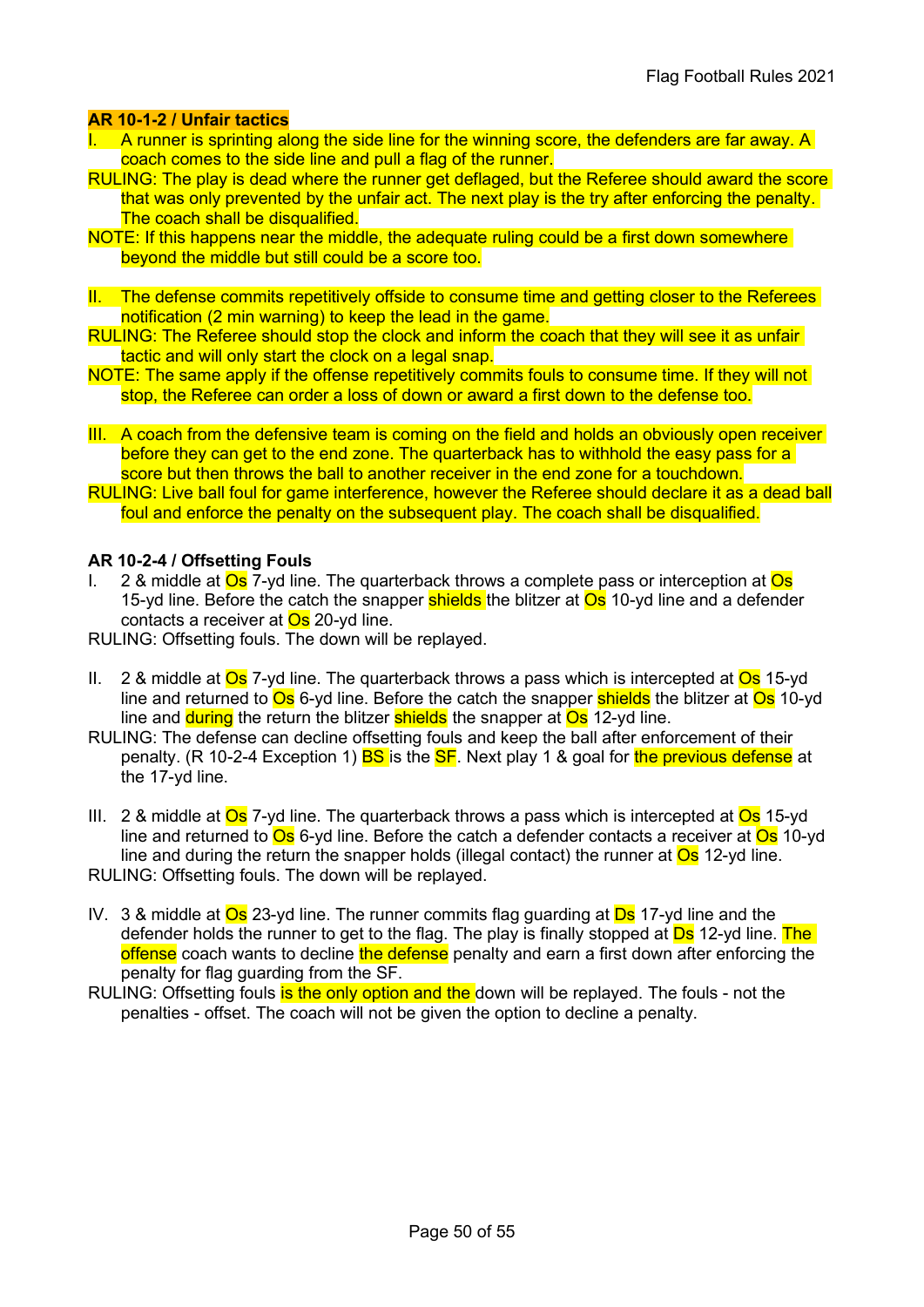#### AR 10-2-5 / Dead Ball Fouls

- I. After the ball becomes dead, 2 opponents have a verbal exchange and start pushing each other.
- RULING: The officials shall separate the 2 players and throw a penalty marker for illegal contact on both. Even when the penalties are offsetting (R 10-2-5) it will show that the officials will not tolerate such behavior. If the players start a fight then both shall be disqualified.
- NOTE: If one player is hitting the opponent first and then the second player is striking back, the fouls are not offsetting and have to be administered in order including half the distance enforcement.

#### AR 10-3-1-a / Basic Spot Enforcement Offense Fouls

- 2 & middle at Os 7-yd line. The quarterback drops back and is sacked in the end zone. The snapper shields the blitzer at Os 10-yd line.
- RULING: The **BS** is the **SL**. The penalty will be enforced from **Os** 7-yd line. Next play 2 & middle at Os 3.5-yd line. Declining will result in a safety.
- II. 2 & middle at  $\overline{Os}$  7-yd line. The quarterback drops back and is sacked at  $\overline{Os}$  1-yd line. The snapper shields the blitzer in the end zone.
- RULING: The **BS** is in the **SF**. The penalty will be enforced in the end zone, resulting in a safety. Declining will bring up 3 & middle at Os 1-yd line.
- III. 2 & middle at  $\overline{Os}$  7-yd line. The quarterback drops back and is sacked at  $\overline{Os}$  1-yd line. The snapper shields the blitzer at Os 5-yd line.
- RULING: The **BS** is the **SF**. The penalty will be enforced from **Os** 5-yd line. Next play 2 & middle at Os 2.5-yd line. Declining will bring up 3 & middle at Os 1-yd line.
- IV. 2 & middle at  $\overline{Os}$  7-yd line. The quarterback drops back and completes a pass at  $\overline{Os}$  15-yd line. The snapper shields the blitzer at  $\overline{Os}$  5-yd line.
- RULING: The **BS** is the **SF**. The penalty will be enforced from **Os** 5-yd line. Next play 2 & middle at Os 2.5-yd line. Declining will bring up 3 & middle at Os 15-yd line.
- V. 2 & middle at Os 7-yd line. The quarterback drops back and completes a pass at Os 15-yd line. The snapper shields a defender at Os 20-yd line.
- RULING: The **BS** is the **SL**. The penalty will be enforced from **Os** 7-yd line. Next play 2 & middle at Os 3.5-yd line. Declining will bring up 3 & middle at Os 15-yd line.
- NOTE: The same enforcement will apply on an incomplete pass but in this case, declining will bring up 3 & middle at the 7-yd line.
- VI. 2 & middle at  $\overline{Os}$  7-yd line. The quarterback drops back and completes a pass which is advanced for a touchdown. The snapper **shields** a defender in the opponent's end zone during the run and before the score is made.
- RULING: The **BS** is the **SL**. The penalty will be enforced from **Os** 7-yd line. Next play 2 & middle at Os 3.5-yd line.
- VII. 4 & goal at Ds 4-yd line. As the pass from the quarterback is approaching the receiver pushes a defender in order to gain separation and catches the pass in the end zone.
- RULING: Penalty for offensive pass interference, no score. The series ends by the loss of down. Next play 1 & middle for the defensive team at their 5-yd line.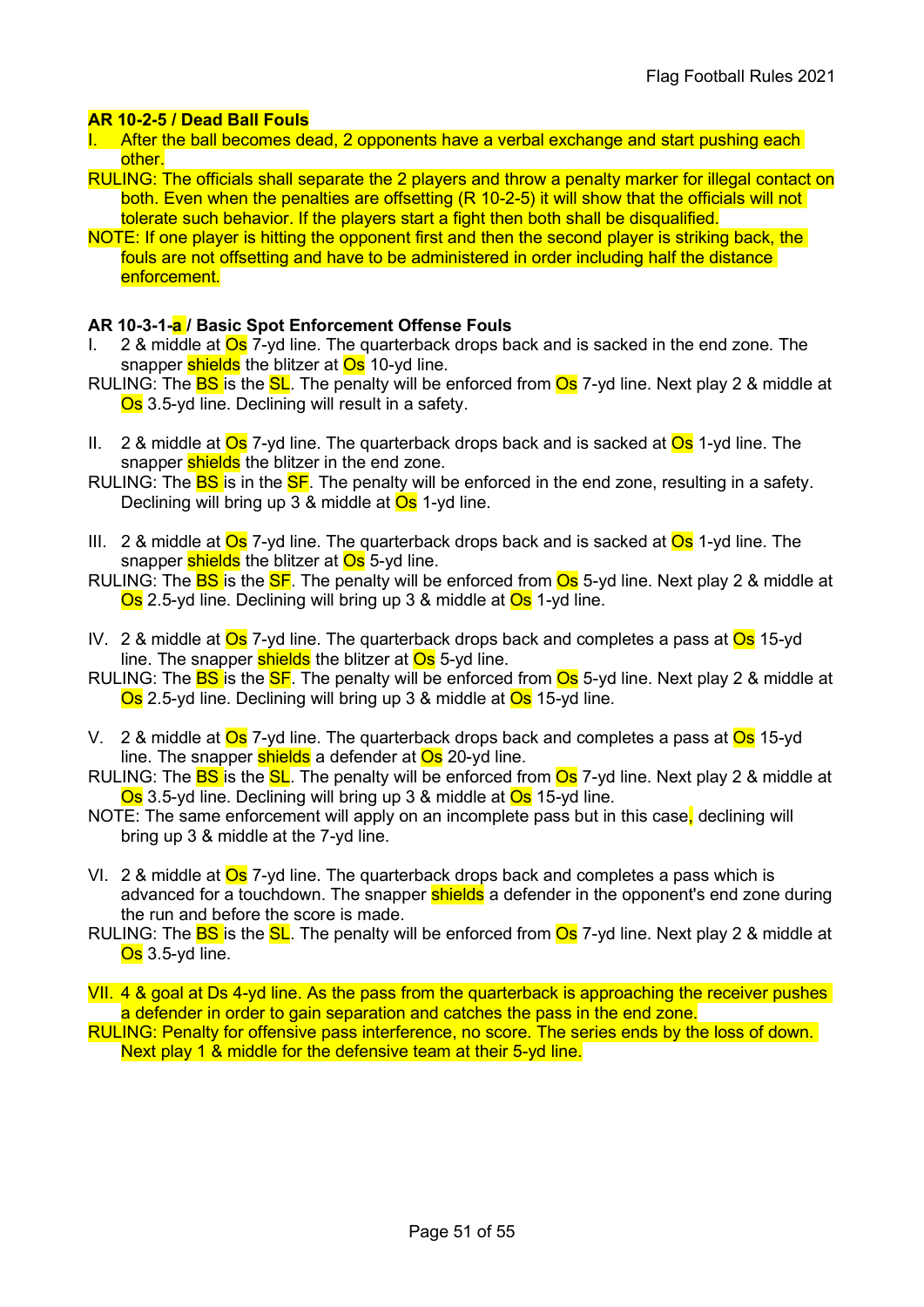#### AR 10-3-1-b / Basic Spot Enforcement Defense Fouls

- 2 & middle at Os 7-yd line. The quarterback drops back and is sacked in the end zone. A defender shields the snapper at Os 10-yd line.
- RULING: The **BS** is the **SL**. The penalty will be enforced from **Os** 7-yd line. Next play 2 & middle at Os 12-yd line.
- NOTE: The same enforcement will apply when the quarterback throws an incomplete pass to avoid the sack.
- II. 2 & middle at  $\overline{Os}$  7-yd line. The quarterback drops back and is sacked at  $\overline{Os}$  1-yd line. A defender shields the snapper at Os 5-yd line.
- RULING: The **BS** is the **SL**. The penalty will be enforced from **Os** 7-yd line. Next play 2 & middle at Os 12-yd line.
- III. 2 & middle at  $\overline{Os}$  7-yd line. The quarterback drops back and completes a pass at  $\overline{Os}$  15-yd line. A defender shields the snapper on a screen route in the end zone.
- RULING: The **BS** is the **DB**. The penalty will be enforced from **Os** 15-yd line. Next play 2 & middle at **Os** 20-yd line.
- IV. 2 & middle at  $\overline{Os}$  7-yd line. The quarterback drops back and completes a pass at  $\overline{Os}$  15-yd line. A defender **shields** another receiver at **Os** 20-yd line.
- RULING: The **BS** is the **DB**. The penalty will be enforced from **Os** 15-yd line. Next play 2 & middle at <mark>Os</mark> 20-yd line.
- V. 2 & middle at  $\overline{Os}$  7-yd line. The quarterback drops back and completes a pass which is advanced for a touchdown. Prior to the pass a defender **shields** the snapper at **Os** 10-yd line.
- RULING: The **BS** is the **DB** (opponents goal line). The penalty is declined by rule (R 10-3-2-1) and the score counts.
- NOTE: If instead the foul is illegal contact the penalty will be enforced on the try.
- VI. 2 & middle at  $Os$  7-yd line. A blitzer grabs the pants of the quarterback behind the scrimmage line but in spite of this the quarterback still throws a complete pass at  $\overline{Os}$  12-yd line.
- RULING: Penalty for illegal contact (holding). The **BS** is the **DB**. The penalty will be enforced from Os 12-yd line plus AFD. Next play 1 & middle at Os 22-yd line.
- VII. 4 & middle at Os 9-yd line. The quarterback throws a pass and a defender kicks the ball in flight to prevent a completion. The pass falls incomplete.
- RULING: Penalty for illegally kicking a pass. The **BS** is the **SL**. The penalty will be enforced from Os 9-yd line. Next play 4 & middle at Os 14-yd line.
- VIII. 4 & middle at Os 9-yd line. The quarterback throws a pass and a defender kicks the ball in flight to prevent a completion. The ball is caught by the offense and advanced to Os 22-yd line.
- RULING: Penalty for illegally kicking a pass. The **BS** is the **DB**. The penalty will be enforced from Os 22-yd line. Next play 1 & goal at Ds 23-yd line.

#### AR 10-3-1-c / Basic Spot Enforcement Change of Team Possession

- I. 2 & middle at the 7-yd line. The quarterback throws an interception at  $\overline{Os}$  21-yd line and the return ends at Os 12-yd line. After the change of team possession, the snapper holds (illegal contact) the runner at  $Os$  18-yd line.
- RULING: The BS is the DB. The penalty will be enforced from the 12-yd line. Next play 1 & goal for the former defense at the 6-yd line.
- II. 2 & middle at the 7-yd line. The quarterback throws an interception at  $\overline{Os}$  21-yd line and the return ends at Os 12-yd line. After the change of team possession, a teammate of the returner shields the snapper at Os 18-yd line.
- RULING: The **BS** is the **SF**. The penalty will be enforced from the 18-yd line. Next play 1 & goal for the former defense at the 23-yd line.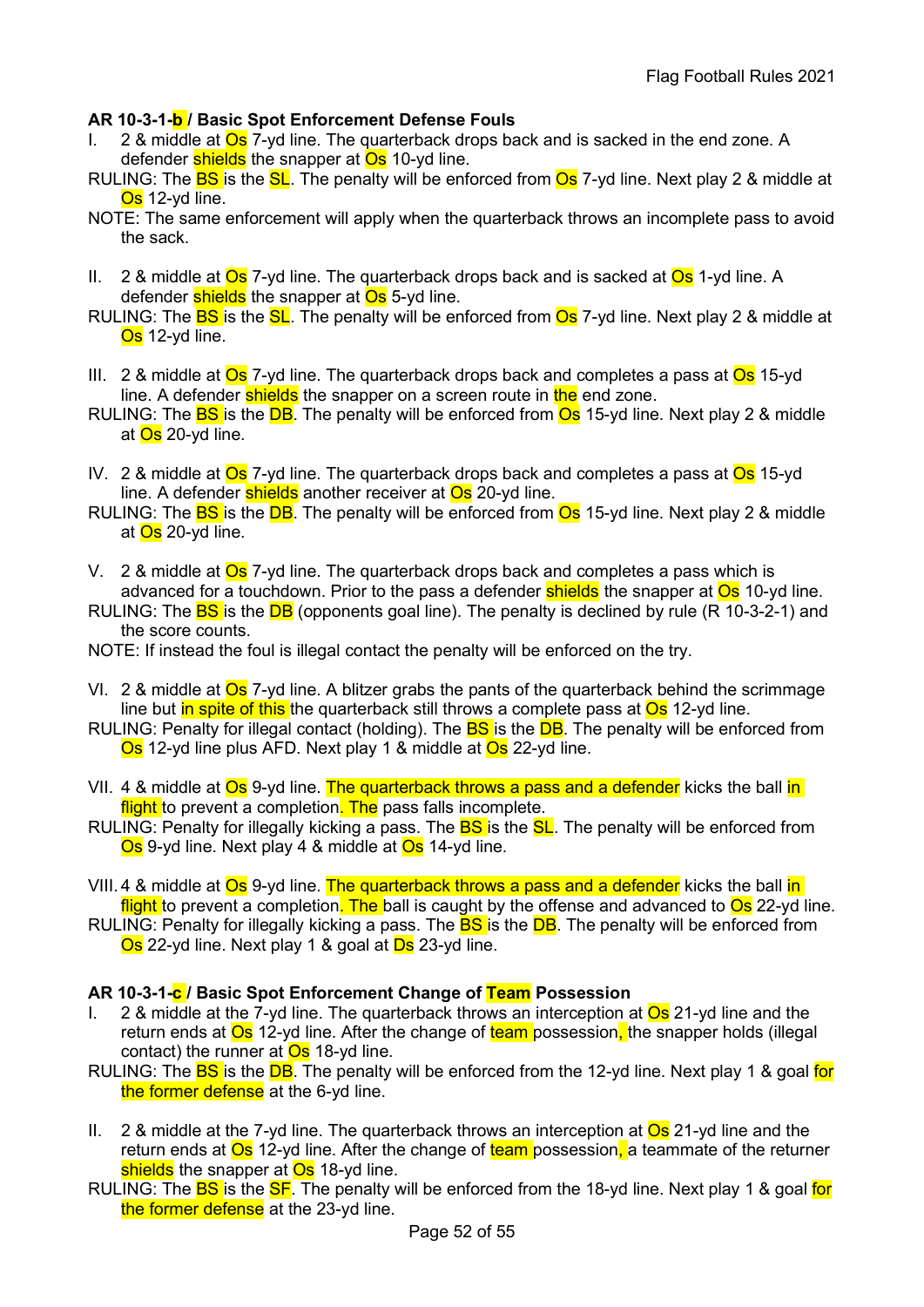- III. 2 & middle at the 7-yd line. The quarterback throws an interception at  $\overline{Os}$  21-yd line and the return ends at Os 12-yd line. After the change of team possession, a teammate of the returner shields the snapper at Os 10-yd line.
- RULING: The **BS** is the **DB**. The penalty will be enforced from the 12-yd line. Next play 1 & goal for the former defense at the 17-yd line.
- IV. 2 & middle at the 7-yd line. The quarterback throws an interception at  $\overline{Os}$  21-yd line and the returner fumbles at  $\overline{Os}$  12-yd line. The snapper catches the ball and runs to  $\overline{Os}$  20-yd line. After the first change of team possession, a teammate of the snapper holds the returner at  $\overline{Os}$ 18-yd line.
- RULING: Penalty for illegal contact (holding). The **defense** will **keep** the ball  $(R 5-2-2)$ , the **BS** is the  $DB$ . (R 10-3-1 Exception 3) Next play 1 & goal for the former defense at  $Os$  10-yd line.
- V. 2 & middle at  $\overline{Os}$  7-yd line. The quarterback throws an interception at  $\overline{Os}$  21-yd line and the returner fumbles at  $\overline{Os}$  12-yd line. The snapper catches the ball in flight and runs to  $\overline{Os}$  20-yd line. After the second change of team possession, a teammate of the snapper shields an opponent at **Os** 18-yd line.
- RULING: Penalty for **shielding**. The offense will retain the ball, the **BS** is the **SF** (R 10-3-1 Exception 3 last related run). Next play 1 & middle at  $\overline{Os}$  13-yd line.
- VI. 2 & middle at Os 7-yd line. The quarterback throws an interception at Os 21-yd line and the returner fumbles at  $\overline{Os}$  12-yd line. The snapper catches the ball in flight and runs to  $\overline{Os}$  20-yd line. After the first change of team possession, a teammate of the returner shields an opponent at Os 18-yd line. After the second change of team possession, a teammate of the snapper hits an opponent at **Os** 15-yd line.
- RULING: The offense will decline offsetting fouls and retain possession after enforcement of the illegal contact (R 10-2-4 Exception 1). The  $\overline{BS}$  is the  $\overline{SF}$ . (R 10-3-1 Exception 3 last related run) Next play 1 & middle at  $Os$  7.5-yd line.

#### AR 10-3-2 / Procedures

- I. 3 & goal at  $\overline{Ds}$  19-yd line. 3 blitzers are simultaneously giving a blitzer signal.
- RULING: Ball remains dead. Foul for illegal blitzer signal. The penalty will be enforced from Ds 19-yd line. Next play 3 & goal at  $\overline{Ds}$  14-yd line.
- II. 2 & middle at  $\overline{Os}$  15-yd line. The runner commits a flag guarding foul at  $\overline{Ds}$  22-yd line.
- RULING: The penalty will be enforced from the **SF** which brings back the ball behind the middle. The penalty for a live ball foul will be enforced before the next down will be declared. Next play 3 & middle at Os 23-yd line.
- III. 4 & middle at Os 9-yd line. A forward pass hits a defender in the lower leg and the pass falls incomplete.
- RULING: No foul for illegal kicking because the contact is unintentional. Turnover on downs (series ends). Next play 1 & middle for the opponent at the 5-yd line.
- IV. 2 & goal at  $\overline{Ds}$  10-yd line. The pass is completed for a touchdown. The defense commits pass interference.

RULING: Touchdown. The penalty will be enforced on the try. (R 10-3-2-1)

- V. Try at the 5-yd line. The pass is completed in the end zone. The defense commits an illegal contact foul during the play in the end zone.
- RULING: The try is good (touchdown 1 point). The penalty will be enforced on the next new series with 1 & middle at the 2.5-yd line.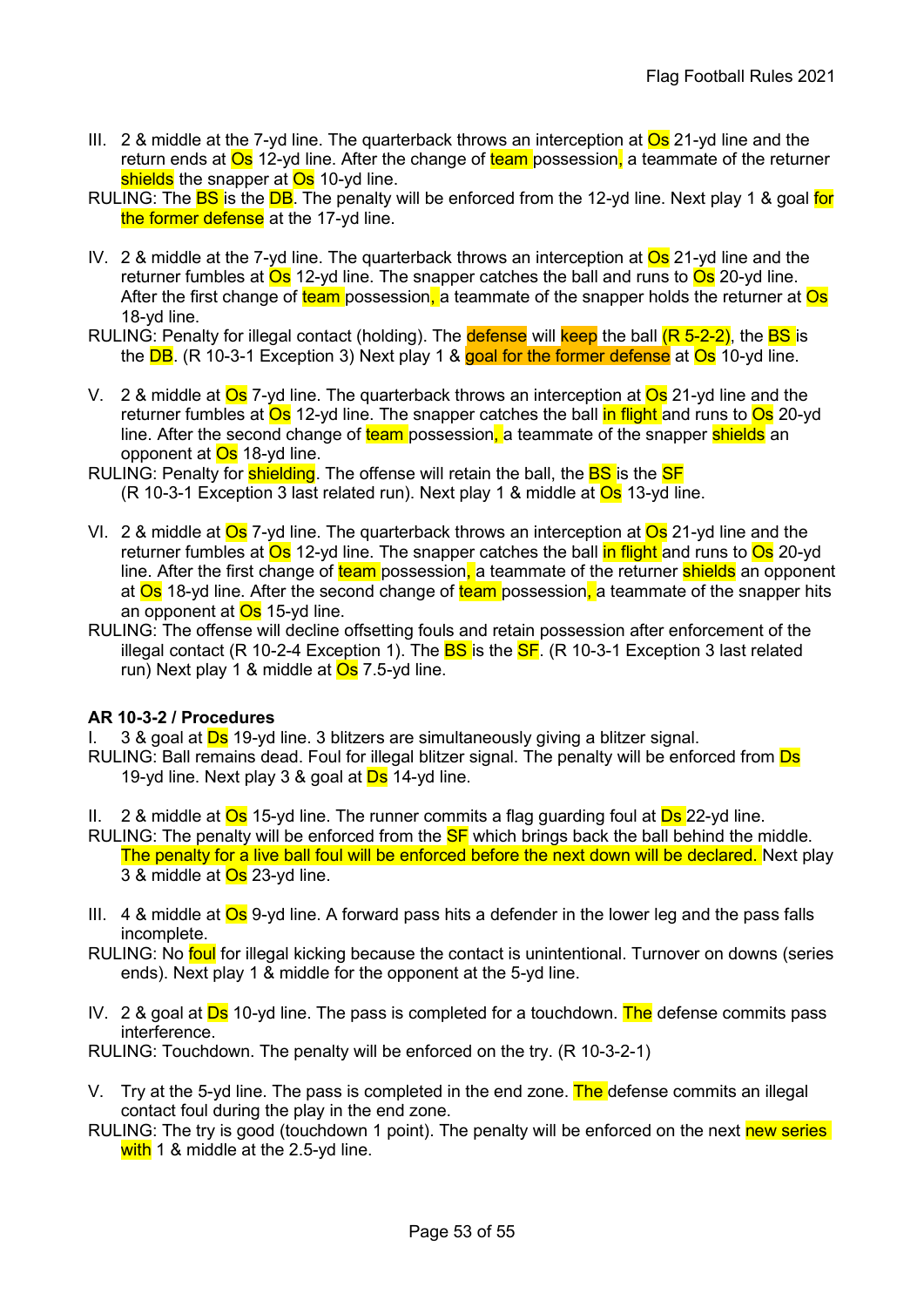- VI. Try at the 5-yd line. The pass is completed in the end zone. The offense commits an illegal contact foul in the end zone before the pass is in the air.
- RULING: No score. The try ends by the loss of down.
- VII. In overtime during first extra period, team 1 (first offense) scores a touchdown and attempts a 1-point try. The pass is completed for a touchdown. Team 2 (first defense) commits an illegal contact foul during the  $try$ .
- RULING: The try is good (1 point). The penalty will be enforced on the next snap. (R 10-2-6) Next play 1 & goal for team 2 from its own 15-yd line.
- NOTE: In overtime no new first down at the middle will be awarded, only a penalty can bring a new AFD. Also team 1 cannot accept the penalty and repeat the try from the 5-yd line for 2 points. (R 8-3-2-e)
- VIII. In overtime during first extra period, team 1 has scored a touchdown and a 1-point try, team 2 has also scored a touchdown and attempts a 1-point try. The pass is completed for a touchdown and the defense (team 1) commits an illegal contact foul during the play.
- RULING: The try is good (1 point). The game is tied and a second overtime period will be played. The penalty will be enforced on the next snap (R 10-3 2-3). Next play 1-point try for team 1 from the 15-yd line.

#### AR 10-3-3 / Half-Distance Enforcement

I.  $2.8$  middle at  $\overline{Os}$  7-vd line. The offense commits a false start.

- RULING: Ball remains dead. Penalty enforced from **Os** 7-yd line. Next play 2 & middle at **Os** 3.5-yd line.
- II. 4 & goal at  $\overline{Ds}$  13-yd line. The defense commits pass interference in the end zone. The pass is incomplete.

RULING: Penalty enforced from  $\overline{Ds}$  13-yd line plus AFD. Next play 1 & goal at the  $\overline{6.5}$ -yd line.

#### AR 12-1-1 / Challenge

- I. 2 & middle at Os 7-yd line. The offense commits a false start. The penalty is enforced from Os 7-yd line with 5 yards. Next play 2 & middle at Os 2-yd line. The offense coach or captain points out that, half the distance enforcement should be used.
- RULING: If the Referee recognizes that they have made the enforcement wrong, they will correct it and inform the coach. If the Referee keep it this way, the coach can request a challenge and the procedure begins. The Referee takes a timeout, the challenge will be permitted, because it is about an enforcement, and shall be successful.
- II. During a successful try, the defense commits an illegal blitz. The Referee spots the ball for the new series at the 5-yard line. The offense coach points out the ball should be placed at the 2.5-yard line after enforcement of the penalty. The Referee informs the coach that only 10 yard penalties will be carried over. The coach disagrees and requests a challenge.
- RULING: The Referee takes a timeout, the challenge will be permitted, because it is about an enforcement, and shall be not successful. The Referee should show the coach the respective R 10-3-2 on paper or an electronic device.